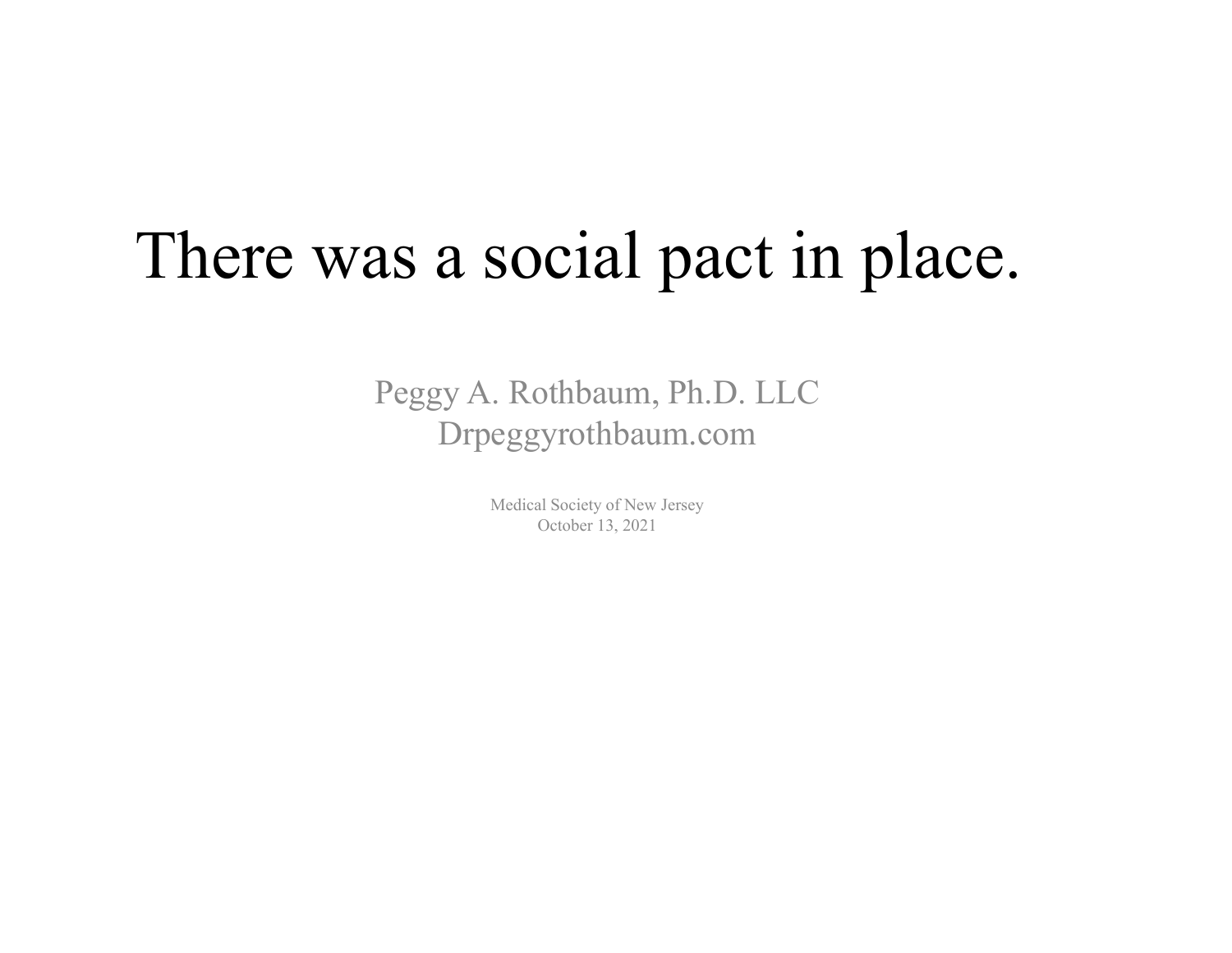# Thank you for inviting me to present with MSNJ. It is an honor to be with all of you. I am Peggy A.

Rothbaum Ph.D. LLC, a practicing psychologist, writer, researcher, and consultant in Westfield, New Jersey. (drpeggyrothbaum.com). I also do community service, create art and am a passionate advocate for non human animals. I use my art and writing to benefit causes that matter to me.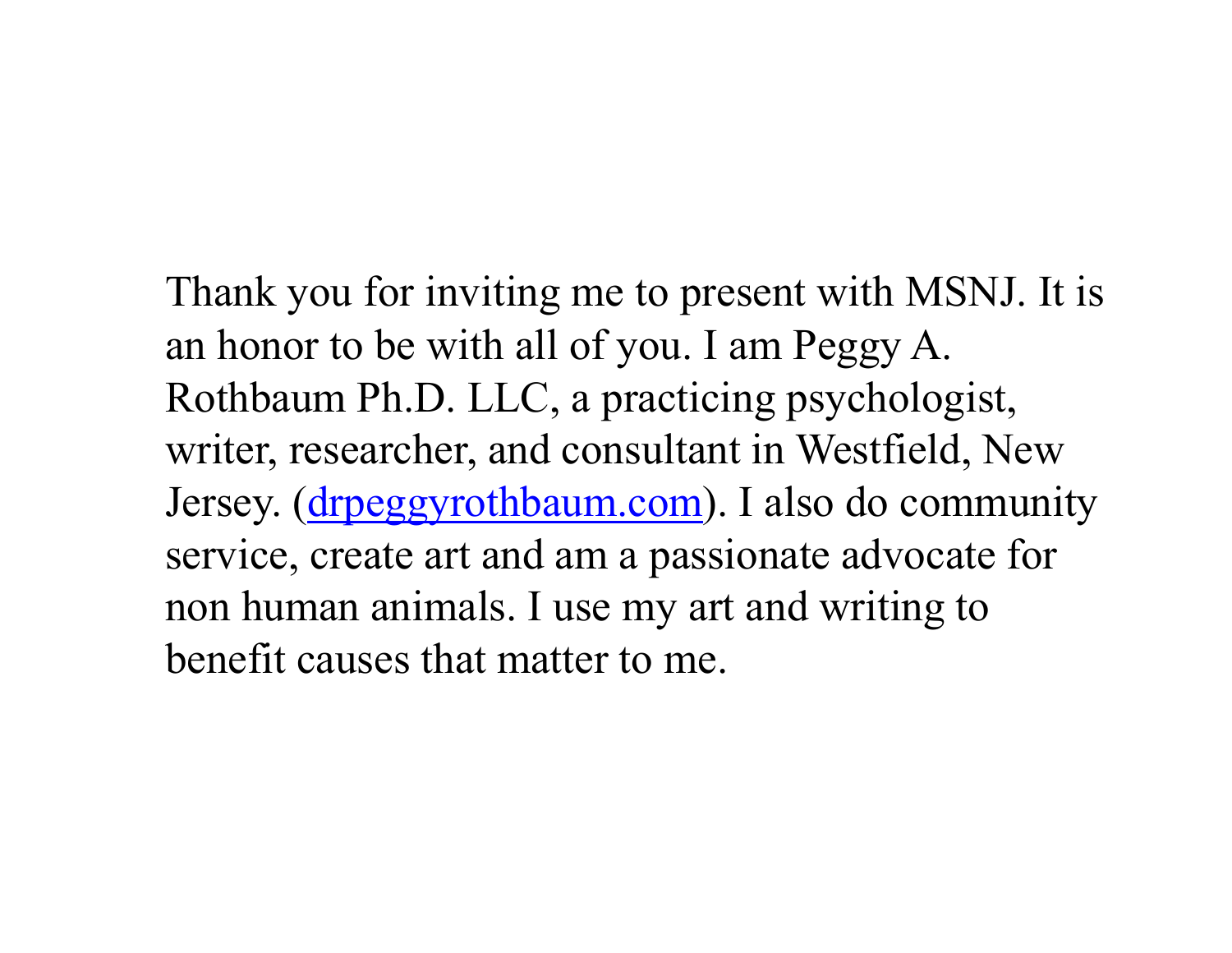I am also an outraged citizen. I'm paying attention. For many years I been writing about the healthcare crisis. This includes my book, I Have Been Talking with Your Doctor: Fifty doctors talk about the healthcare crisis and the doctor patient relationship, as well as articles posted on KevinMD.com and various Op-Ed pieces, all of which are downloadable from my website.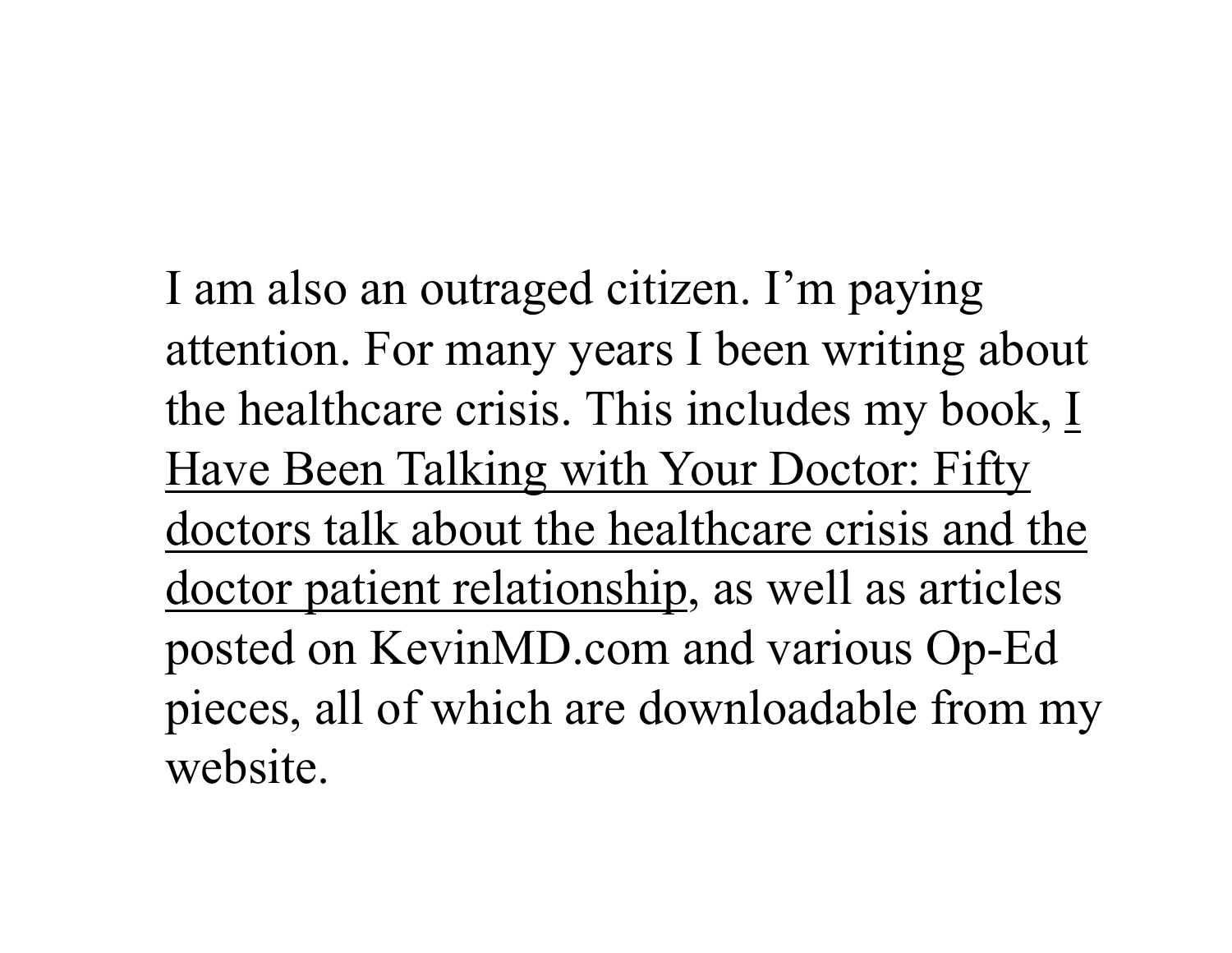I am grateful to everyone who helped me along the way, especially "my" docs who allowed me to interview them for my book in between patients, taking breaks to answer emails, texts, phone calls, deal with emergencies, or after hours, on time off, during paperwork time, or while eating a rushed meal.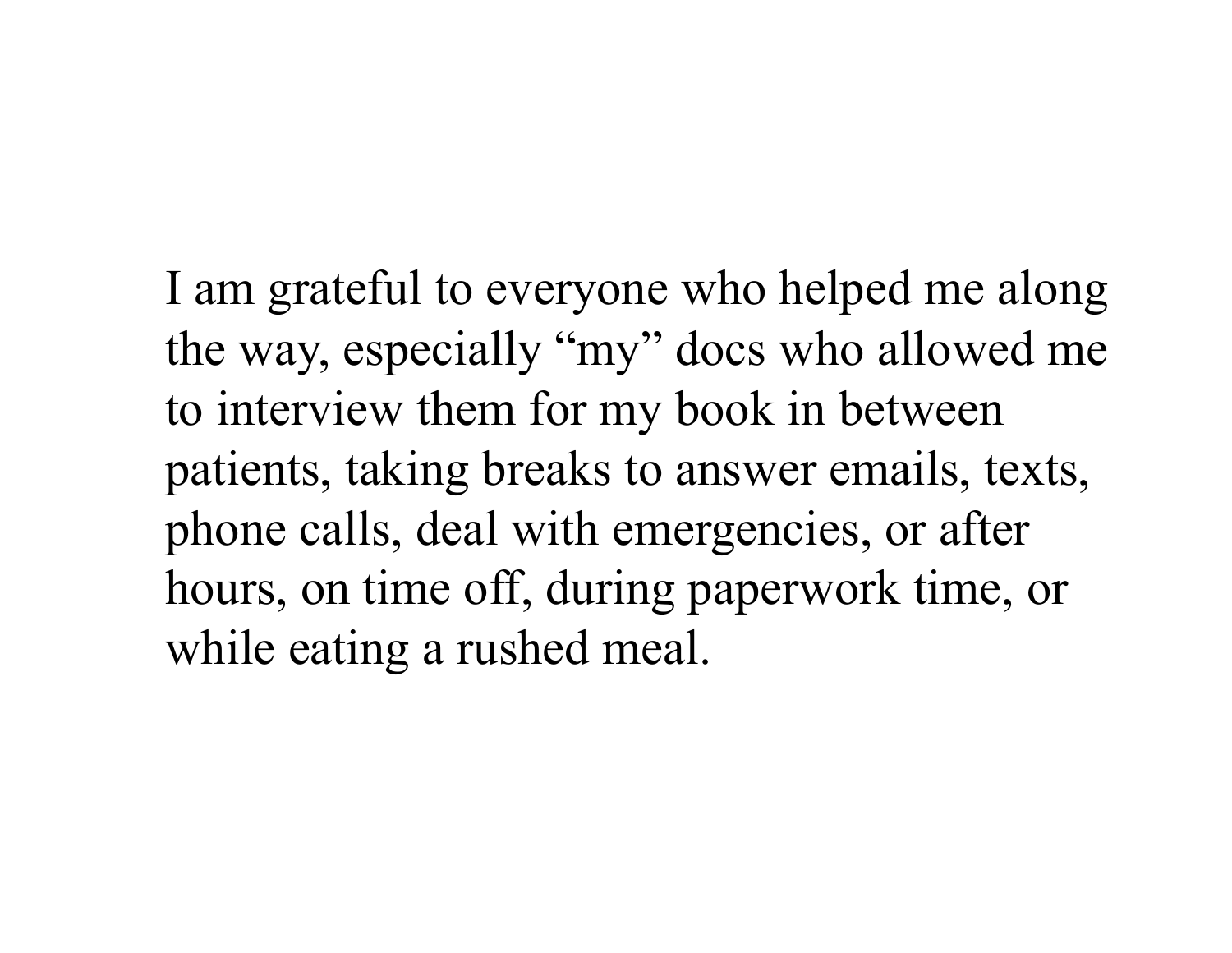But I am also resentful. In a country like ours, we should not have this crisis at all. And this is not what I signed up for. I signed up to sit in my office and deliver the best possible psychotherapy to my patients, unencumbered by excessive external nonsense. I always planned to write, but about topics of my choosing.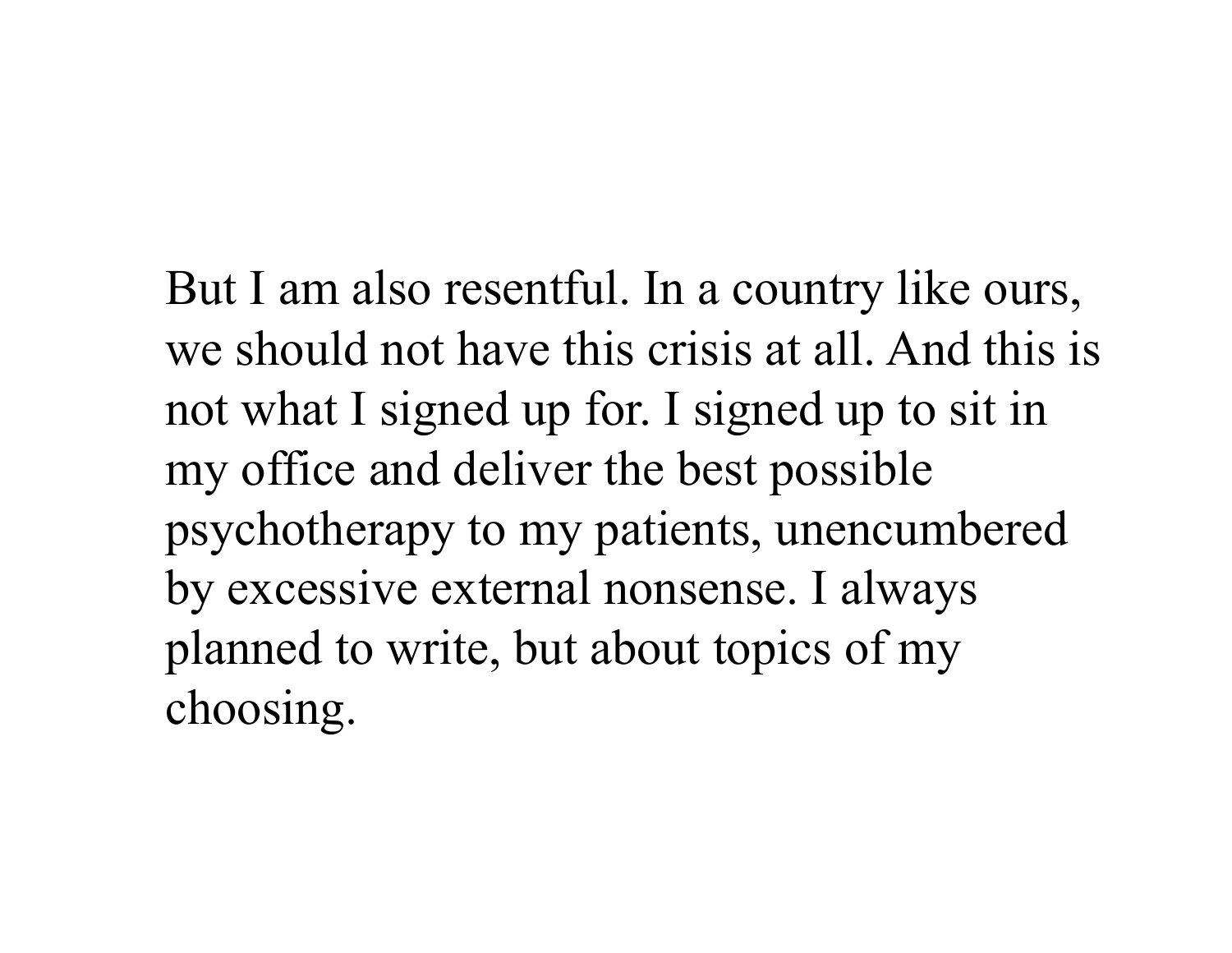So, I hope to share with you that although you were exhausted before the pandemic, we, doctors and patients alike, have a lot of work to do. We cannot continue to tolerate the destruction of our healthcare system. We have to mobilize, and reach out in creative, innovative ways, past our despair, anguish, and anger, and demand an end to this ridiculous, unnecessary nightmare.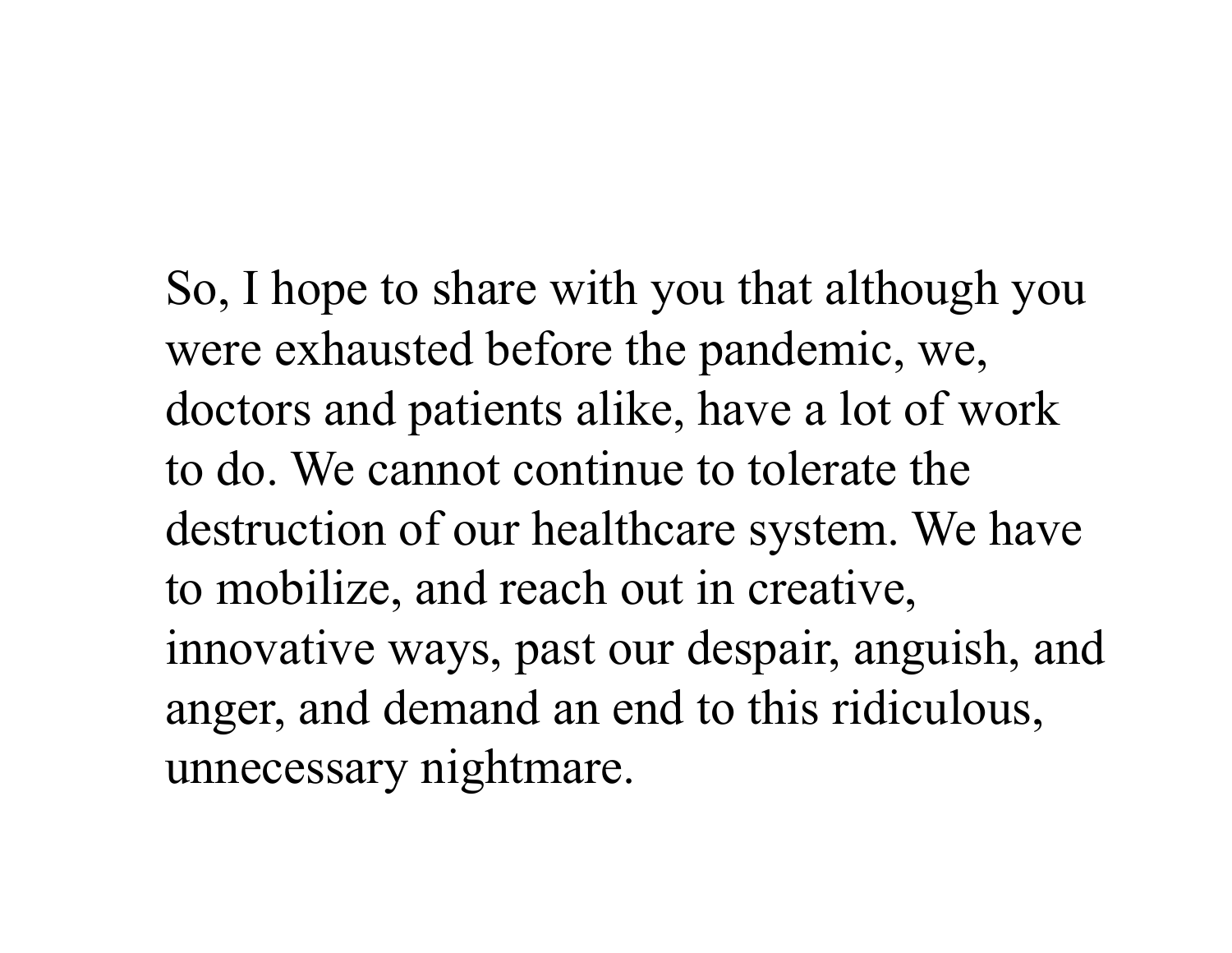**Our lives depend on it**.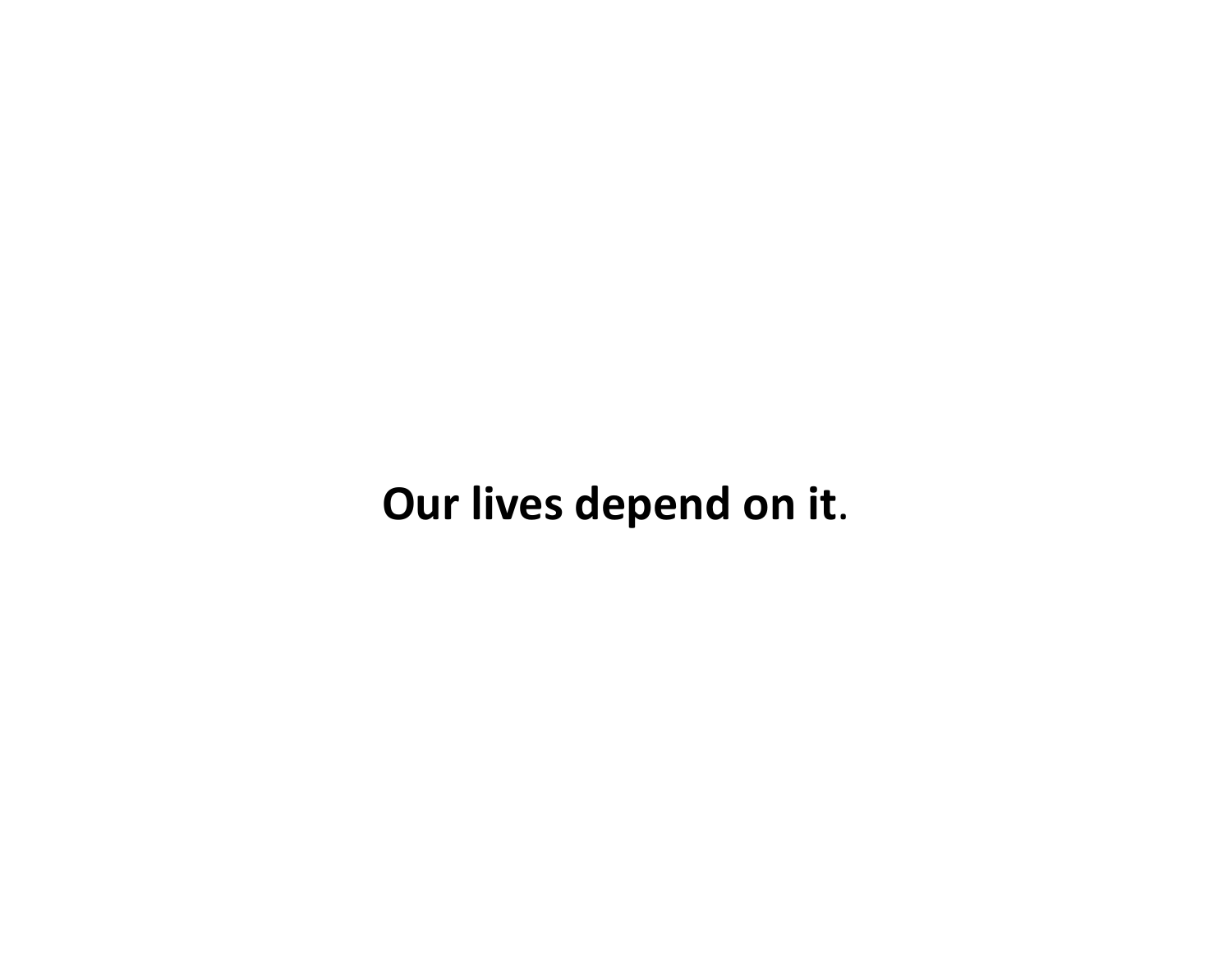All material © in this presentation (with a few exceptions so noted) is from my book, I Have Been Talking with Your Doctor: Fifty doctors talk about the healthcare crisis and the doctor patient relationship, my articles posted on KevinMd.com, and various Op-Ed pieces. My book can be purchased from Amazon.com and my articles and Op-Ed pieces can be downloaded from my website depeggyrothbaum.com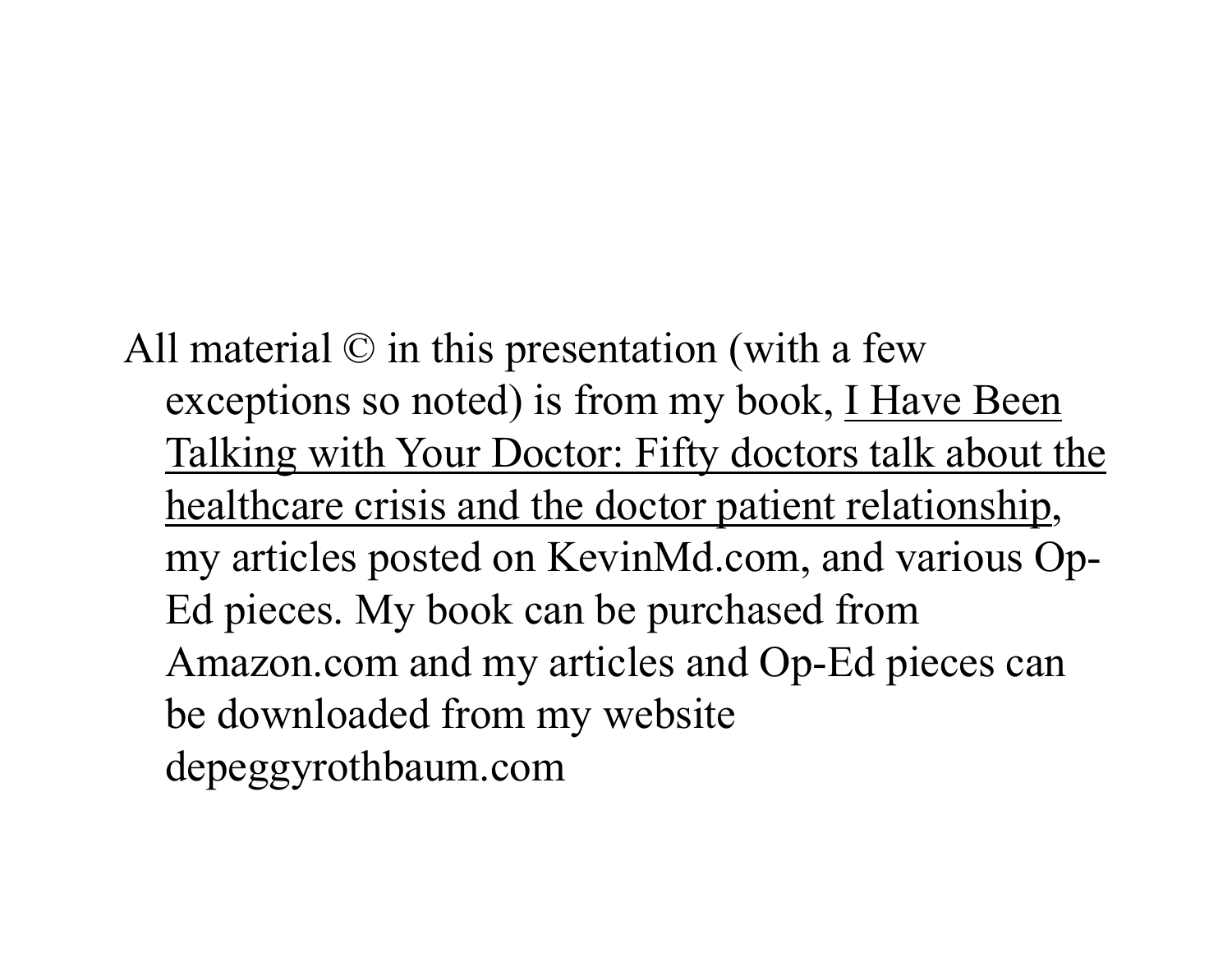# I Have Been Talking with Your Doctor



AVAILABLE AT DRPEGGYROTHBAUM.COM, AMAZON.COM AND OTHER ONLINE BOOK SELLERS.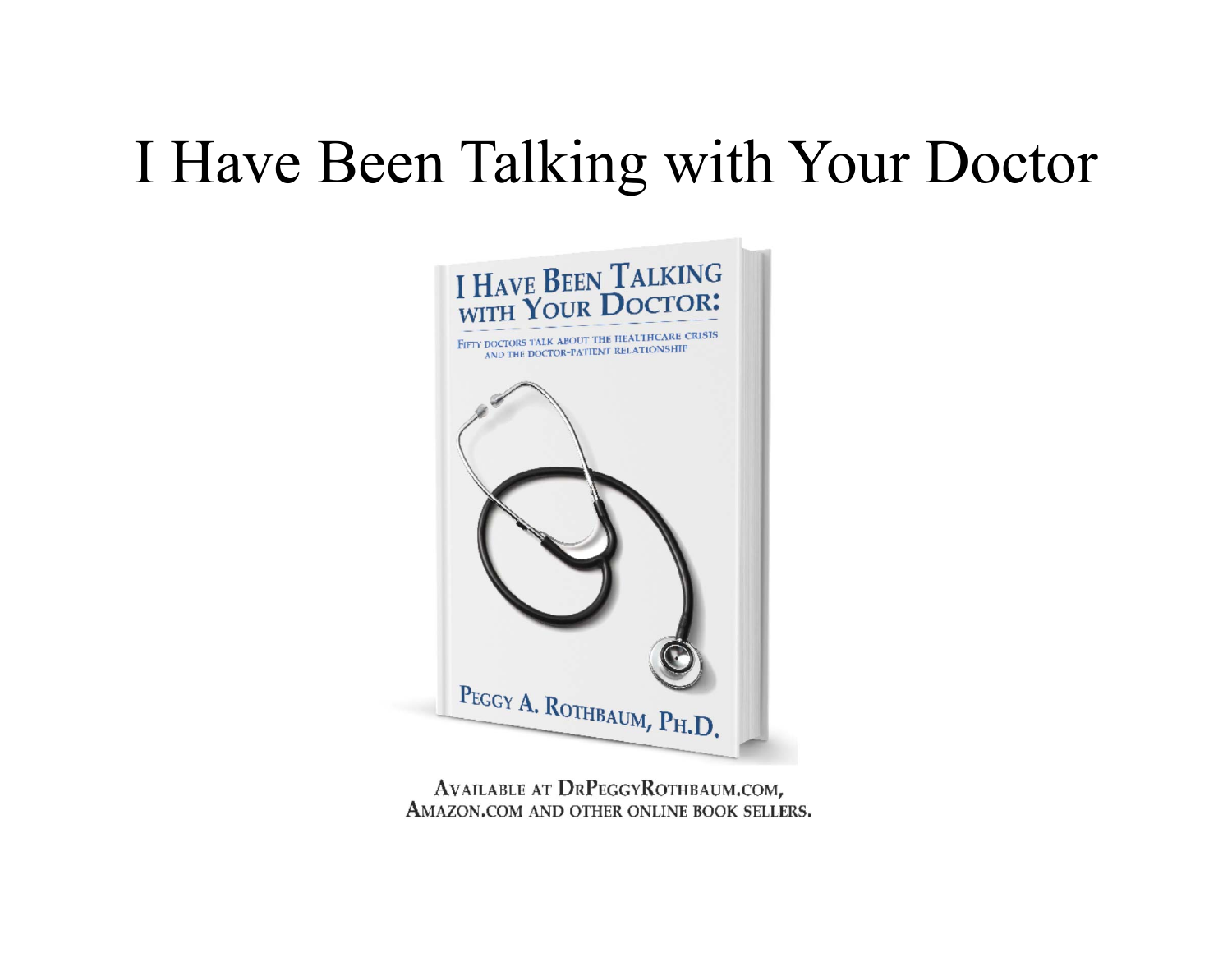I wrote my book for these reasons:

1.Out of incredible gratitude to my own doctors,

- 2.With utmost respect for my doctor colleagues, and with outrage and frustration at the way they are treated with such disrespect,
- 3.To educate the public and our legislators about the disturbing state of the healthcare crisis.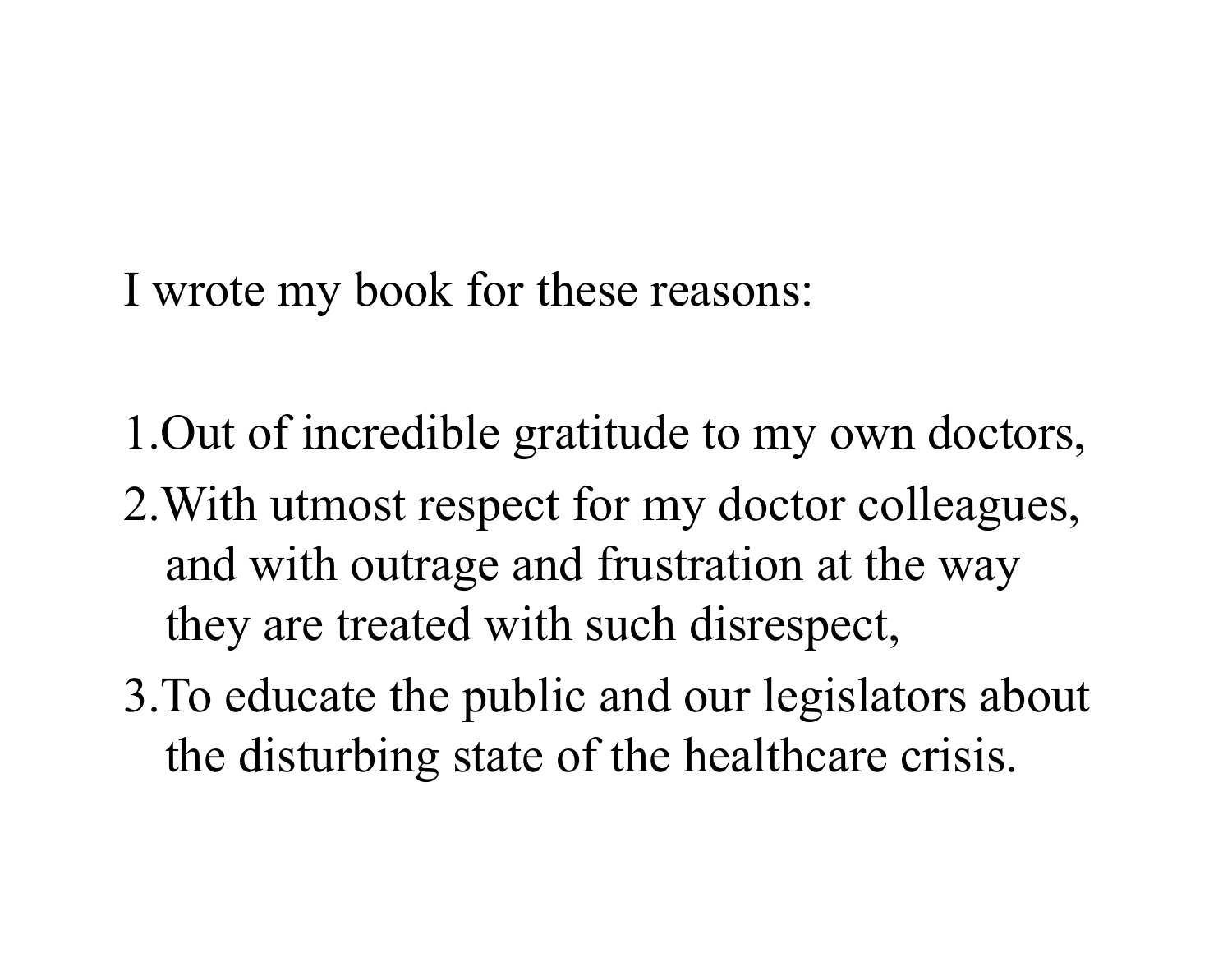#### Interviewee Demographics

Gender Male 32 Female 18

### Primary Care/Specialists PC 25 Sp 25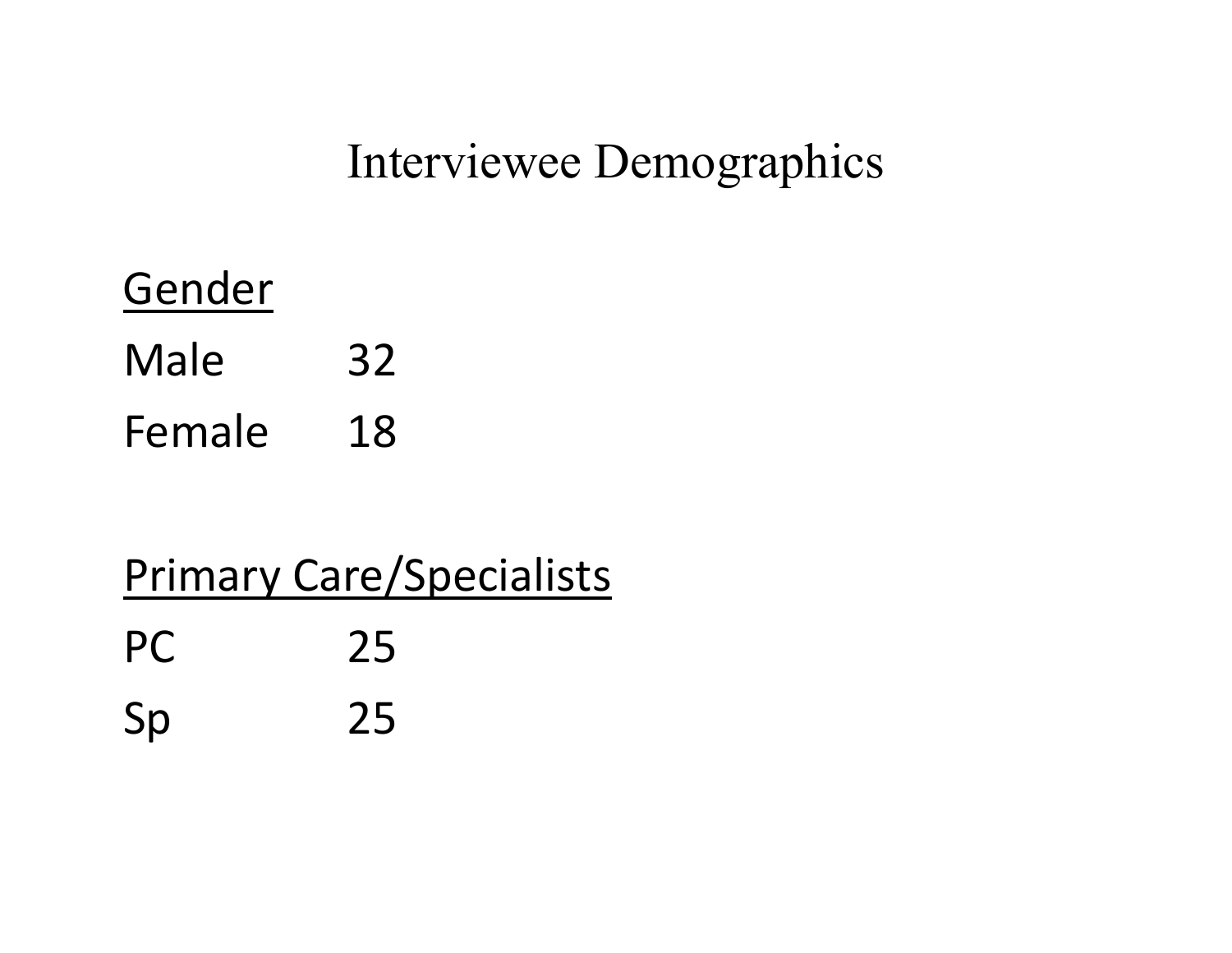Age of patients seen by interviewees

Children/adolescents only: 8 Adults only: 23 Both:19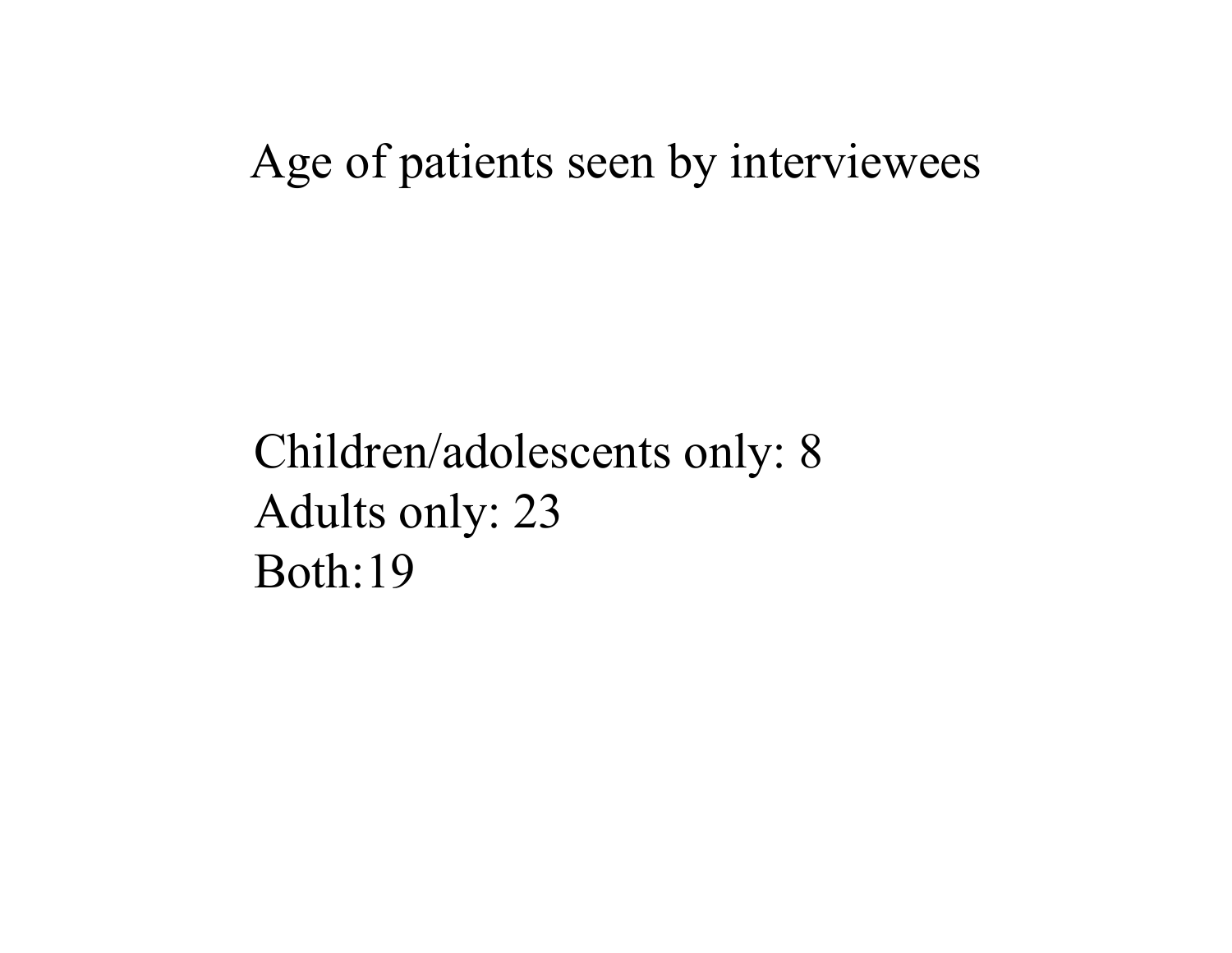# Specialist type of interviewees

Cardiology Endocrinology Gastroenterology Infectious diseasesImmunology Nephrology Neurosurgery OBGYN Ophthalmology Orthopedics Plastic surgery Rheumatology Urology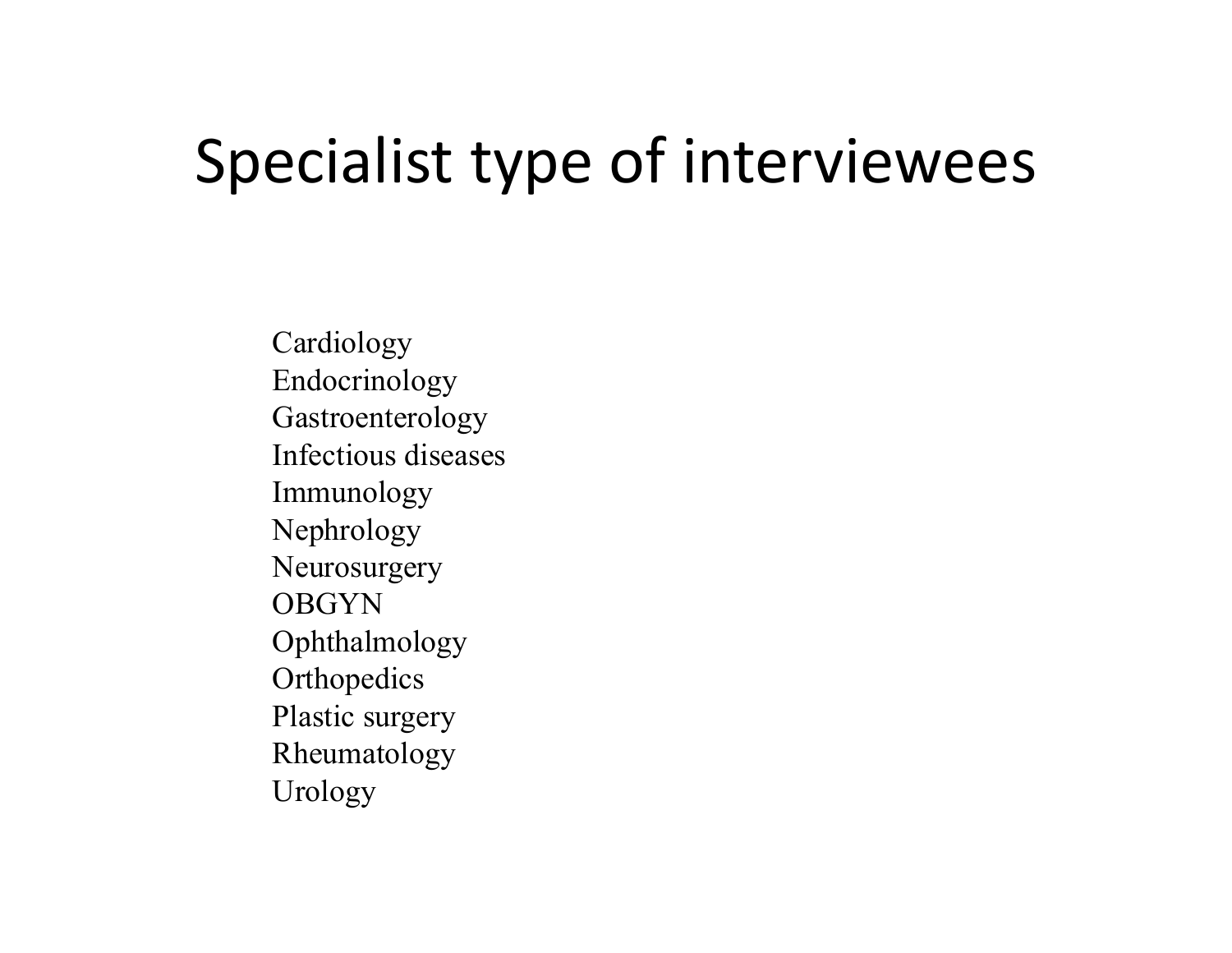#### Years in practice

 $\lt = 5$  0 6-10 6 11-15 2 16-20 10 21-25 9 26-30 10 31-35 5 36-40 4 41-45 2 46-50 1 51-55 1 Total 50

Retired or partially retired 4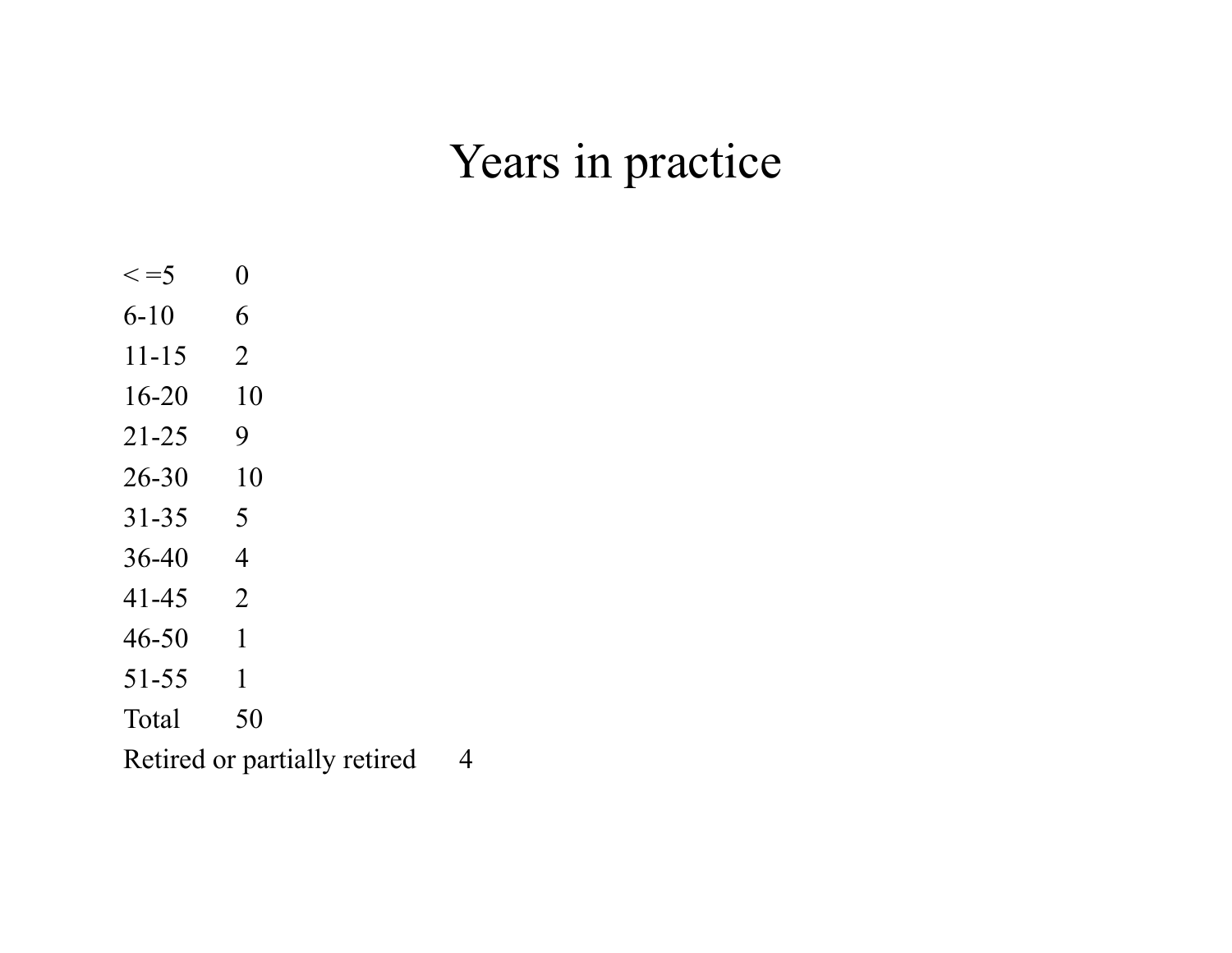Variability of responses among demographic characteristics of interviewees

*There wasn't any.*

There was a totally consistent picture of the healthcare situation in our country.

So, I combined the categories for the qualitative summary.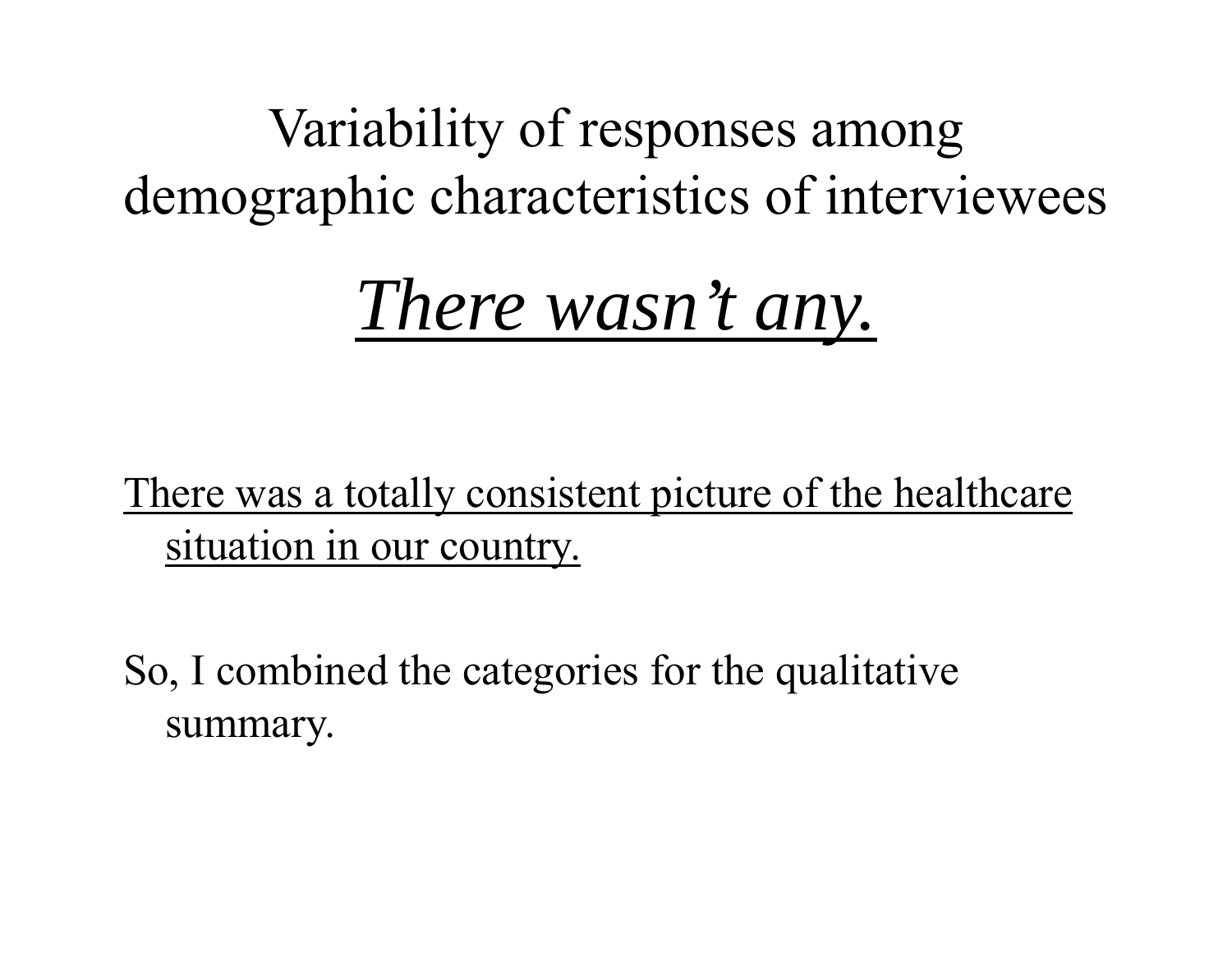I am going to share a few questions and quote responses with you with the hope that you will see the power of the information in my book and that it will motivate you to share this information with the public and our legislators.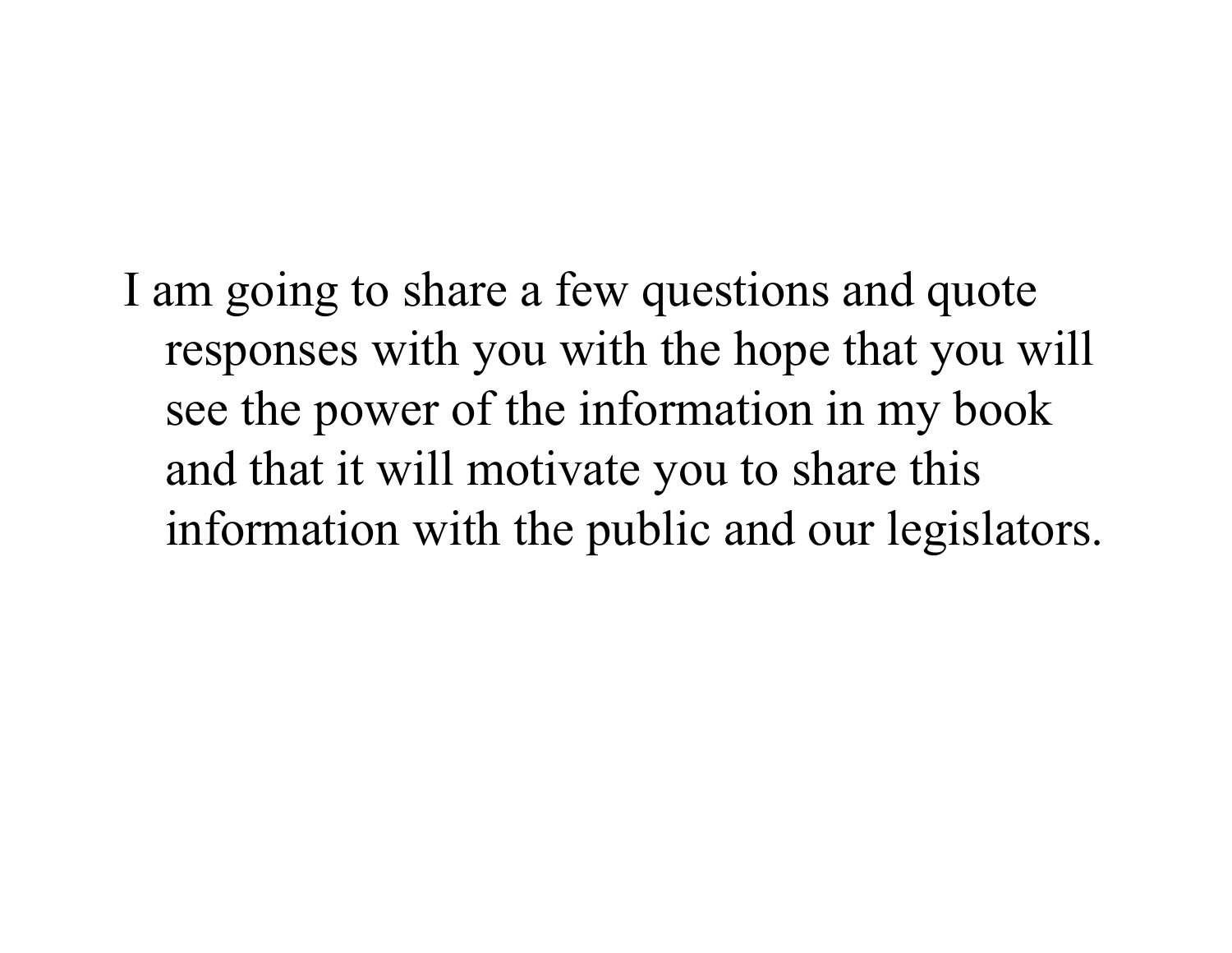I am not going to tell you what you already know (training time and expense, daily schedule, competing demands, insurance restrictions, etc). Other people, such as the public and our legislators, need this information. You all are living it.

Every.single.day. 24/7/365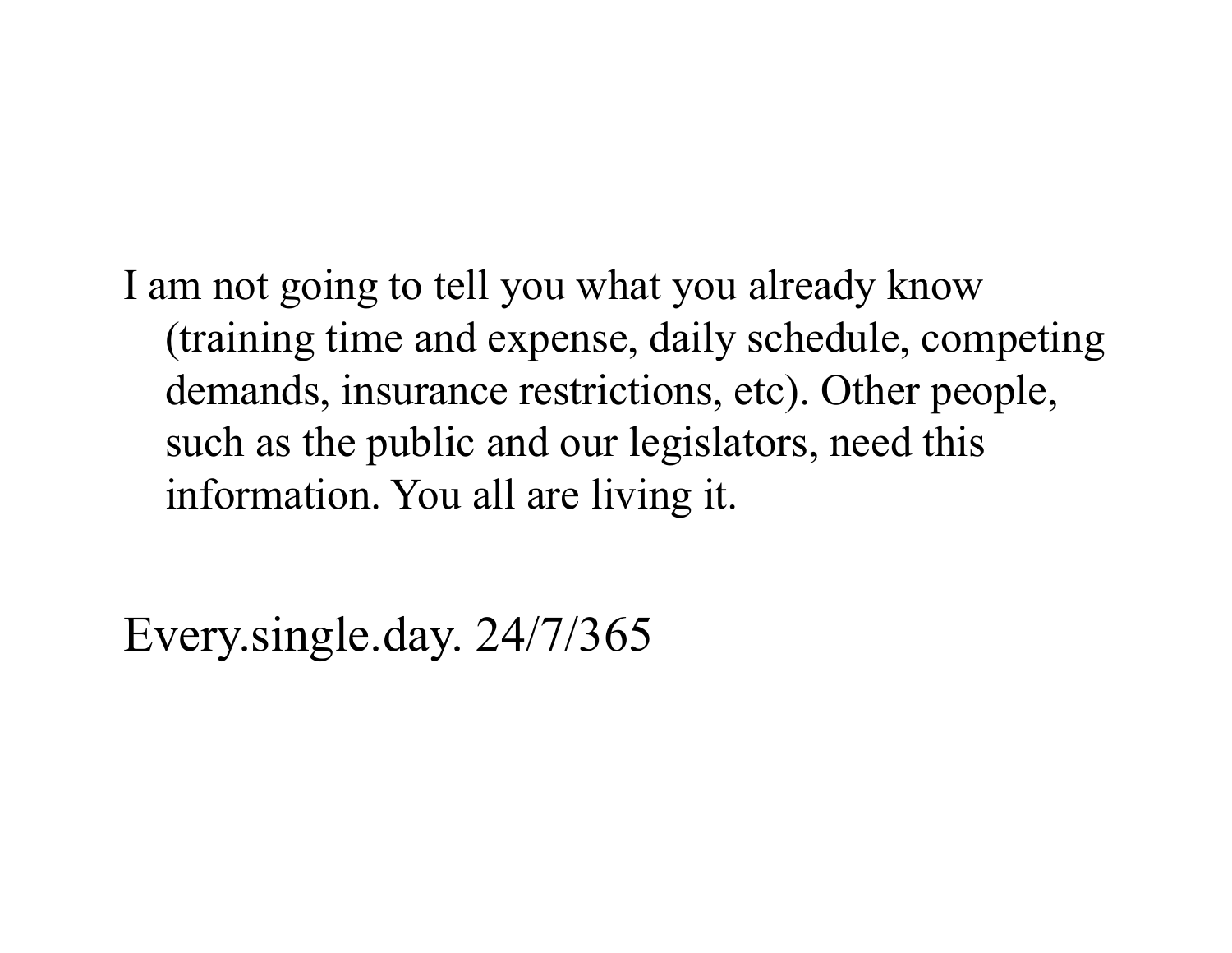Q:Why is it so hard to be a doctor? What does the public need to understand?

"This society accepts no mistakes. It's the only job where you cannot make a mistake."

"You are responsible for things that you cannot control."

"Because medicine is an art, not a science."

"The public and the government expect you to do the impossible. Take care of patients flawlessly with no money."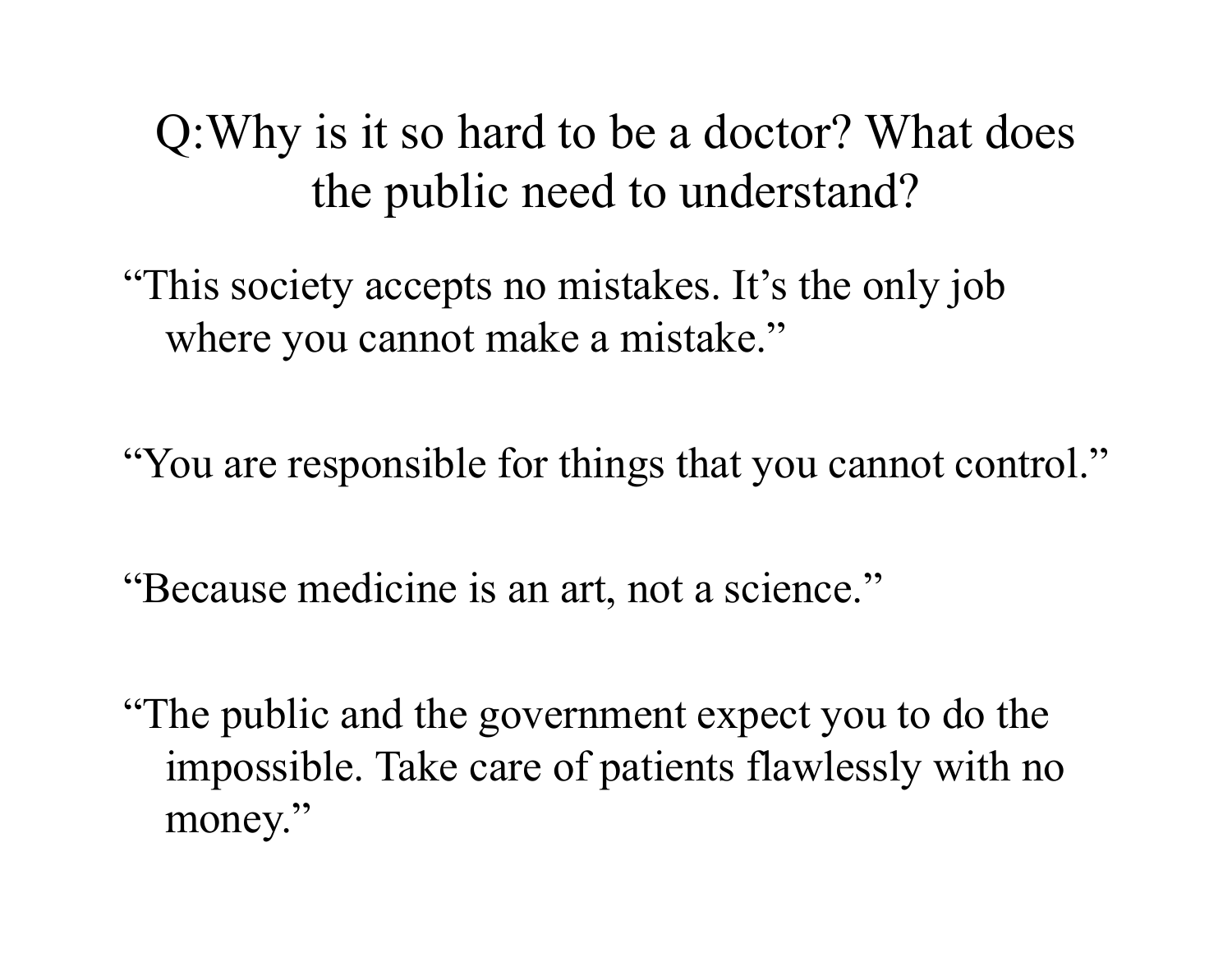- "That we are being bogged down by a bunch of paperwork."
- "All of the things that happen behind the scenes, not just the exam room."
- "You give up your twenties. Don't have that play time that all your friends have. It is hard education wise. I didn't pay off my loans until I was in my 40s."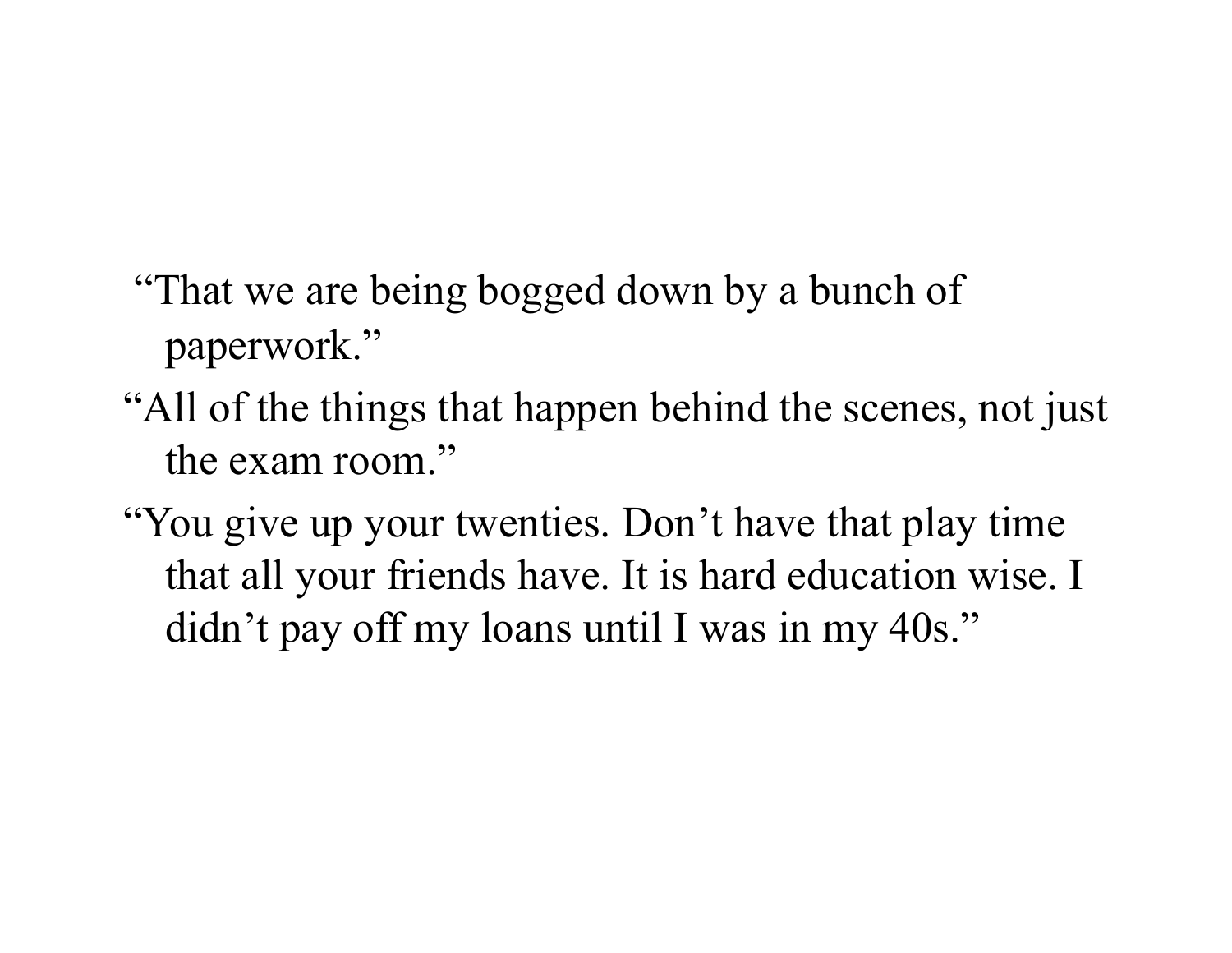"No one cares about the doctors."

"We are used as pawns in the system. No one cares about the doctors."

This article got 43K shares. https://www.kevinmd.com/blog/2017/11/no-one-caresdoctors.html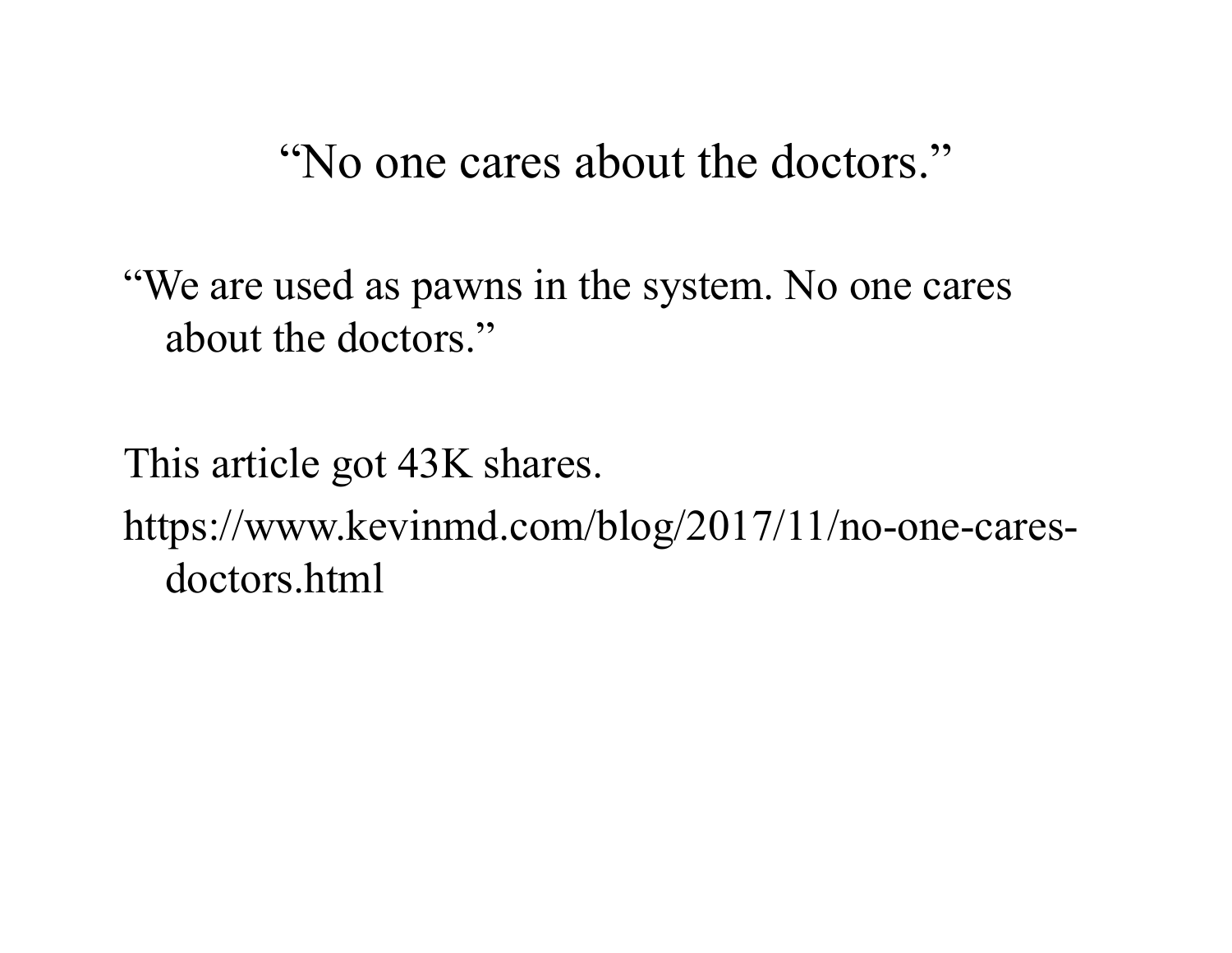#### Social Pact

"There was a social pact in place. We provided care, and we had a comfortable life. That pact was broken. The deal was broken."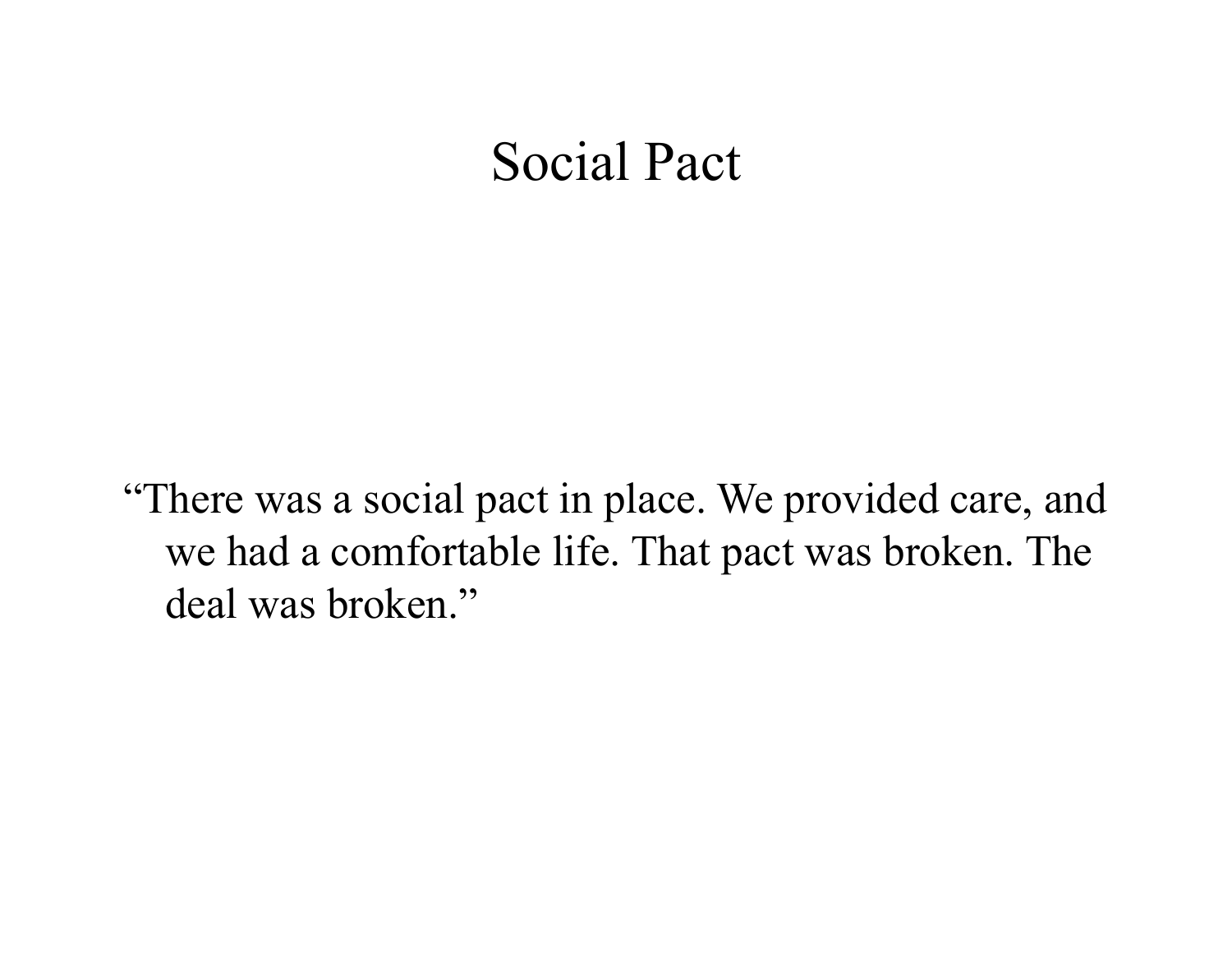#### Why are the patients so reluctant to understand the problem?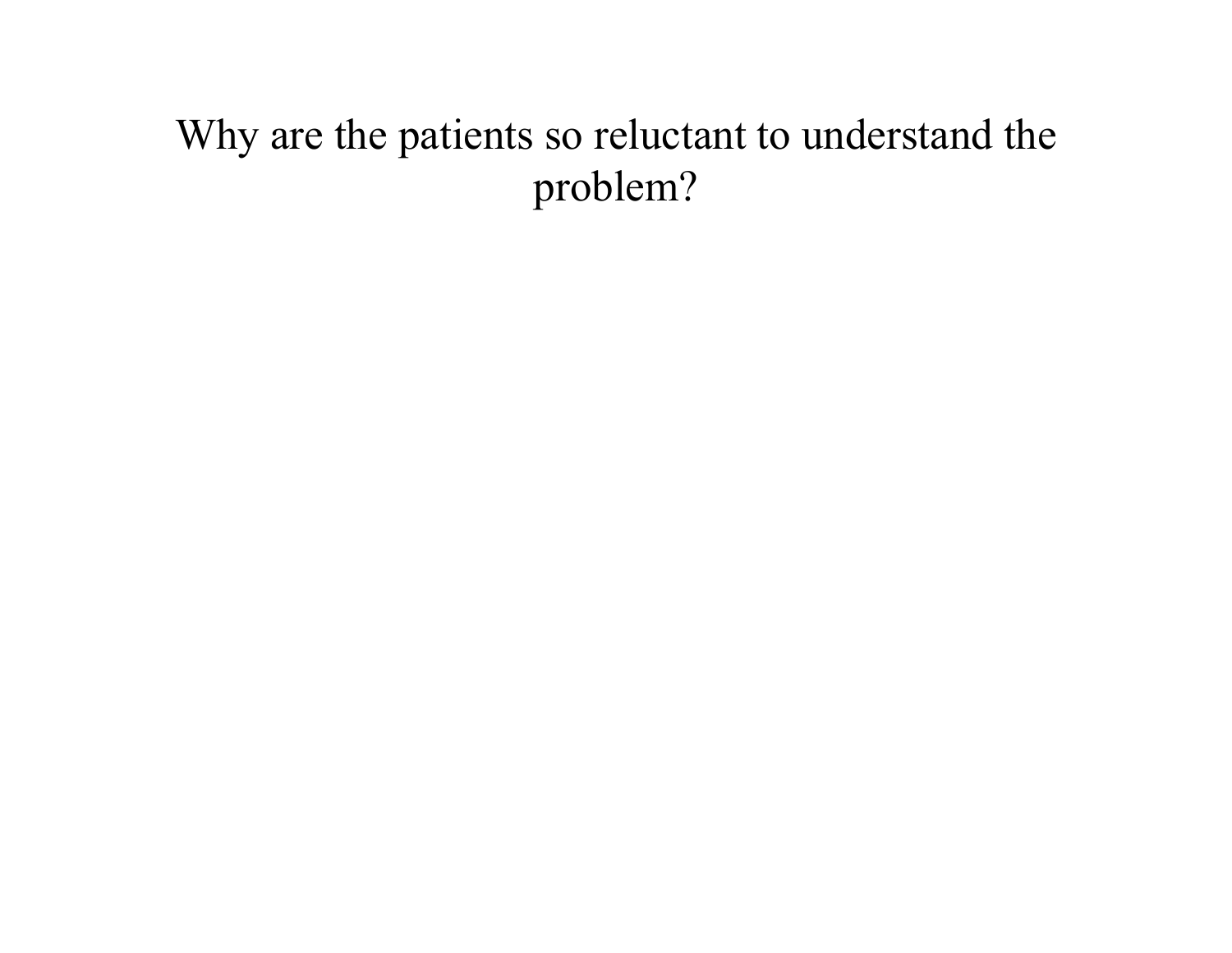#### Entitlement

"Entitlement."

"They have been infantilized and taught that they shouldn't have to pay."

"They can't get what they want when they want it."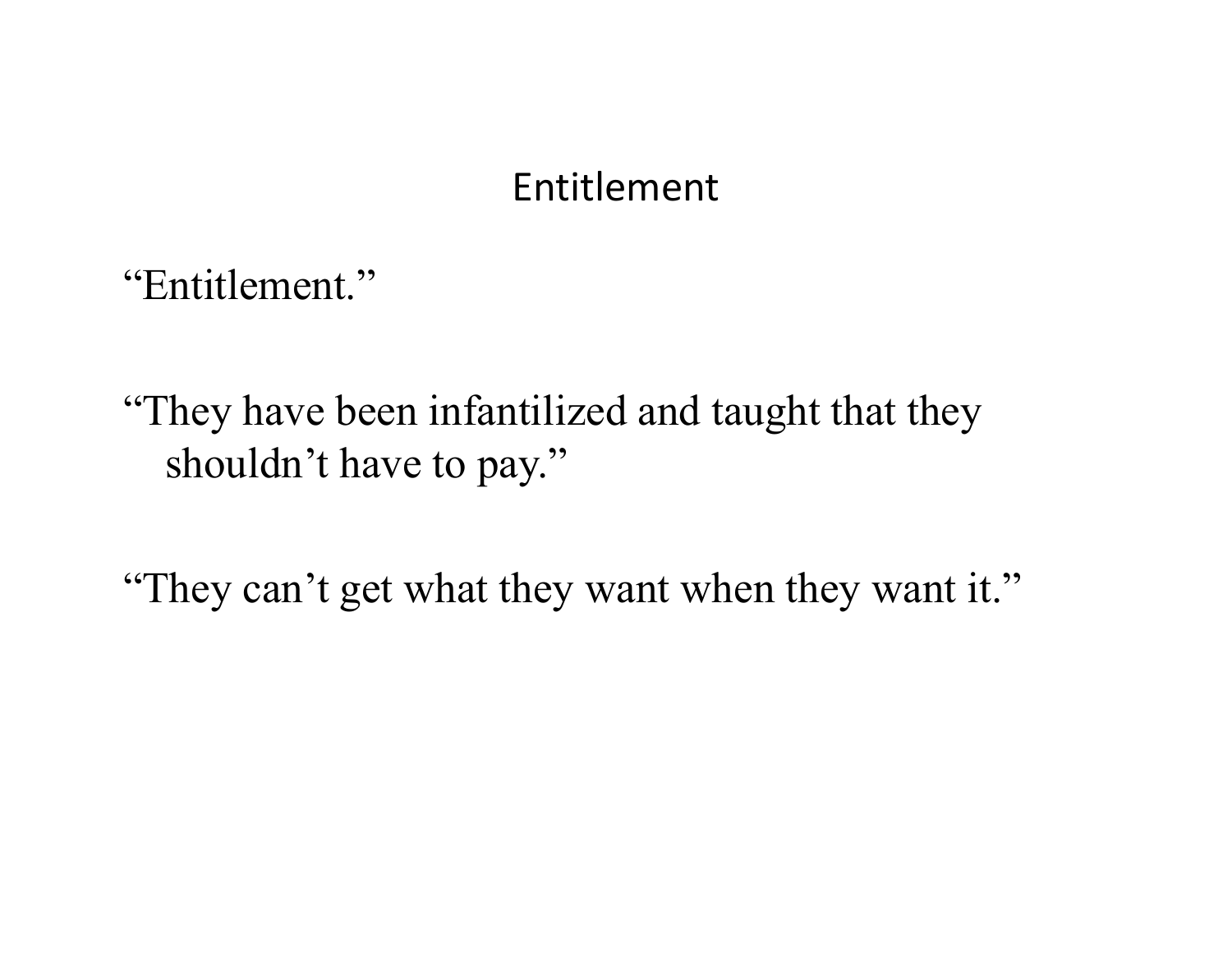They do not understand.

"They don't get it."

"No one is giving them the information."

"People are so overwhelmed. Information overload and financial stress. People feel since they can't change the system so why bother trying."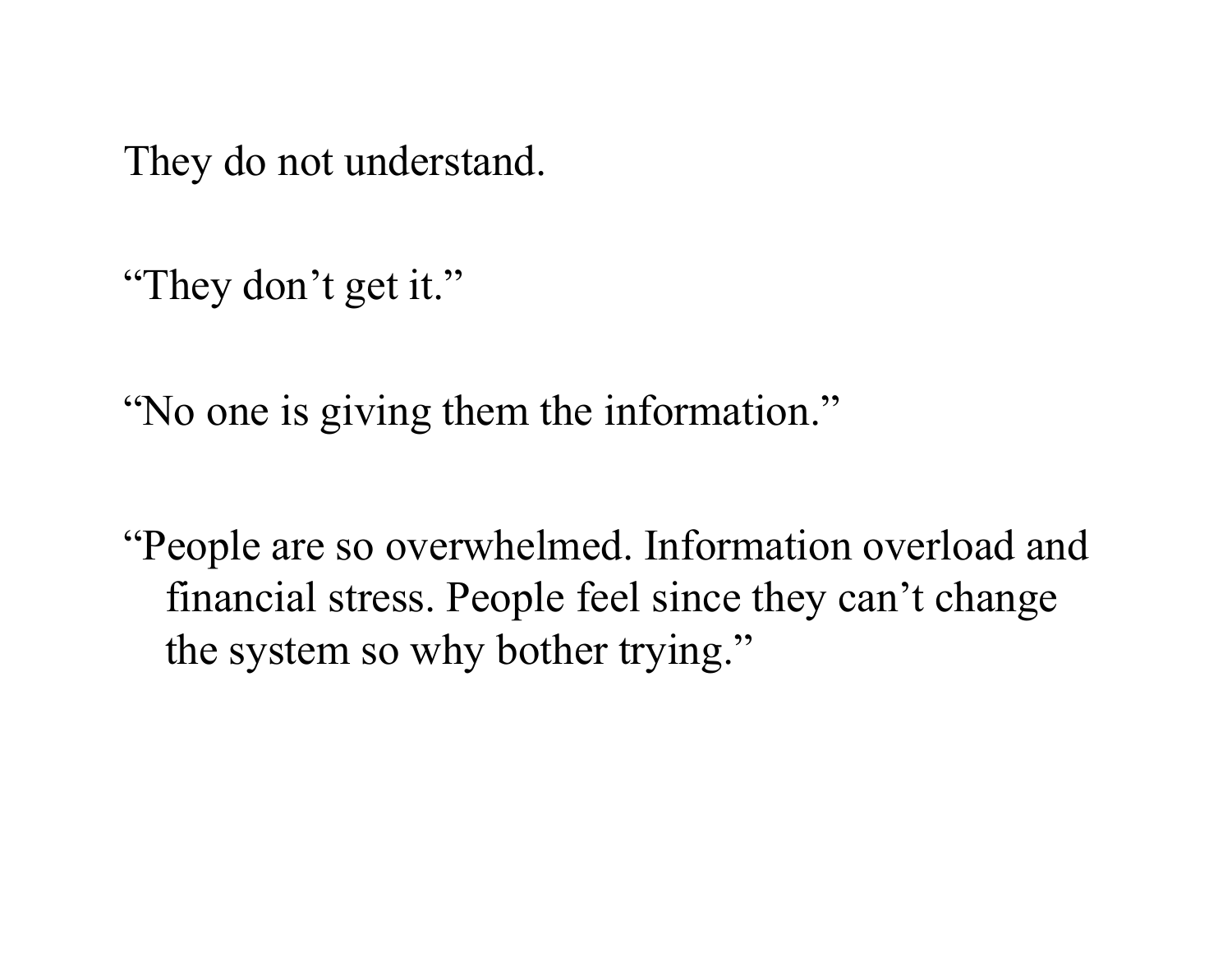They do have some understanding.

- "They blame us all the time when it's the insurance. I see it all the time. I don't blame them. Why should they understand? They have their own lives to worry about."
- "I think that they understand. They resent their insurance and what they pay and don't pay and are allowed to do it."
- "I think a lot of them do understand. I hear patients complaining now about insurance."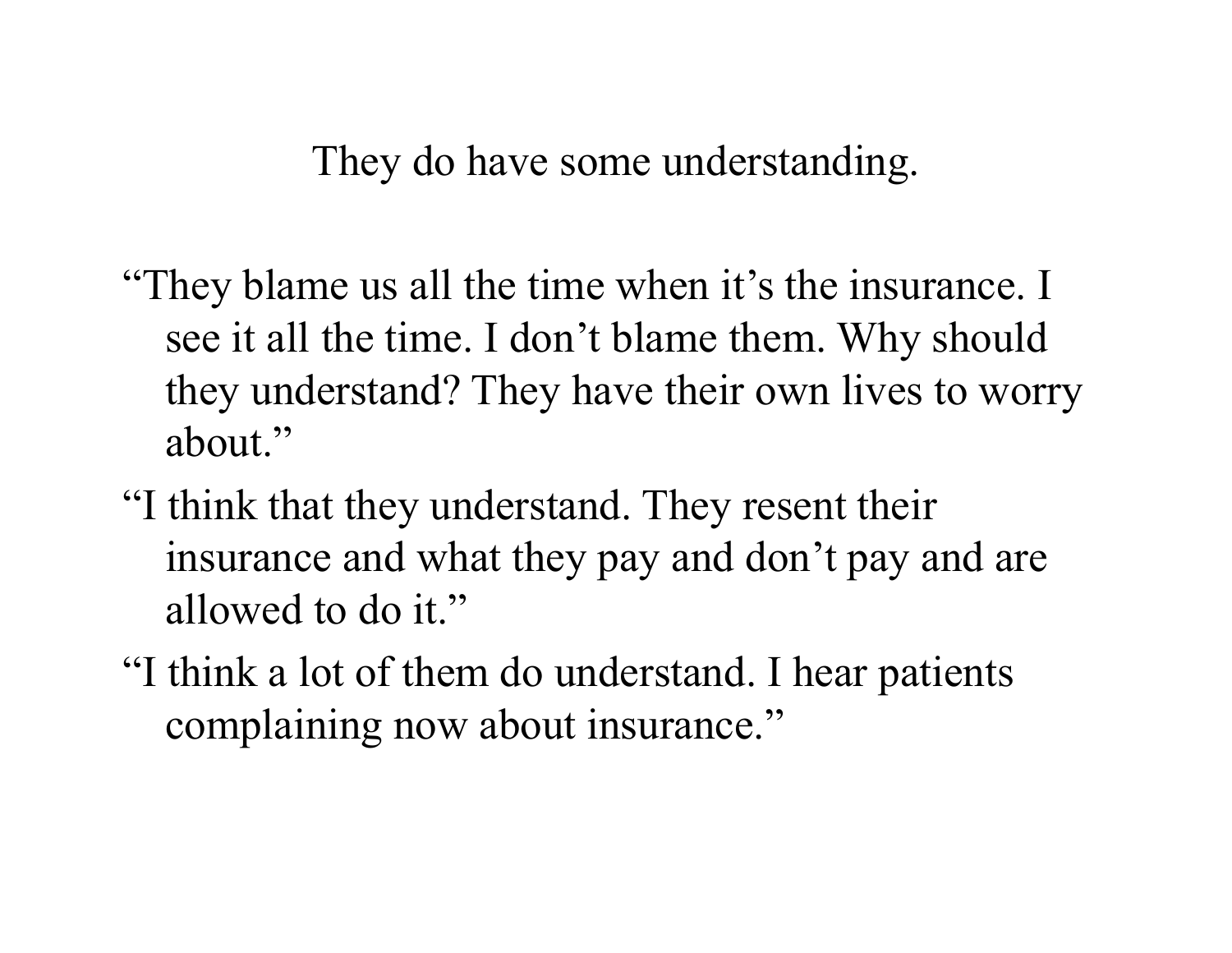Why are they so angry about it?

"They feel powerless and helpless."

"They feel powerless to change it. It's easy to turn about and blame the physician. Someone who you know and trust."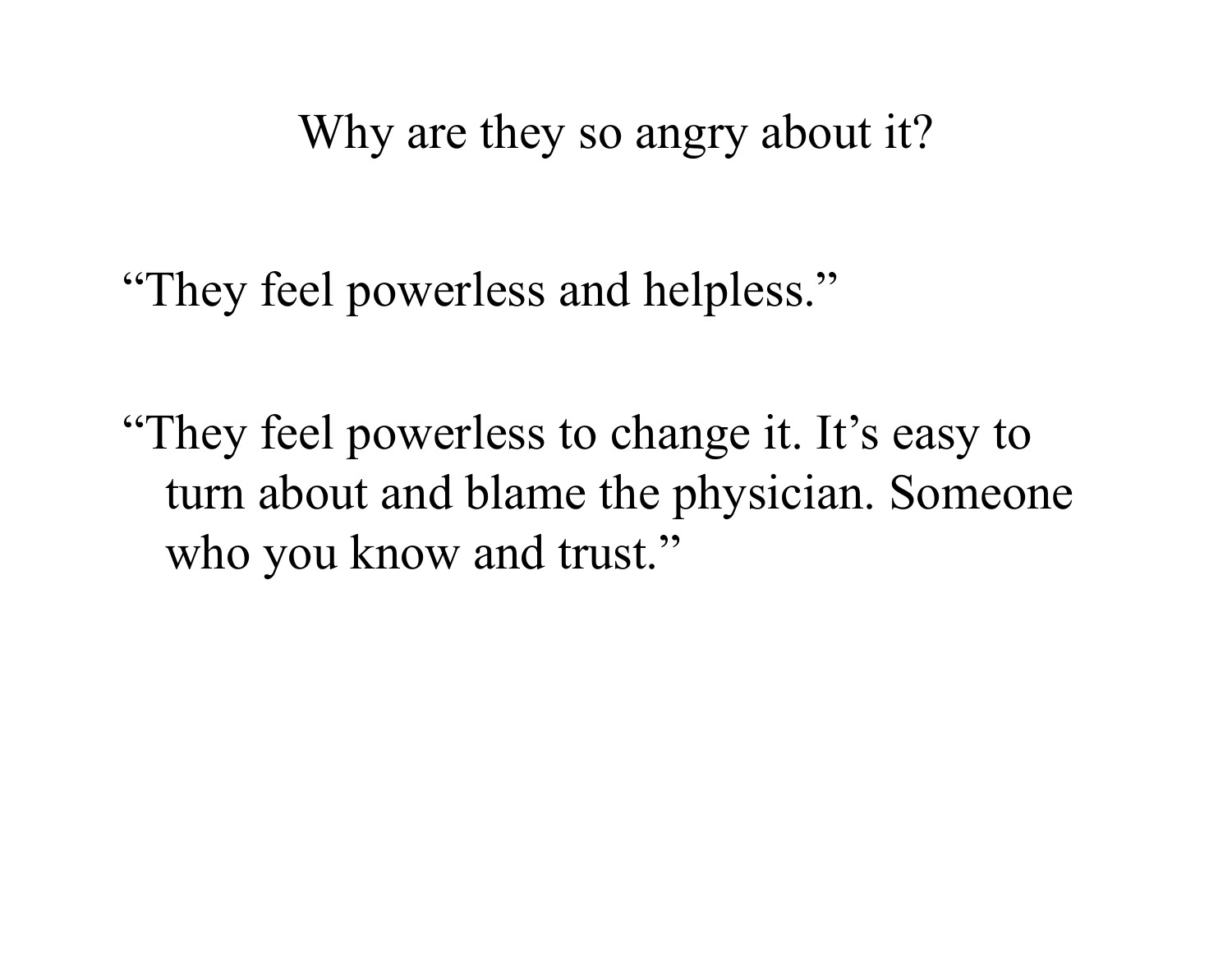"They aren't. They don't understand."

"They think that it is us, the doctors, causing the problems. They are starting to understand that it is the insurance companies not our inability to get them what they need."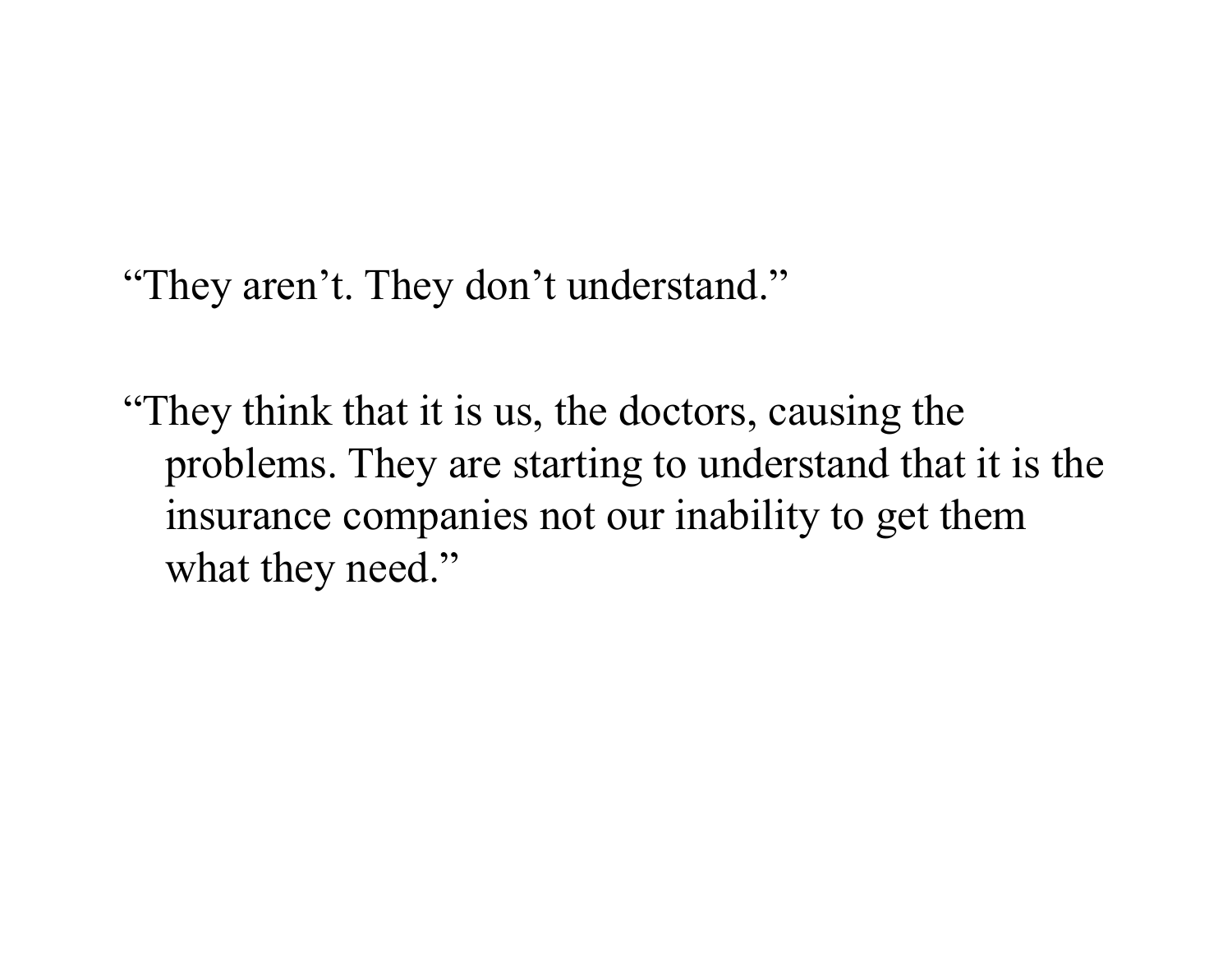"When someone doesn't pay for it they get angry. The problem will occur when their access is denied and they realize that it is not access denied, it's payment denied. As people become less healthy and morbid in some way, the anger may occur because of restriction to access which is inevitable. Those societies we have been compared to all restrict access."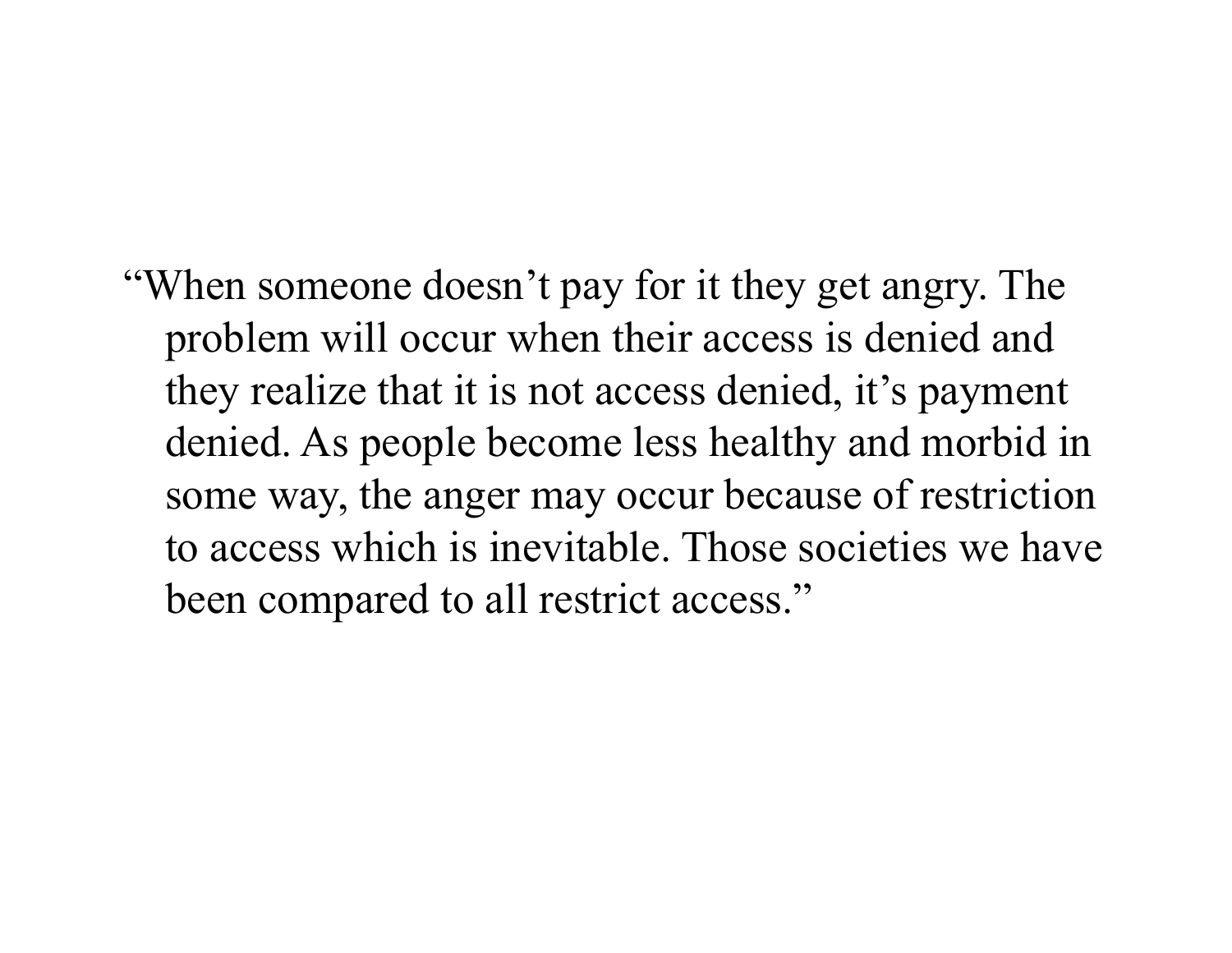My favorite interviewee insurance quote

"The insurance companies do not want patients to live. They make more money if the patients die."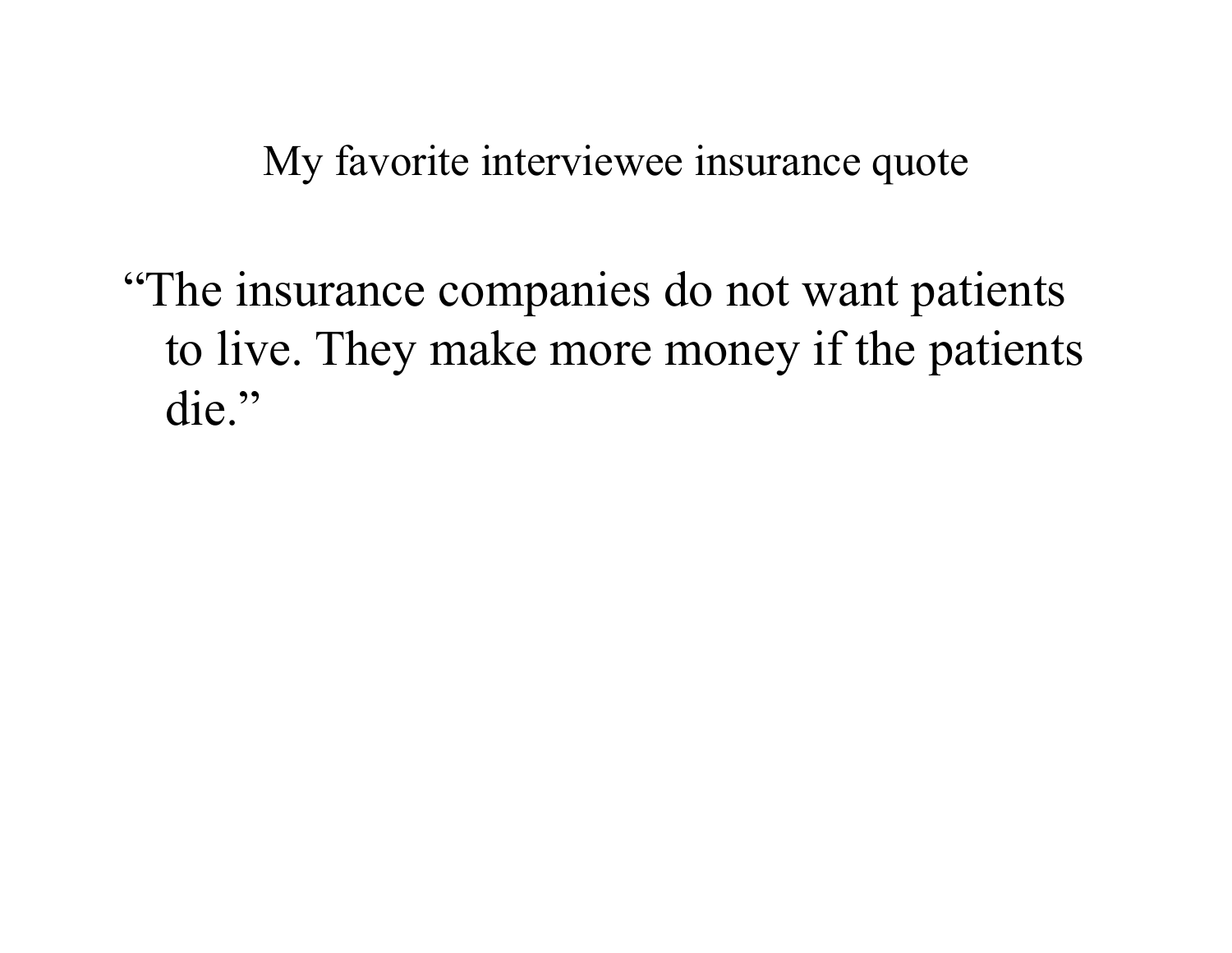### Some powerful contrasts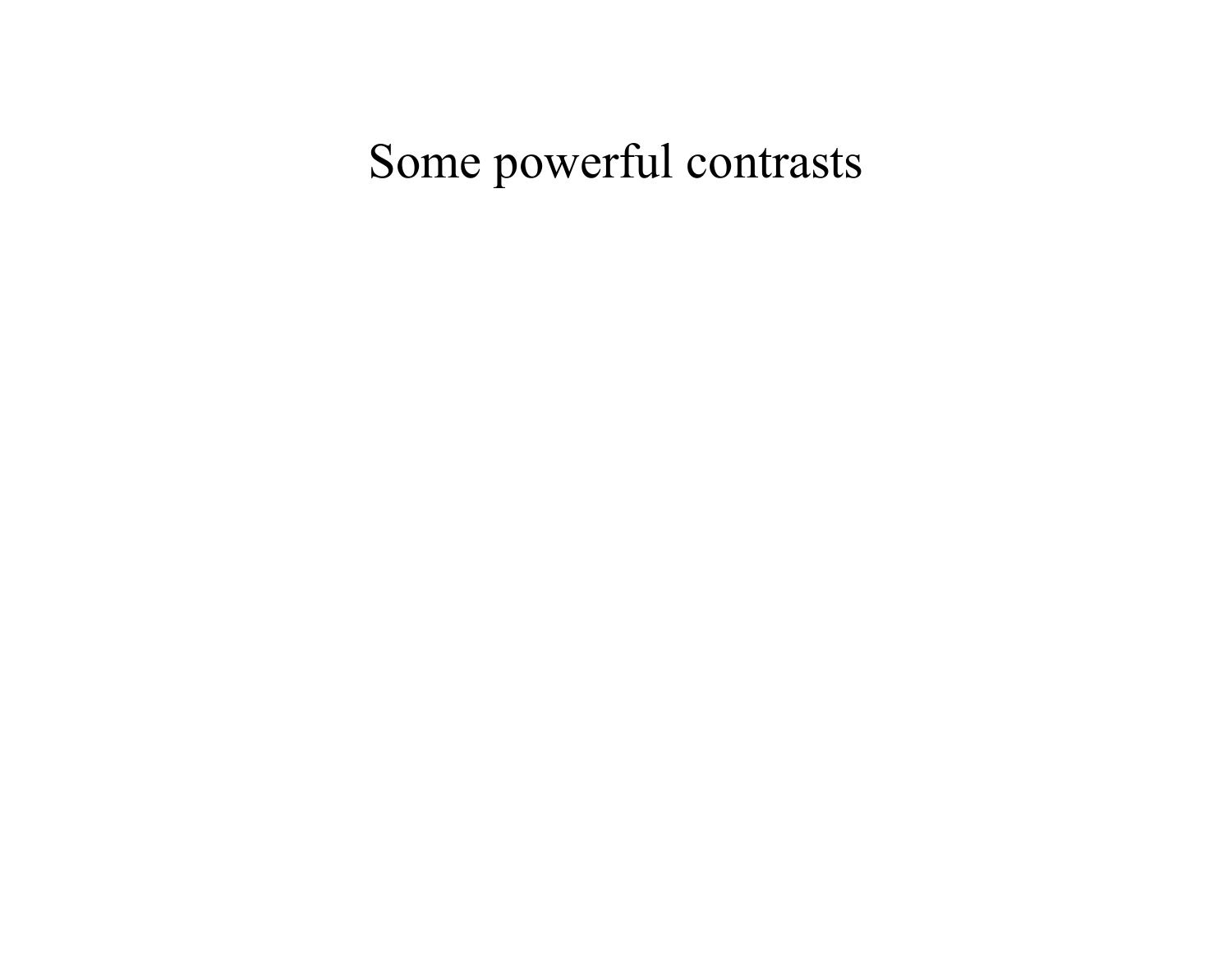### Doc quote

"The public looks at us money grubbing pigs."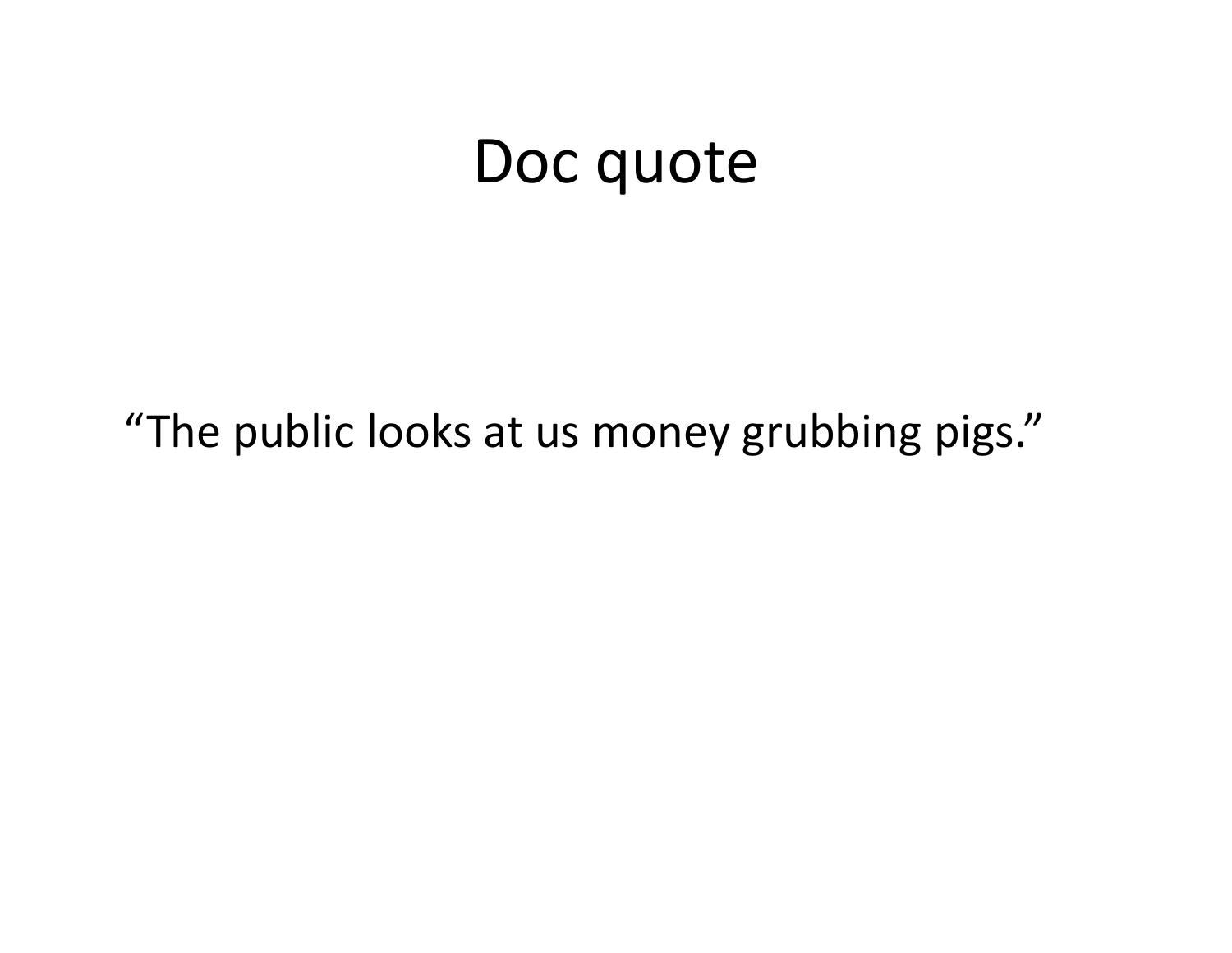Compassionate quote # 1

"One amazed me. She was going to have a baby who she knew would not live. It had terminal congenital issues. She carried it to term, delivered it, and held it while it died."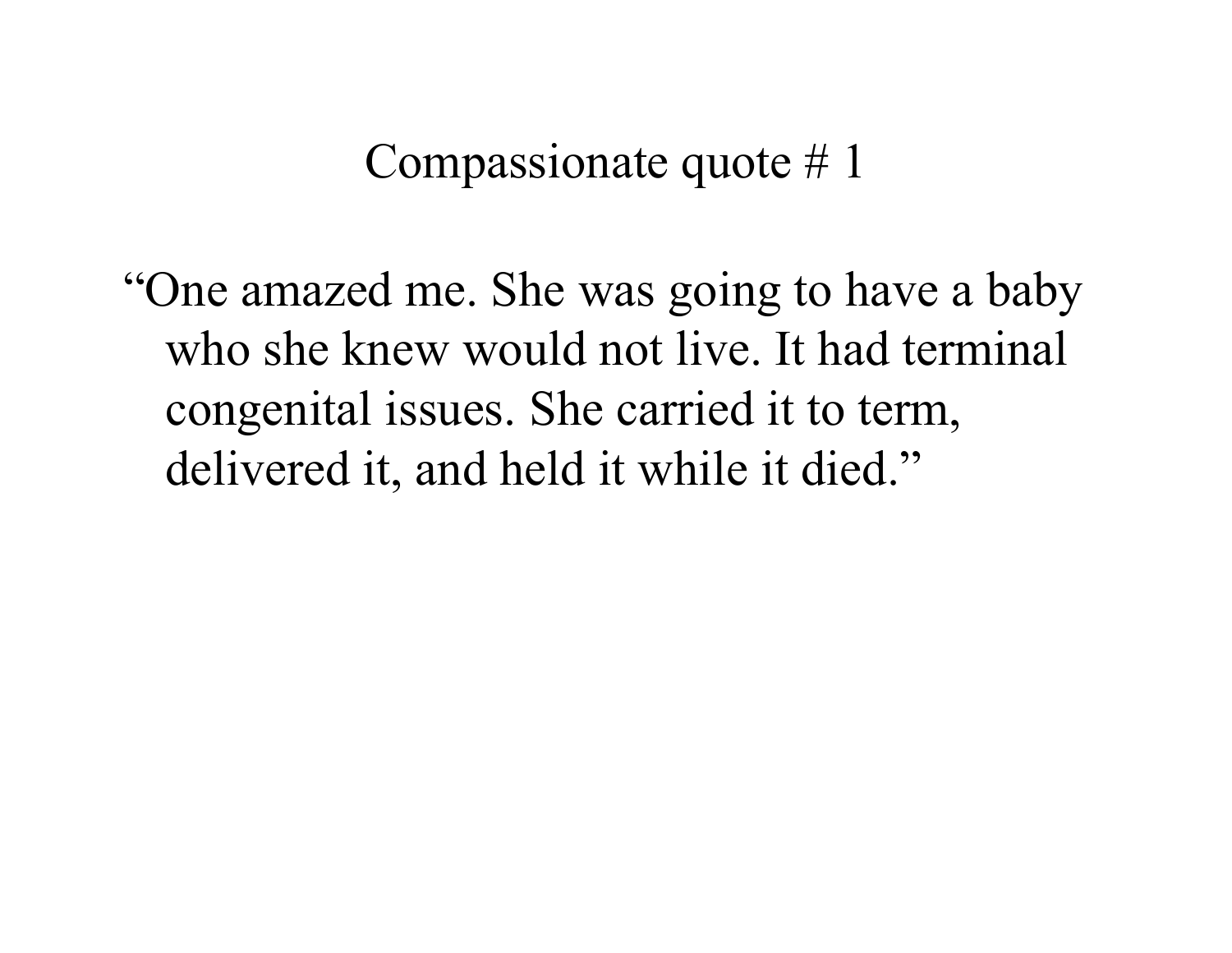#### Quote # 2

"I remember in medical school a young man with epilepsy who fell in Central Park and had a traumatic brain injury. His family donated his heart, lungs, kidneys, pancreas, liver. I was there at the organ harvest. I will never forget when the anesthesiologist walked away because there was no respiration anymore. All of the organs were harvested. He was gone. I realized how quiet the room was. No heart. No beeps. I looked down and saw the cross his mom had put on him. I went home at 3am and cried for hours."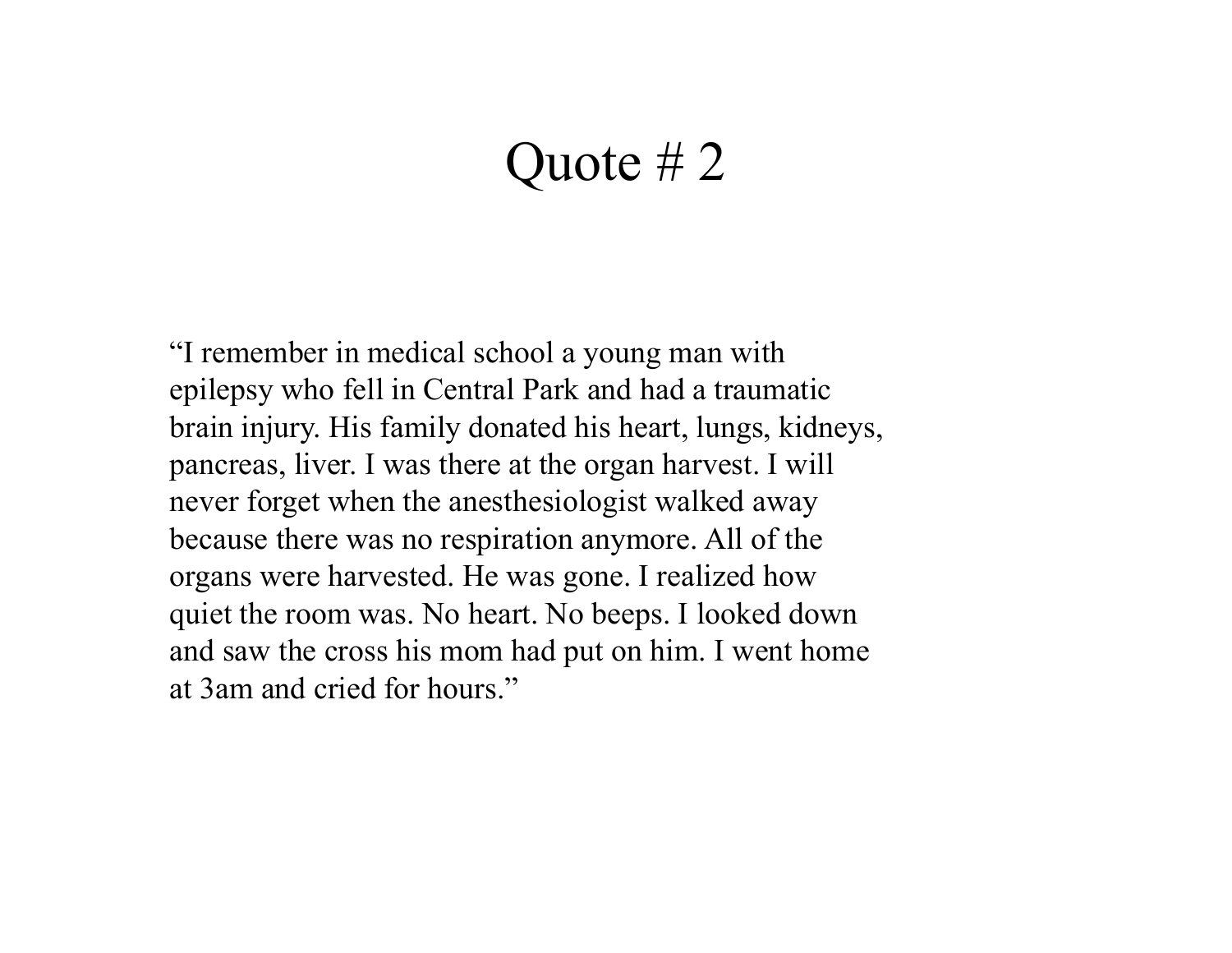### Quote # 3

"The doctor-patient relationship takes what we do out of the dimension of strictly delivering a service… I have let patients sit and cry in my office and cry for as long as they need to about things that have nothing to do about their exam because that particular day they needed to come to someone's office and cry. The exam was sort of a bonus."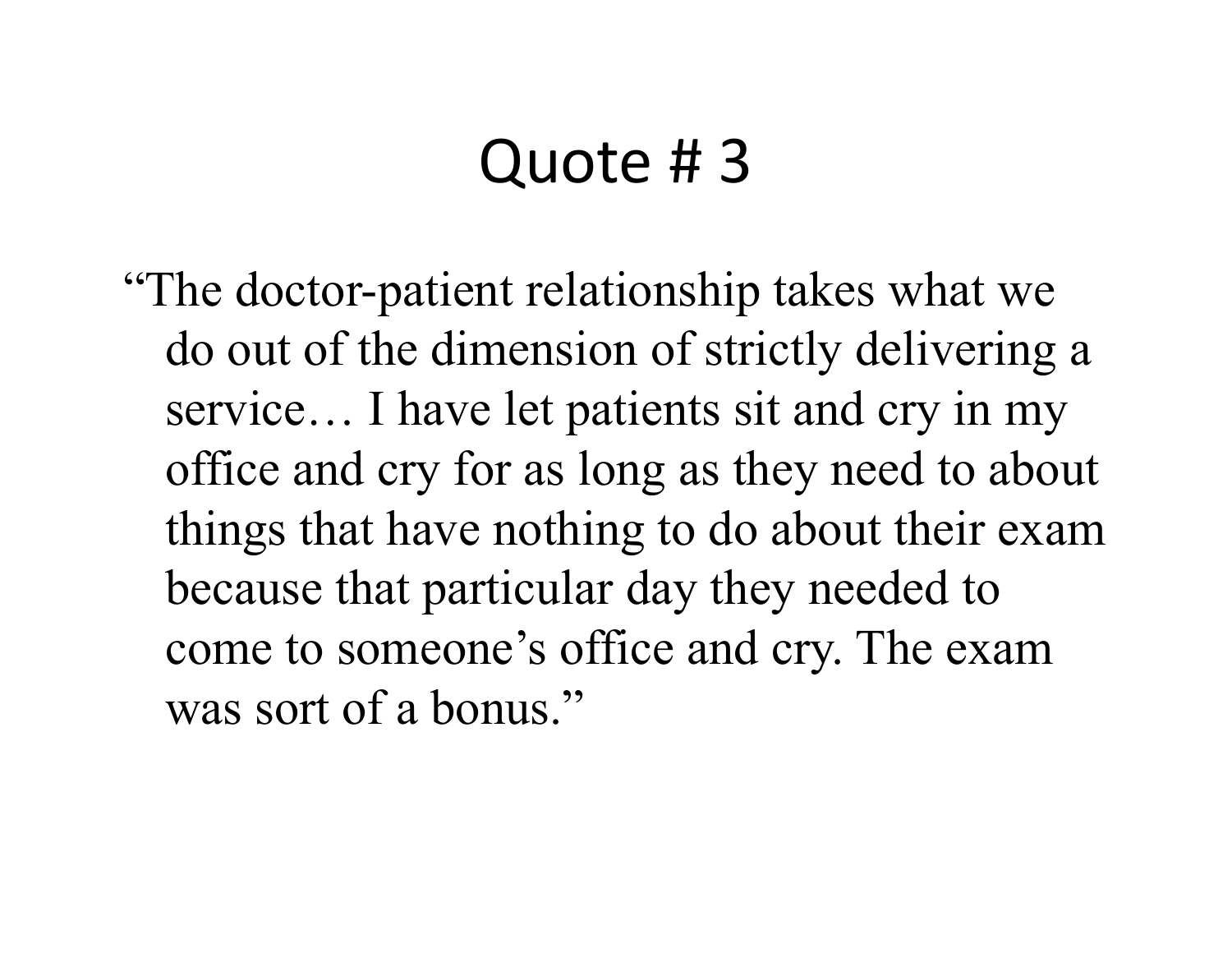### Quote # 4

"Throw me in jail, if you must, for taking care of a child whose parent cannot afford to pay. What jail do they have for doctors who care too much?"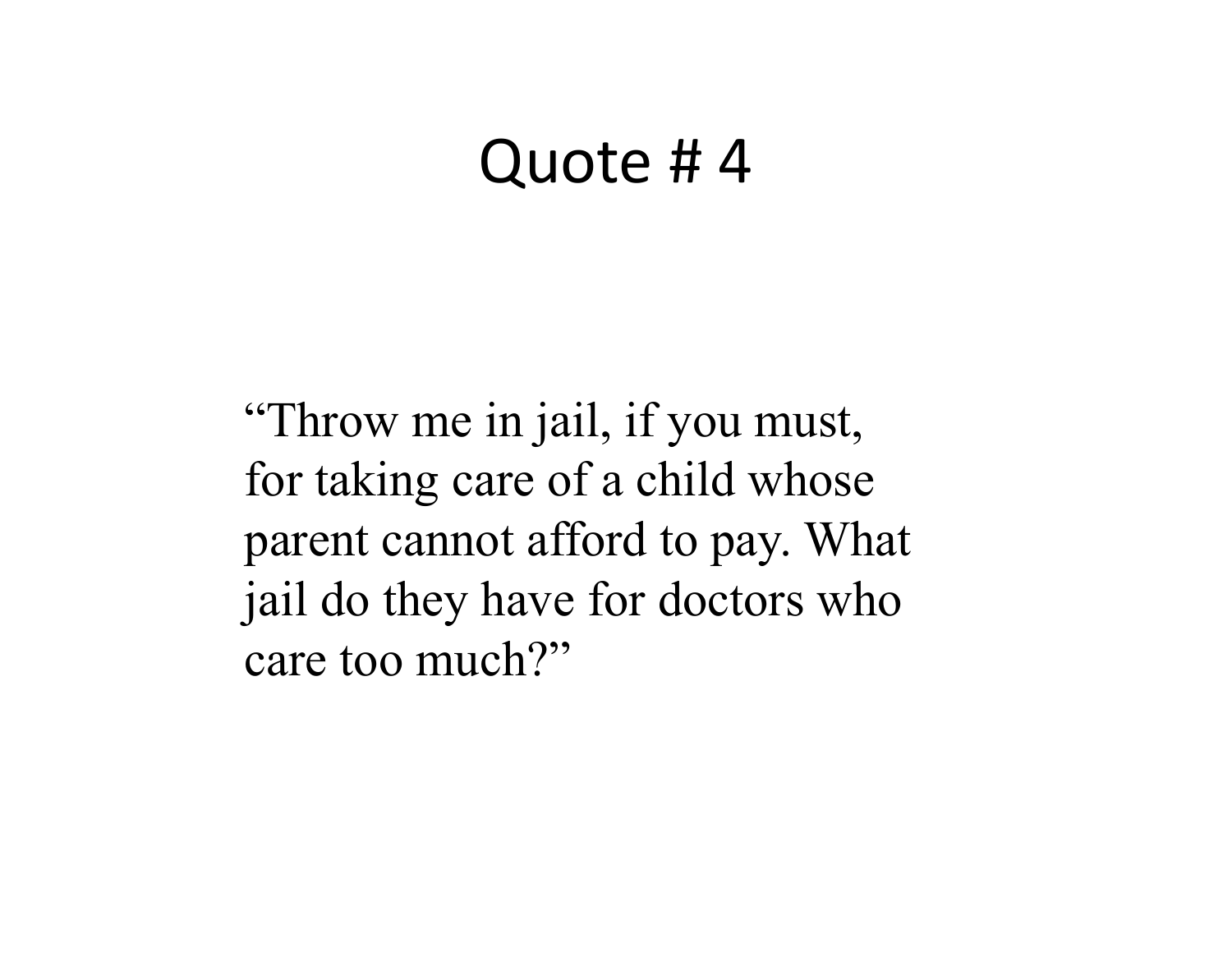#### *Houston, we have a problem.*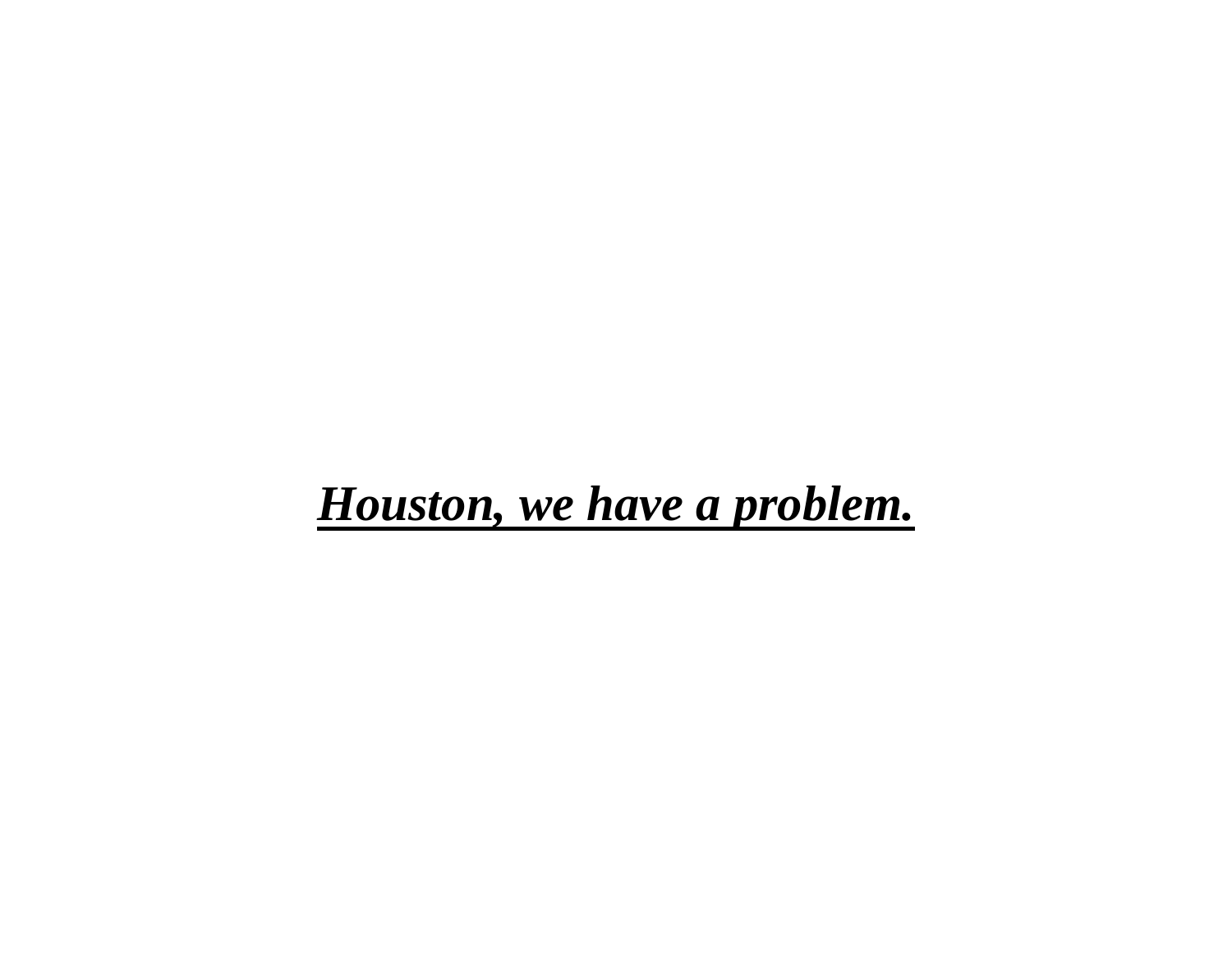Definition of a social pact (Vocabulary.com)

"A social contract is an unofficial agreement shared by everyone in a society in which they give up some freedom for security. As members of a society, we agree to the social contract — we cooperate with each other and obey society's laws. We also give up some freedoms, because we want the protection society can offer."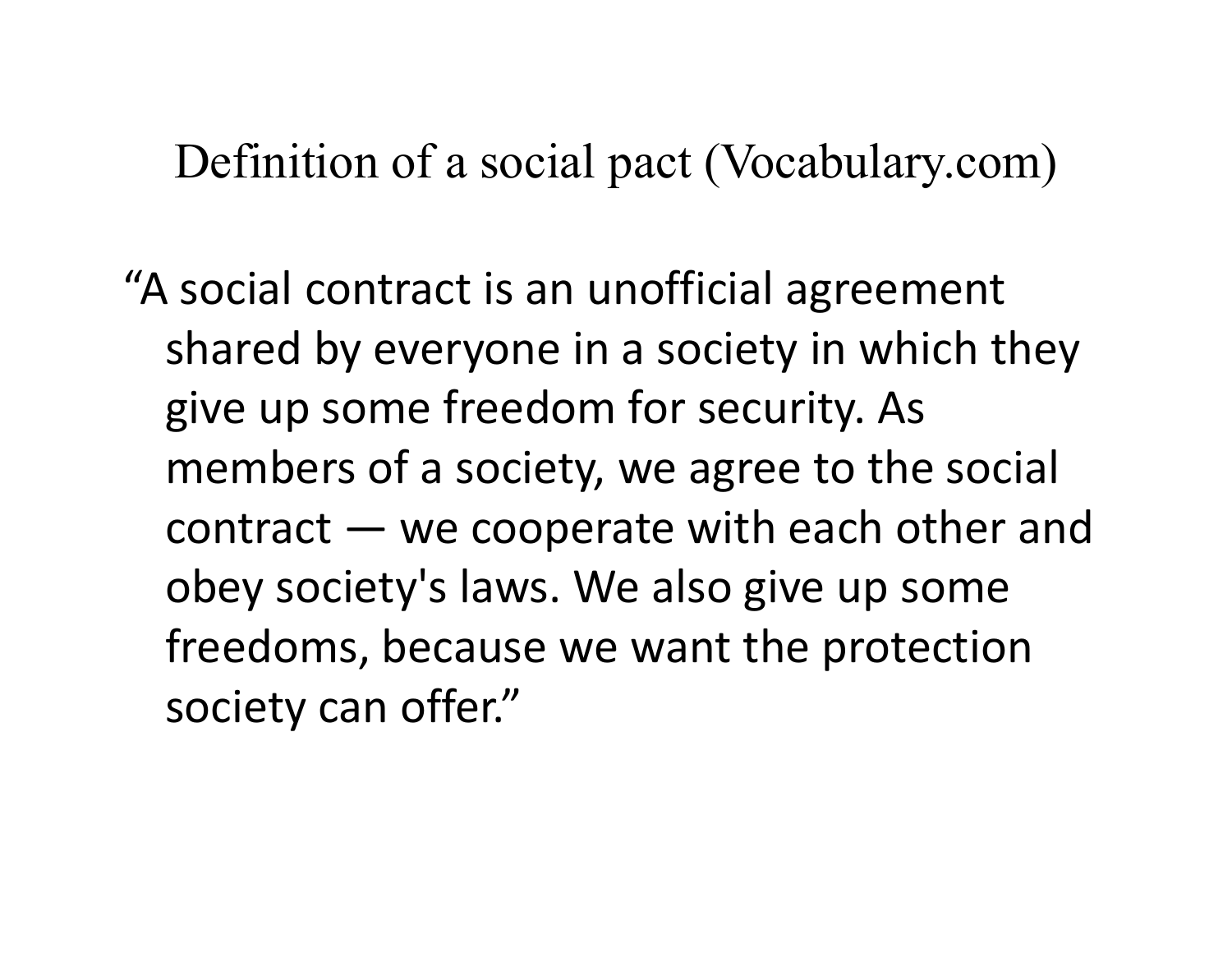# The doctor patient relationship

Part of the broken pact is the damage to the doctor patient relationship.

"It matters the most because a good relationship means compliance and compliance means better outcomes which costs less."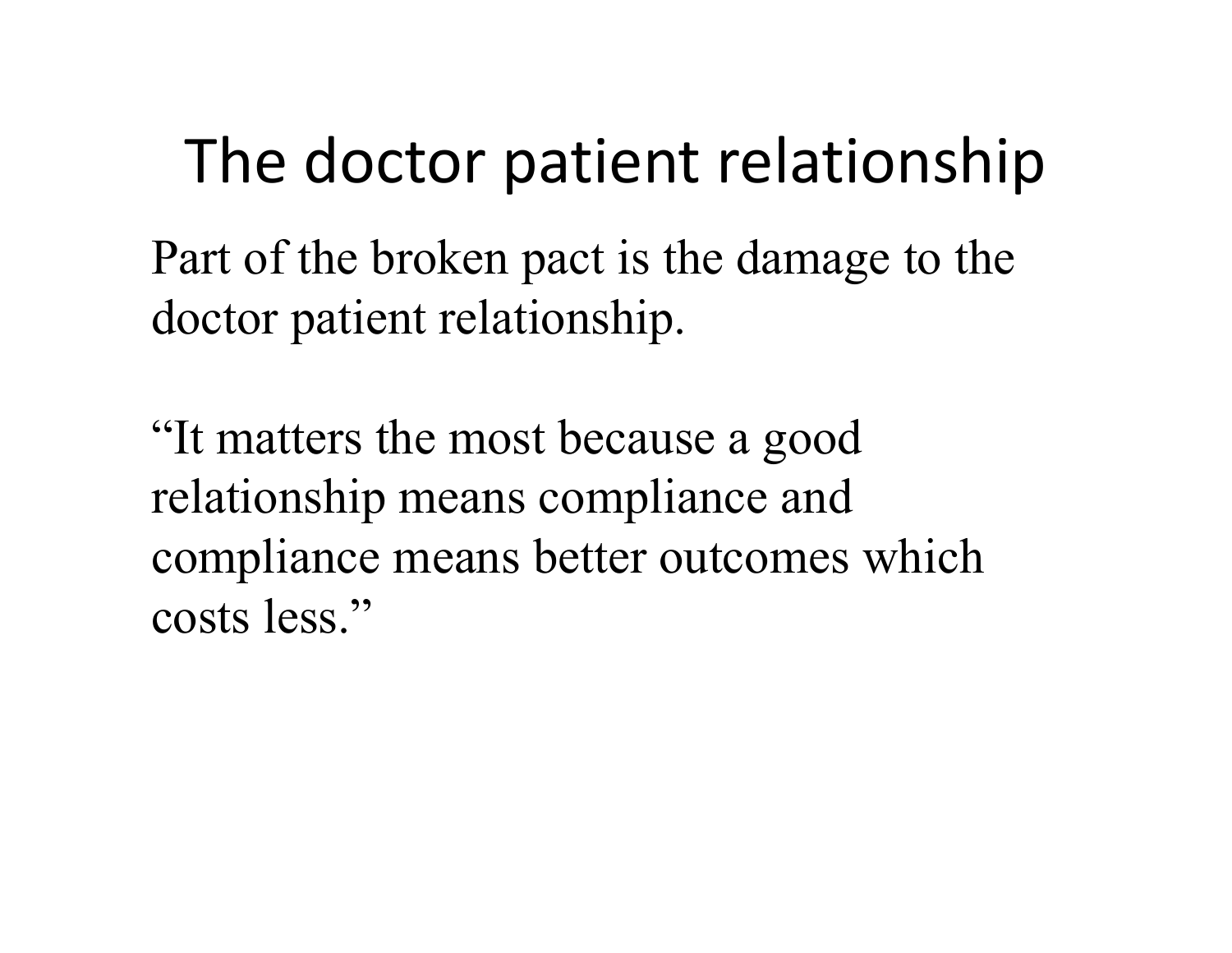"With a blood transfusion, the hospitalist couldn't get a patient to do it. His primary care MD called and got him to agree to it in a few minutes."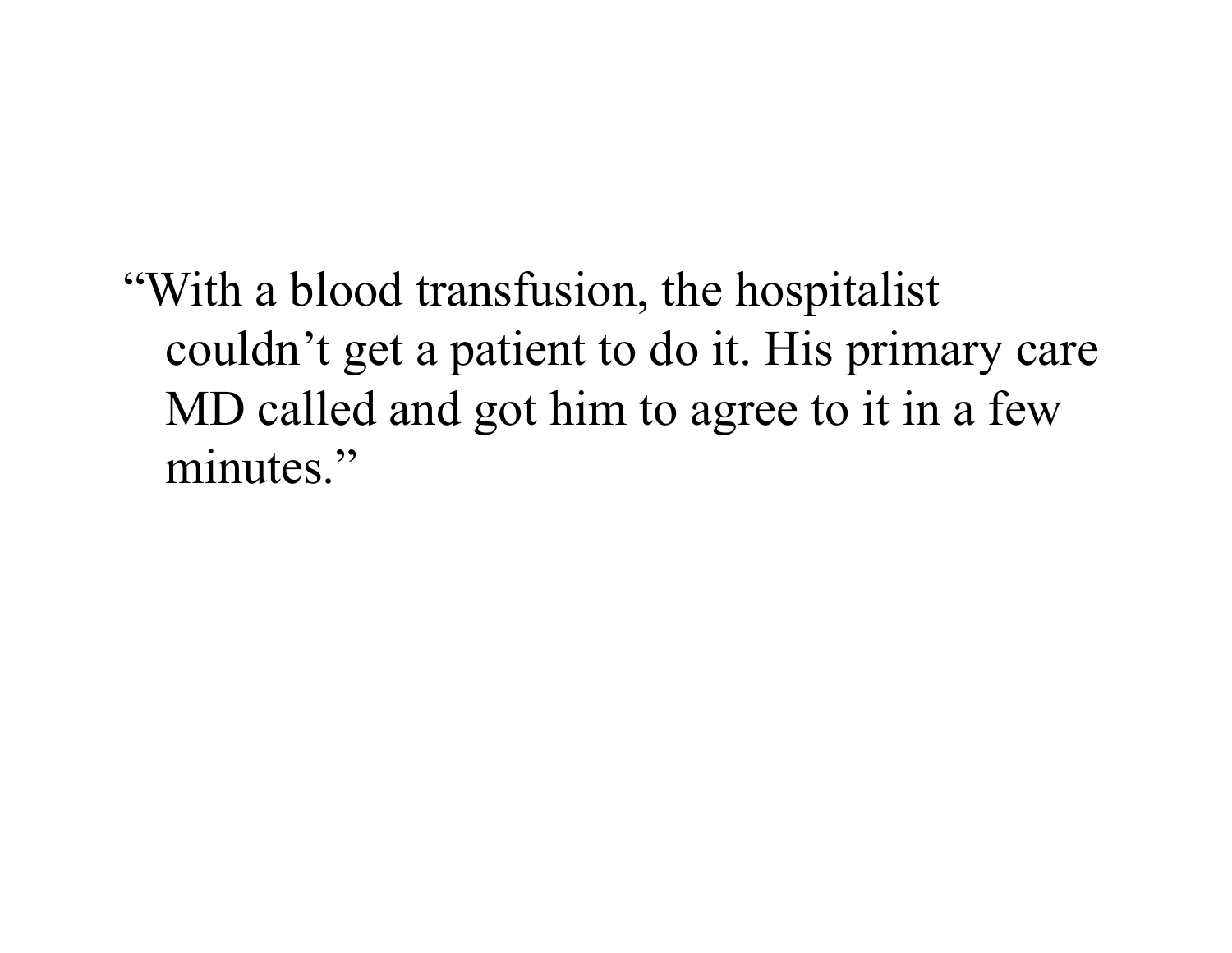### My favorite example

While doing my doctoral dissertation research at a clinic for kids with diabetes, I observed the attachment that some of them had to the physician faculty member who directed the clinic. I particularly remember one teenager who complained that this doctor "did not care" about her, as he sent "fake doctors" (residents) to take care of her, not coming himself. She was refusing to cooperate.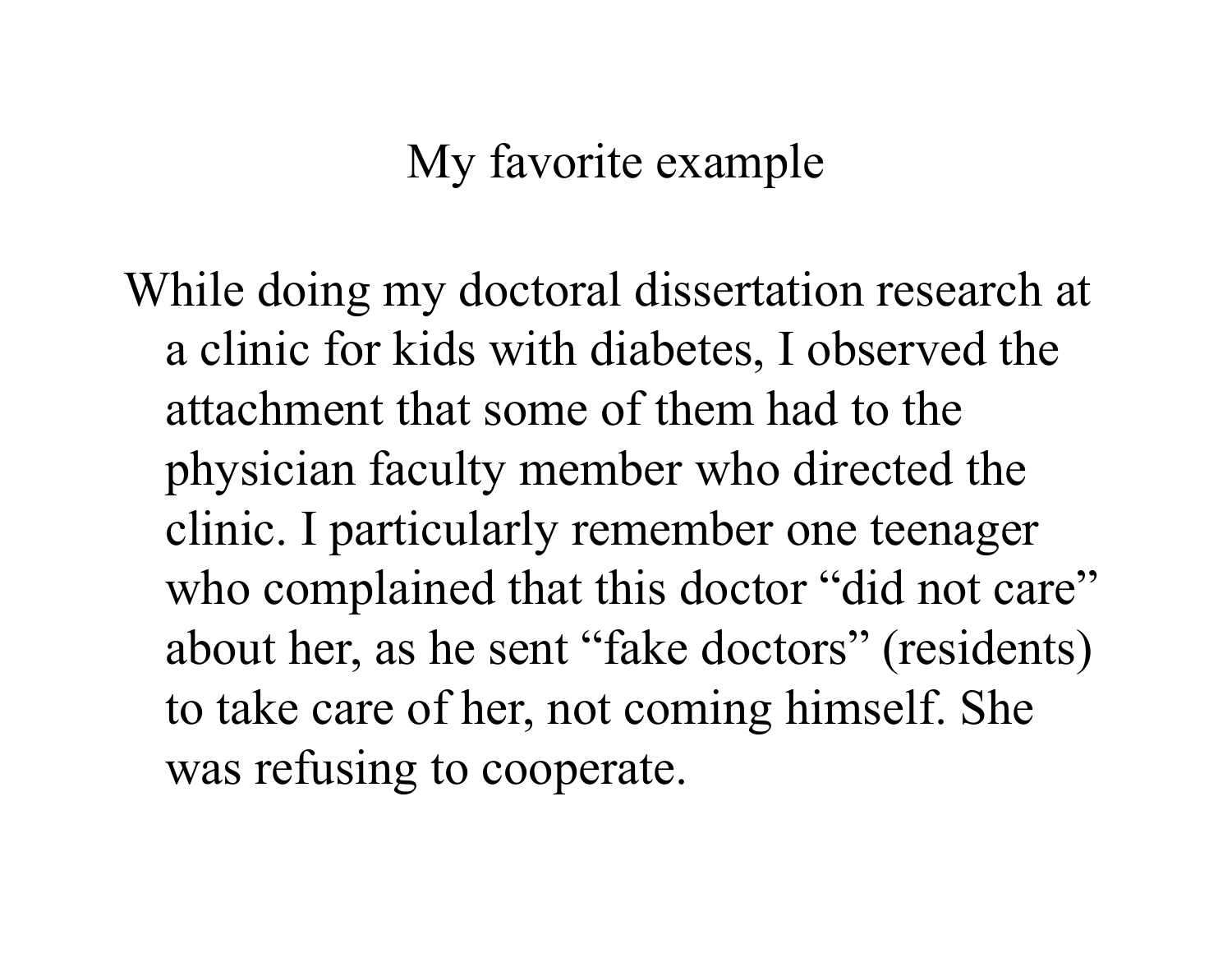When I suggested to the director that he visit her, he did so. He pulled up a chair by her bed and assured her that he did care about her and requested her cooperation with the residents, as a favor to him. She was totally cooperative from that point forward.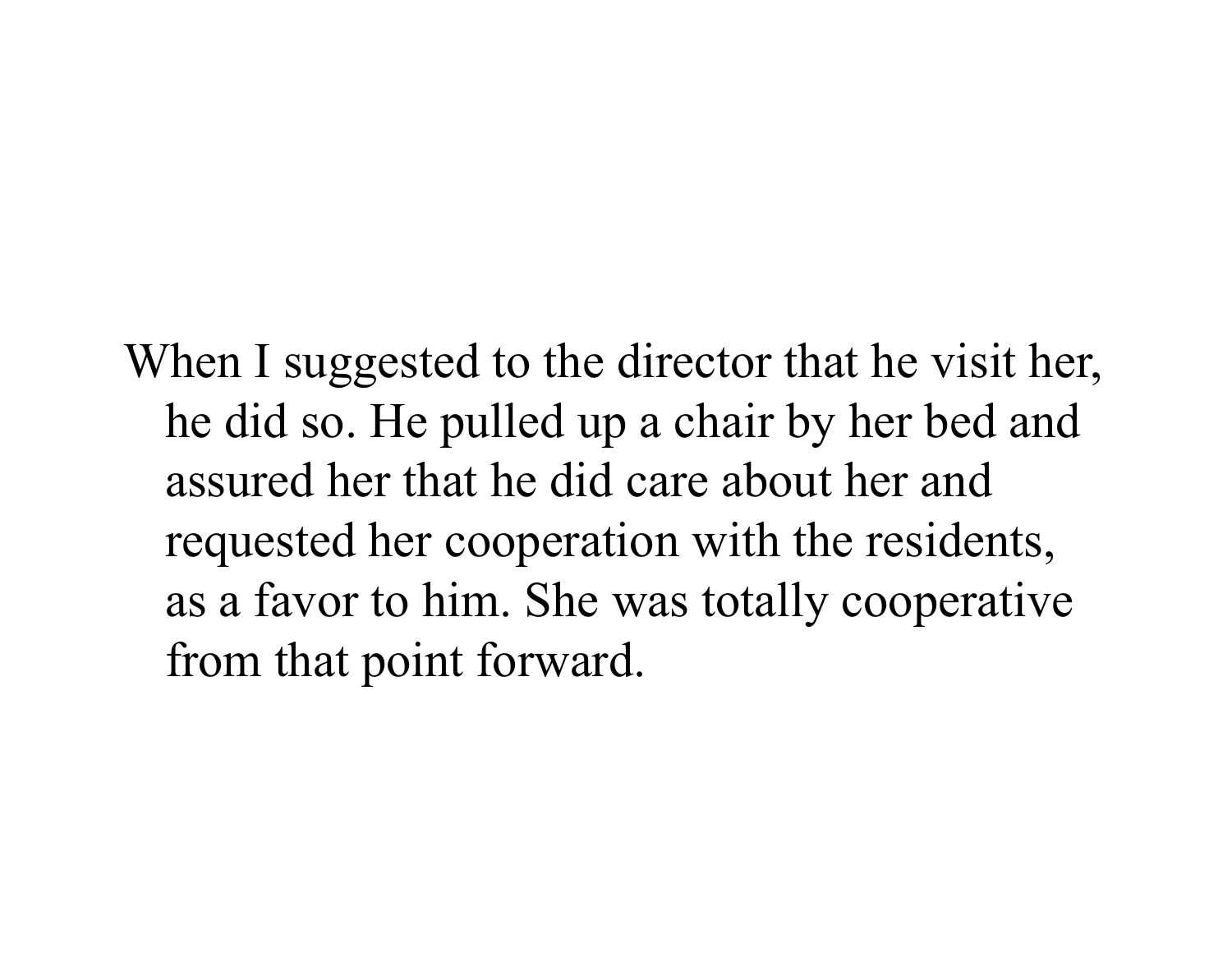How do we address the discrepancy and restore the social pact and what gets in the way?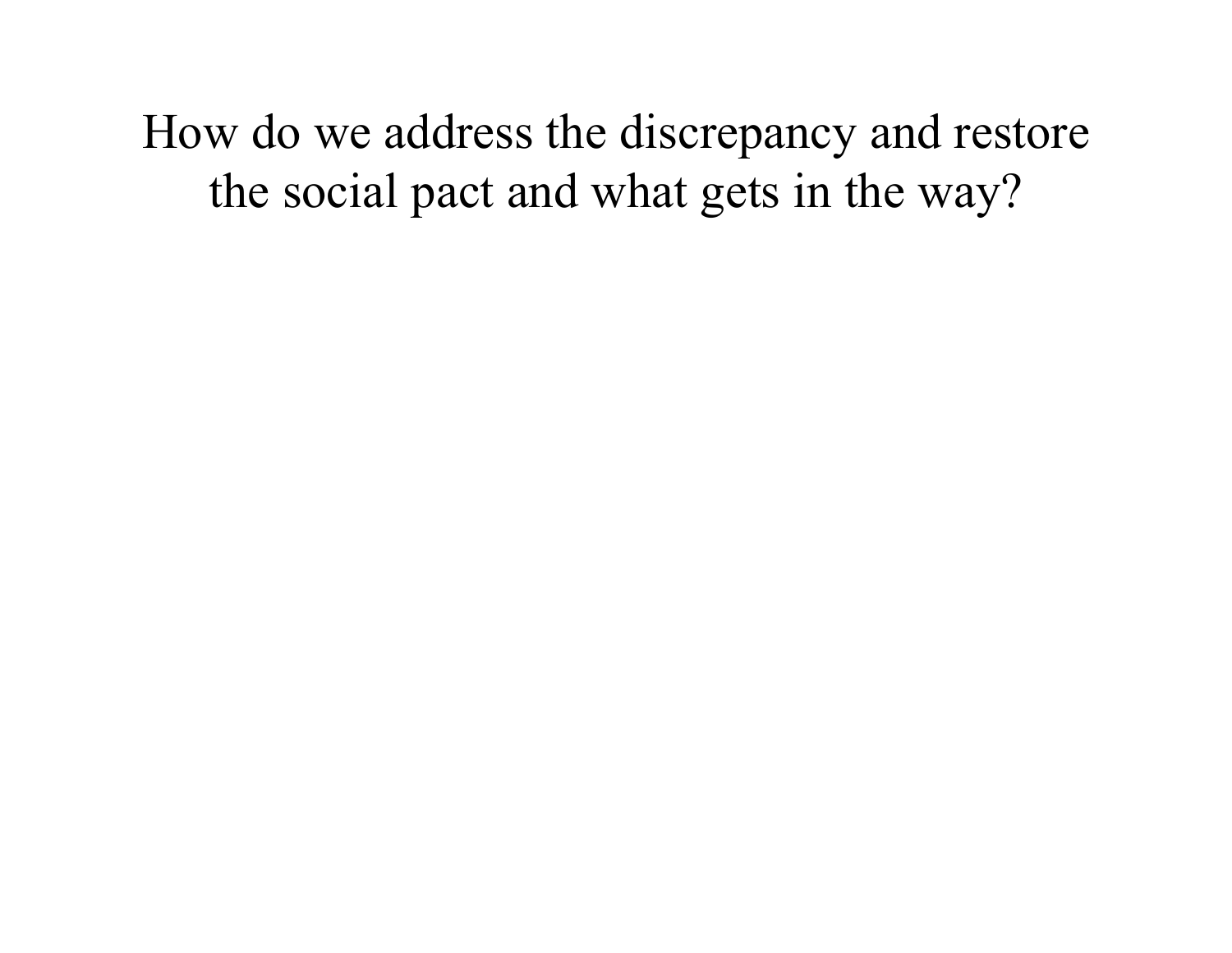## Trauma: pandemic and preexisting

We must cope with trauma (to ourselves and the patients).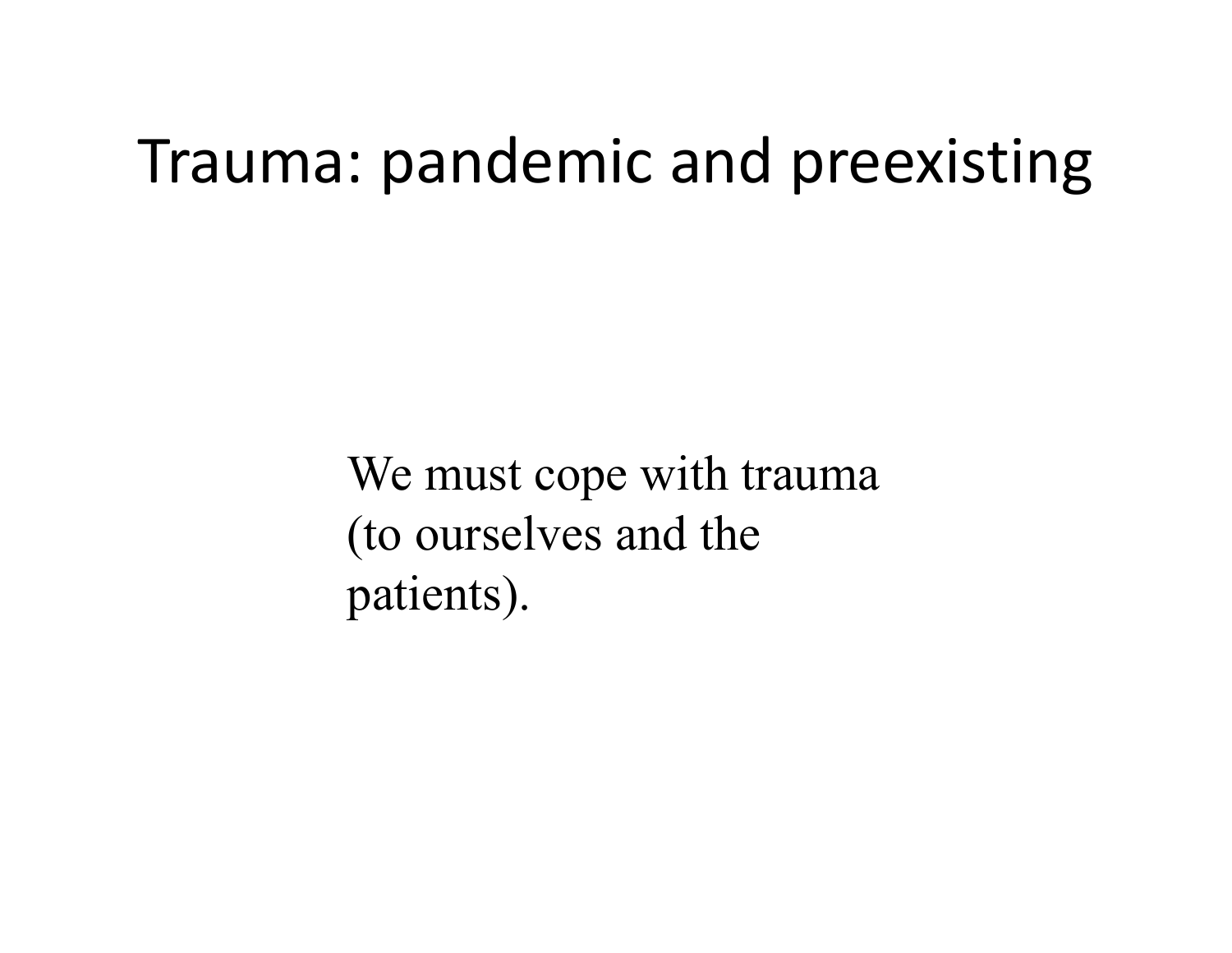# Normal emotions we may all feel

disillusionment, sadness, anger, helplessness, hopelessness, grief, joy, happiness, meaningfulness, despair, rage, blame, indifference, exhaustion, hyper-vigilance, insomnia, fear, uncertainly, isolation, feeling misunderstood, denial, panic, guilt, depression, overwhelmed, disgust, abandonment, frustration, accomplishment,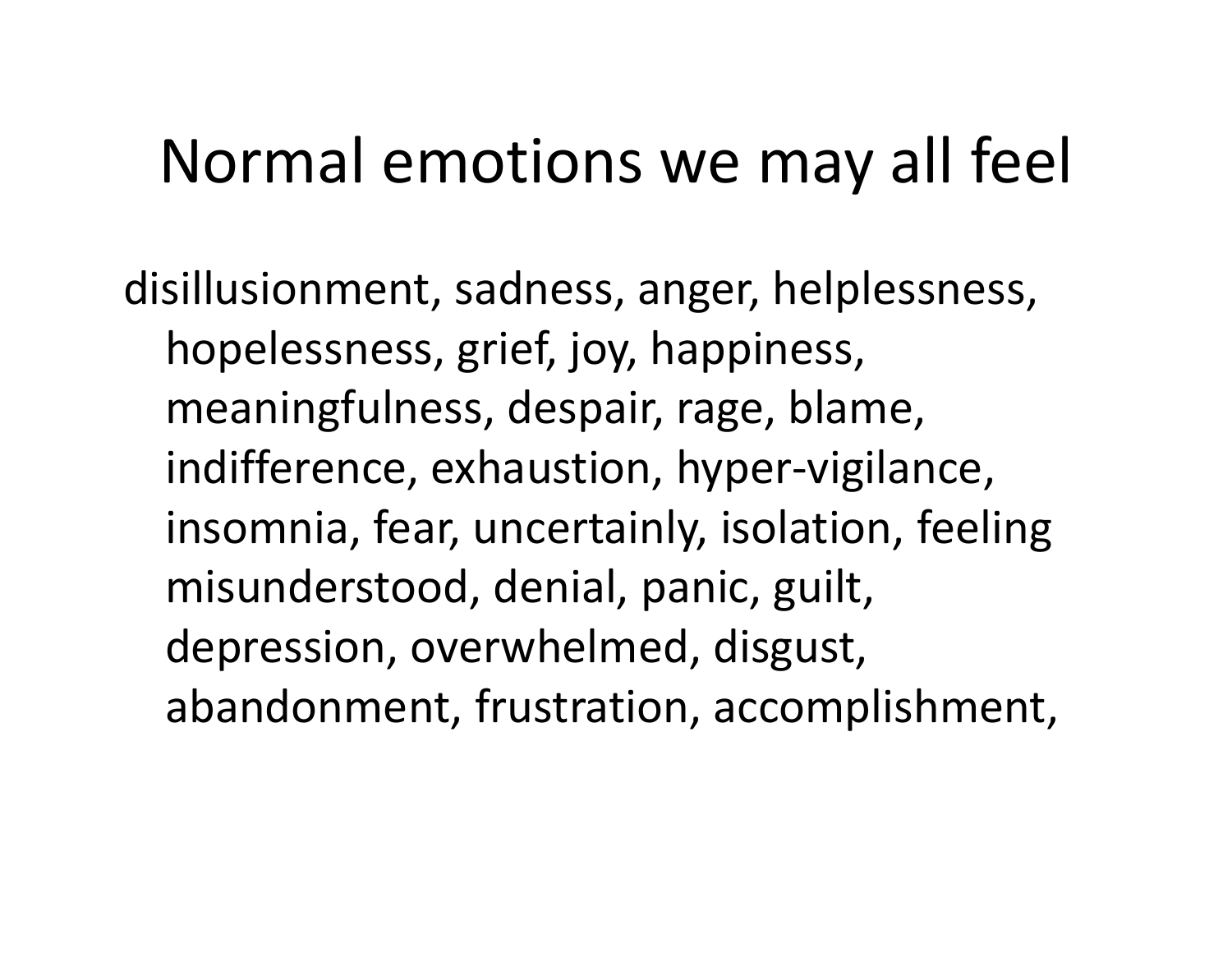sympathy, dread, confusion, responsibility, irritation, relief, bias, pain, overwhelmed, abandoned, frustrated, accomplishment, sympathy, dread, confusion, duty, irritation, responsibility, guilt, relief, bias, pain, grief, disorganized, moody, intolerant, afraid, indifferent, different feelings all at once.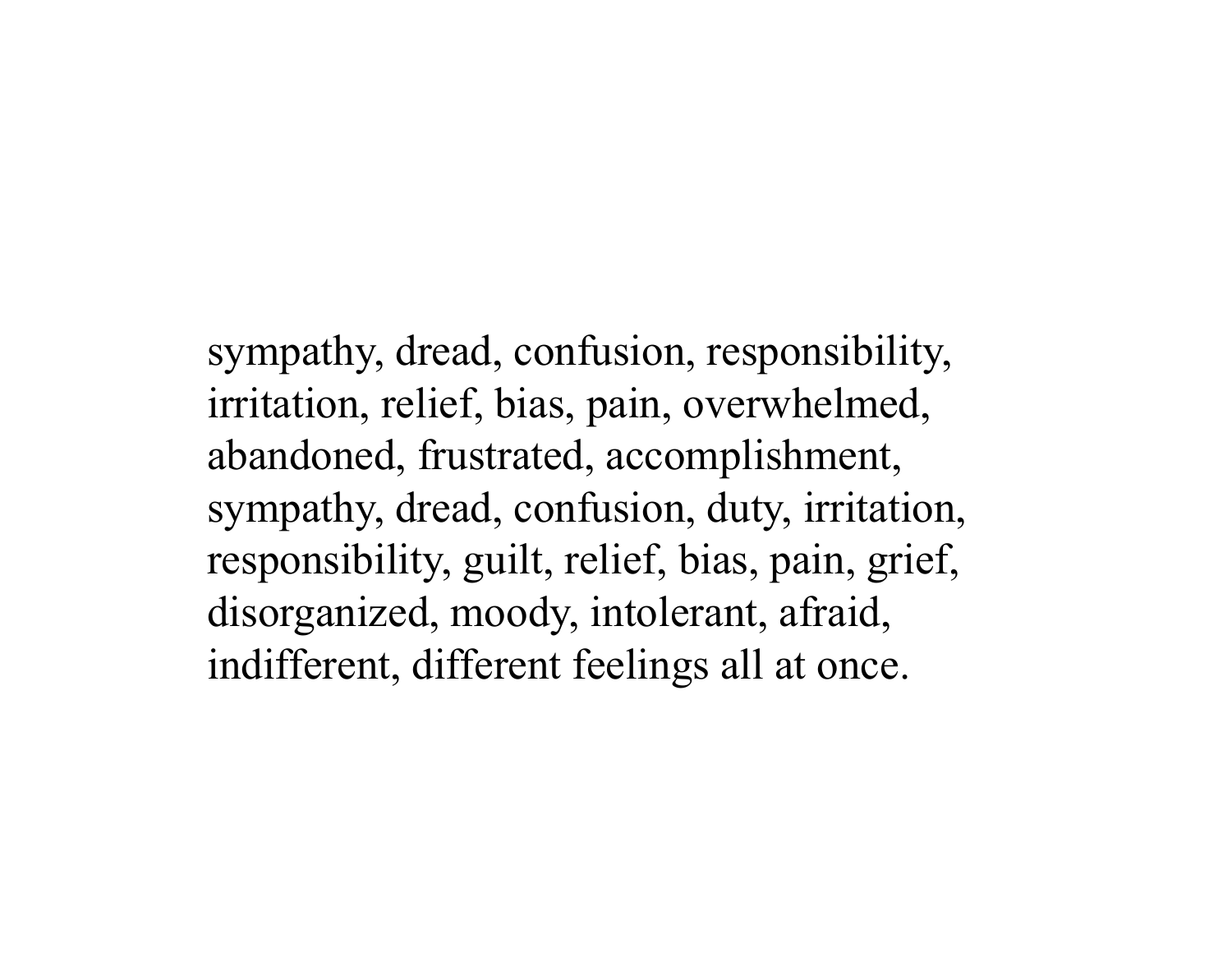# Challenges with the patients

- The trauma of patients and their losses and challenges, magnified by the pandemic.
- This also sometimes includes issues with patient behavior and entitlement, with which you already did not have adequate training to cope and manage.
- General mental health issues (anxiety, depression)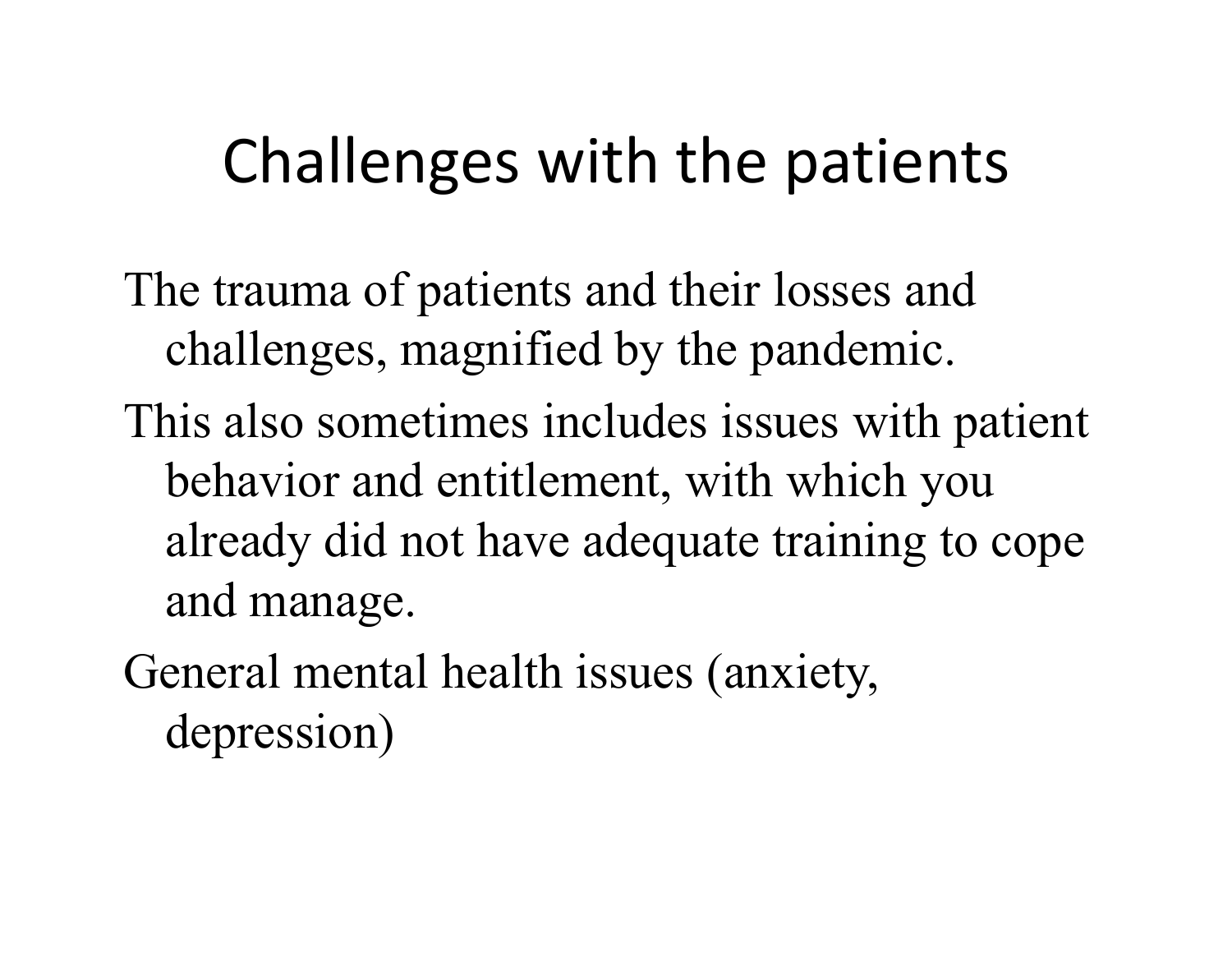## It is a developmental and emotional crisis.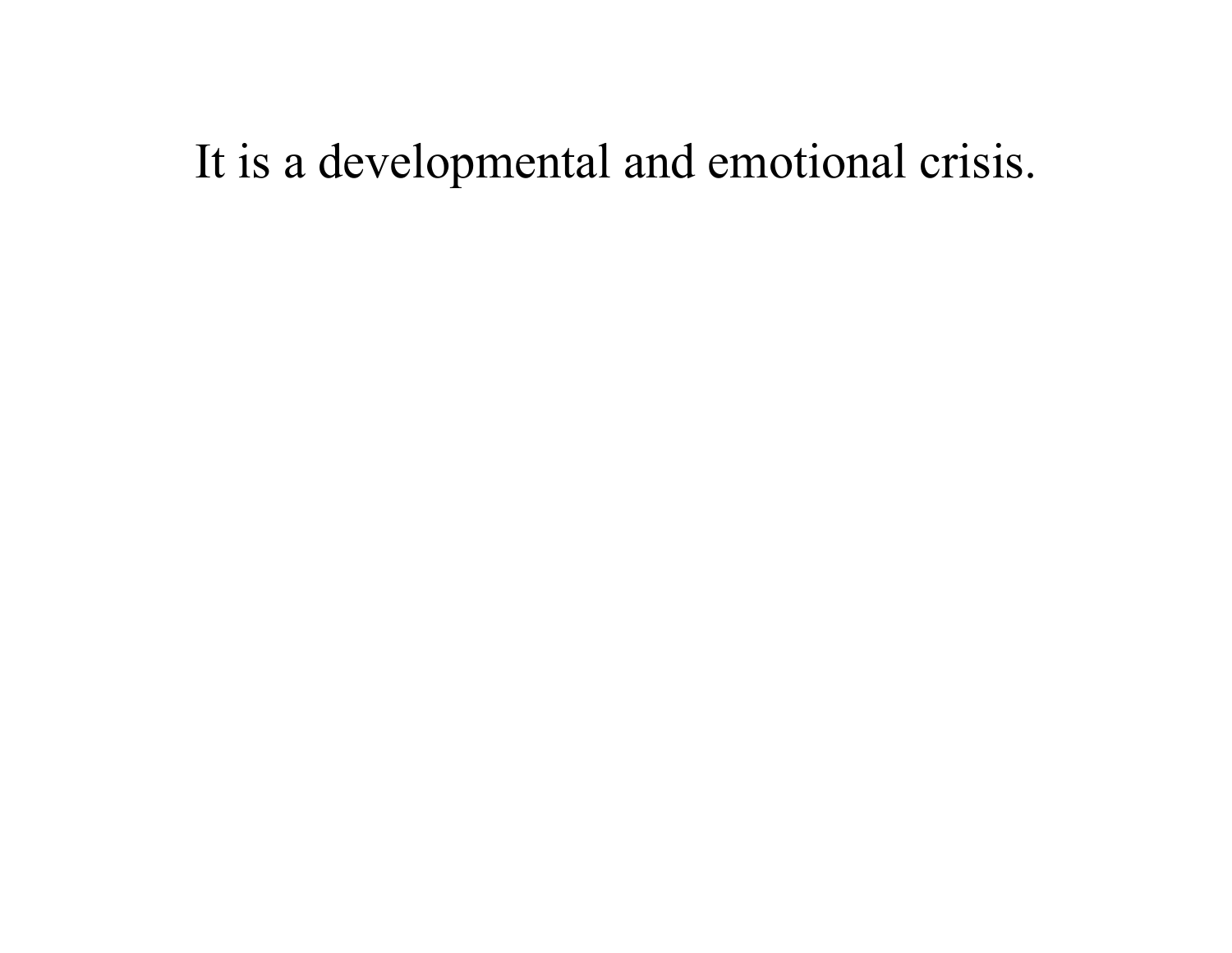The healthcare crisis is some combination of the "terrible twos" and adolescence.

We are supposed to be a society of adults, who know that we are not the center of the universe, that sometimes we have to wait and be patient, and that we need to see the perspectives of others. Instead, we want what we want, and we want it now. And we want it to be perfect. When we don't get it, we rebel and lash out. We have an ever-increasing doctor shortage, partially due to our developmental immaturity. (Piaget, Roberts)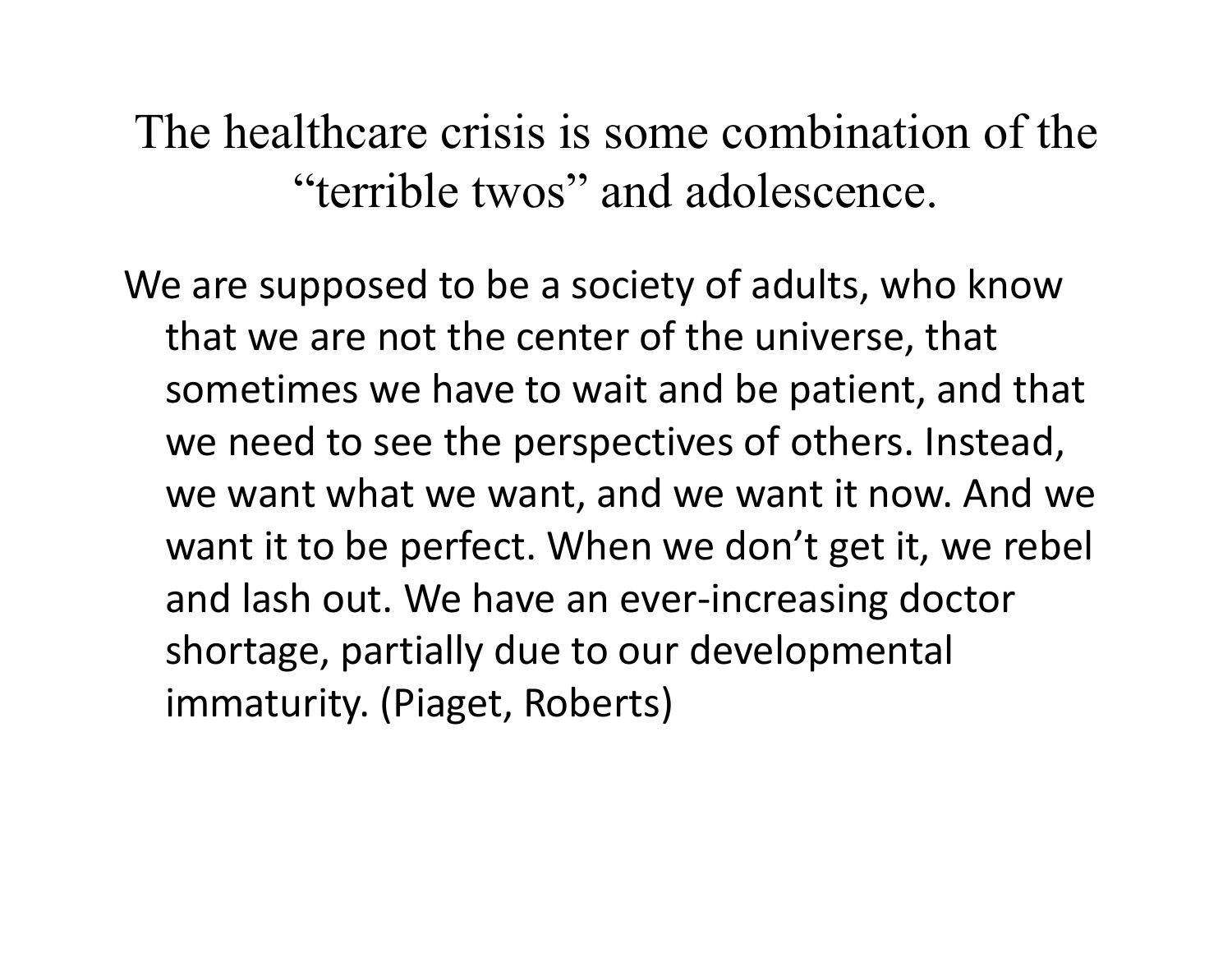The health-care crisis, with its ruptured doctorpatient relationship, is also a crisis in attachment. This is the ability to form, value, and maintain relationships and work through any bumps in them, as researched by psychologists Drs. Mary Ainsworth and John Bowlby.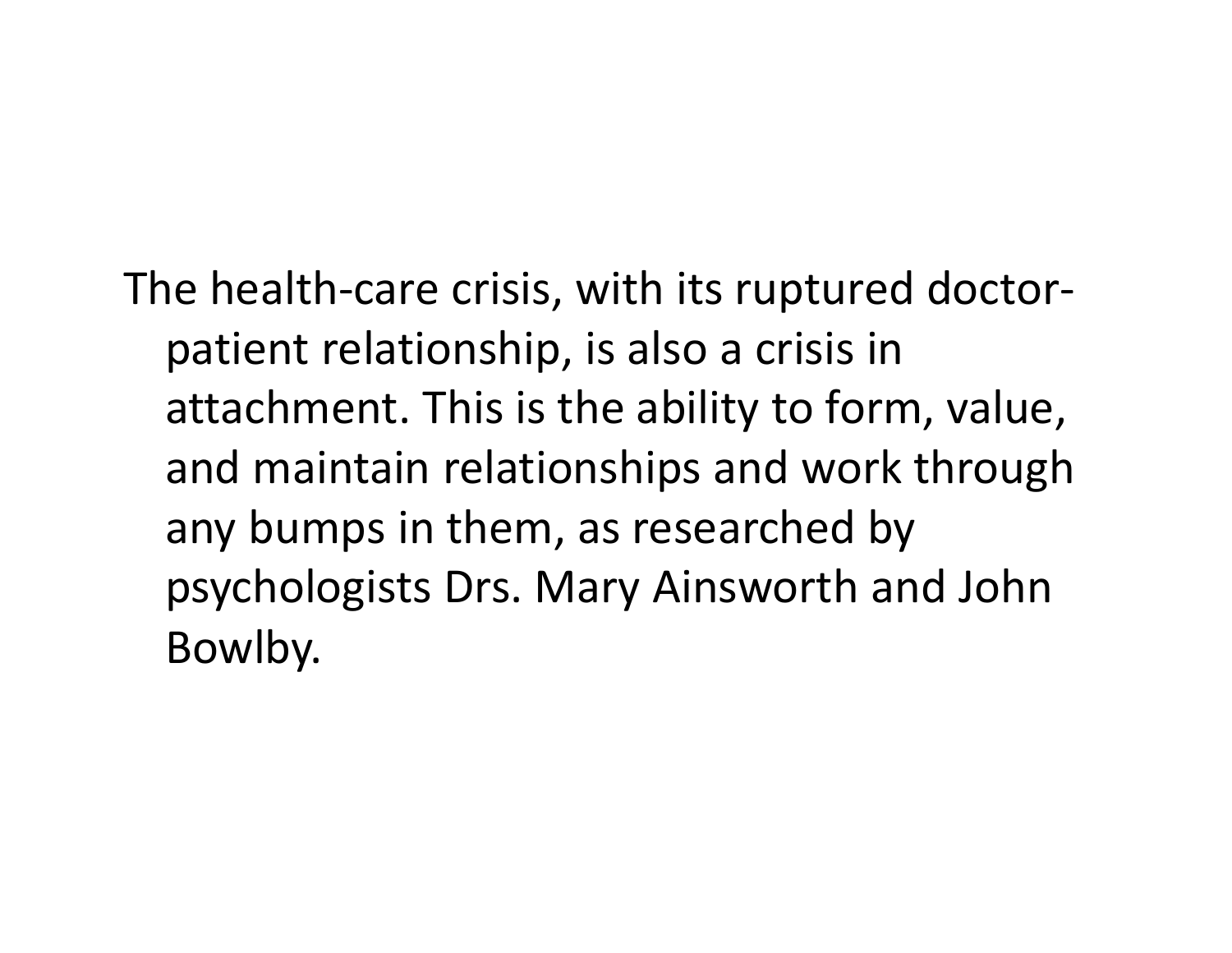It requires intervention, behavior management, limit setting, and personal insight, just like all other developmental and emotional crises.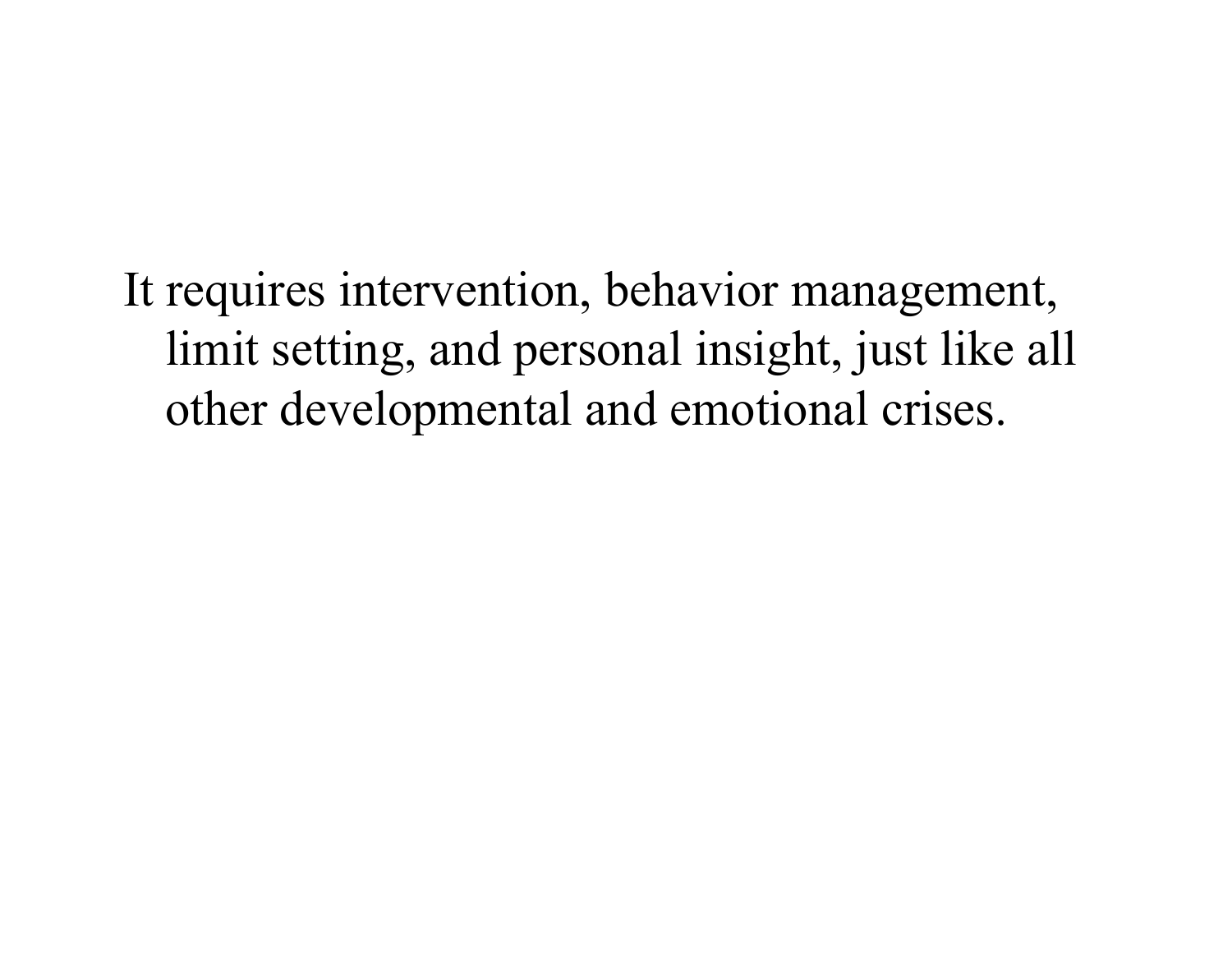Again, managing the patients by setting limits and instituting helpful behavior management strategies is a whole other workshop. Or 2, or 3.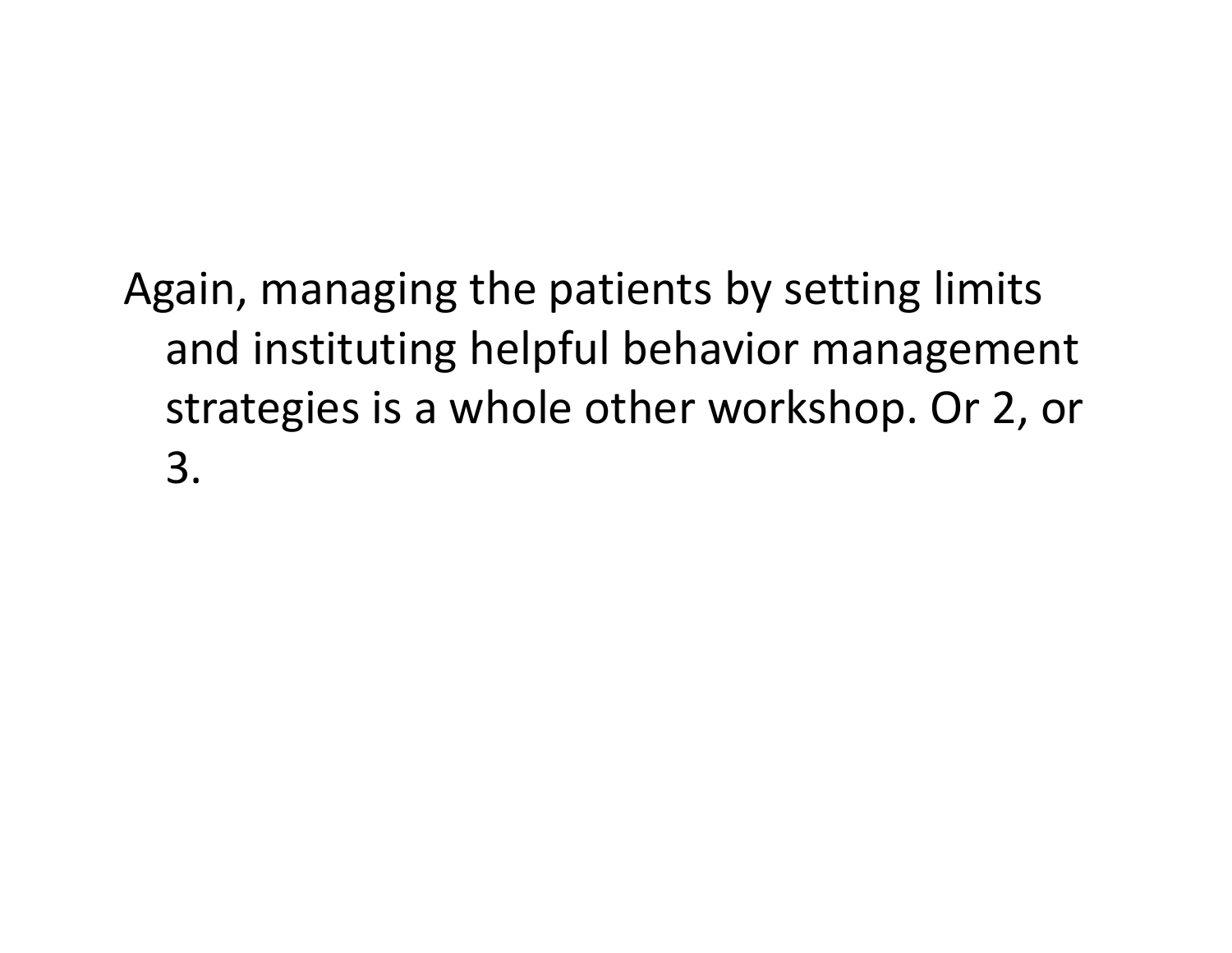# Coping

For years I have conducted workshops and given presentations on "Managing Stress and Avoiding Burnout". I always suggest that in addition to any already in place coping strategies, it is helpful to examine our transferences. This helps us to identify our own unique vulnerabilities, in addition to the realities of the current situation.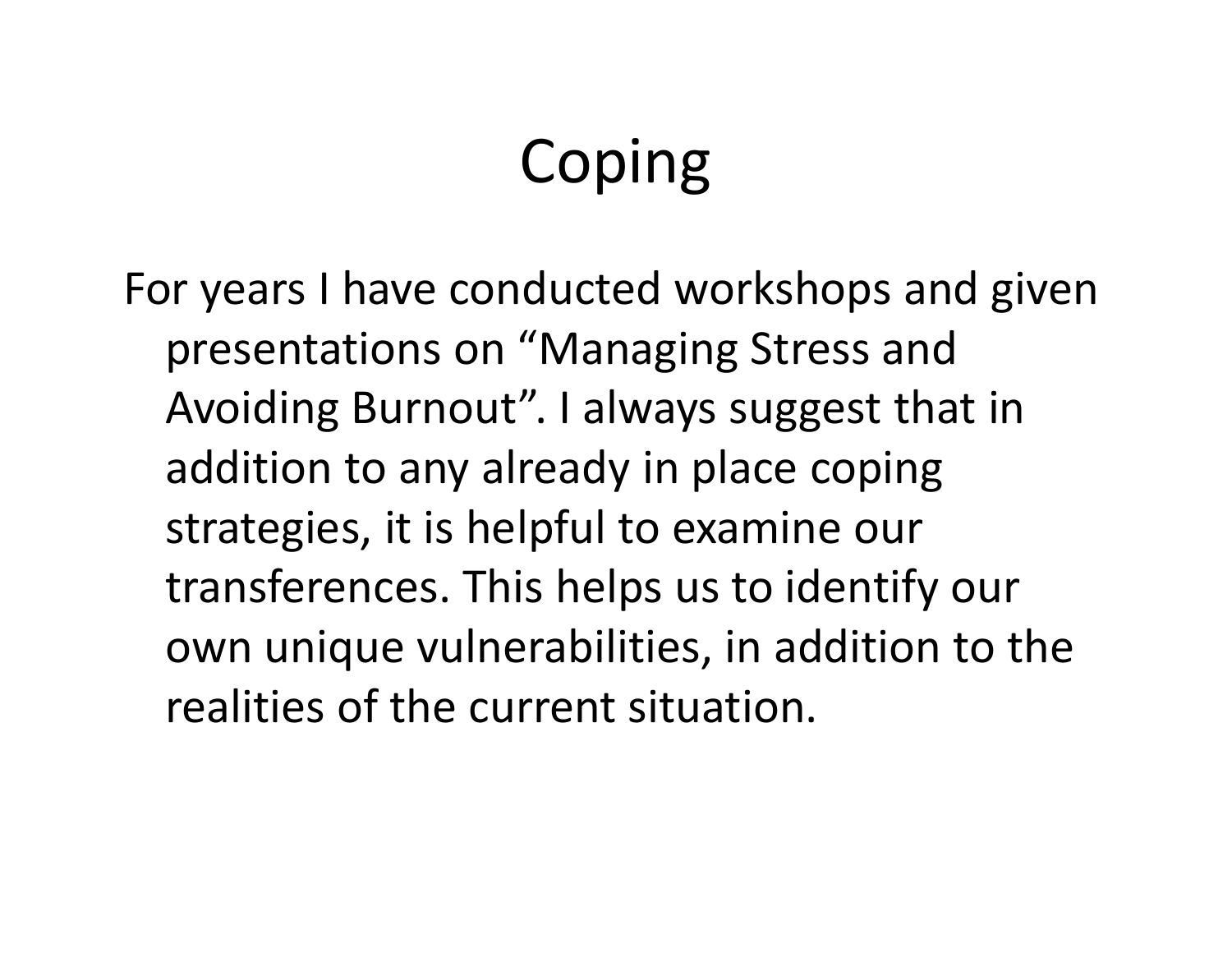Transference is exactly what the word means. Emotions from one situation or relationship are "transferred" onto another relationship or situation. We may not be aware of this transfer. This refers to emotions that a client feels toward a doctor, psychologist, teacher, nurse, financial planner, store owner, architect, or anyone with whom there is an interaction.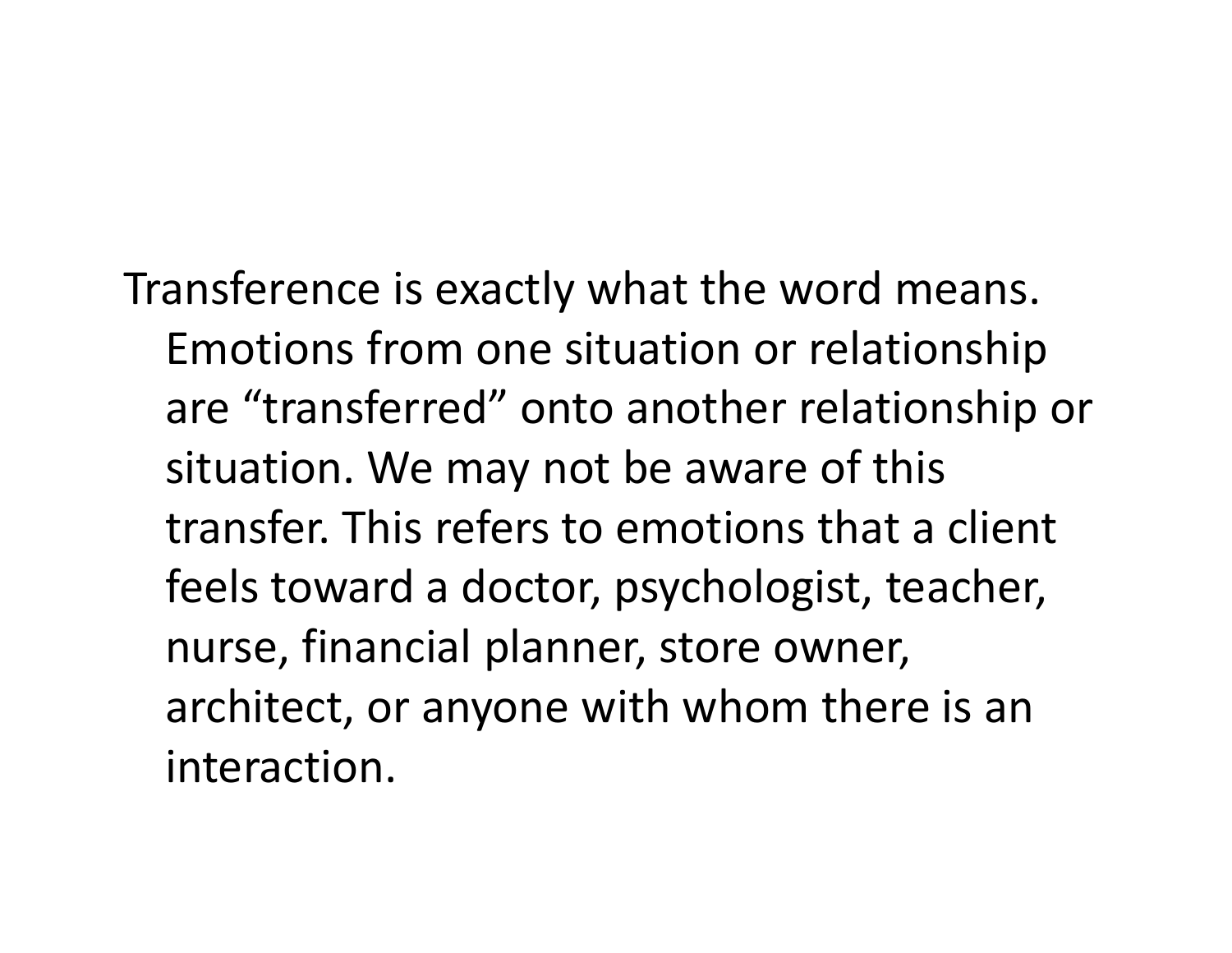I once asked a physician colleague, "How do you get any medicine done with all of these mental health issues going on?"

She replied, "It's practically impossible."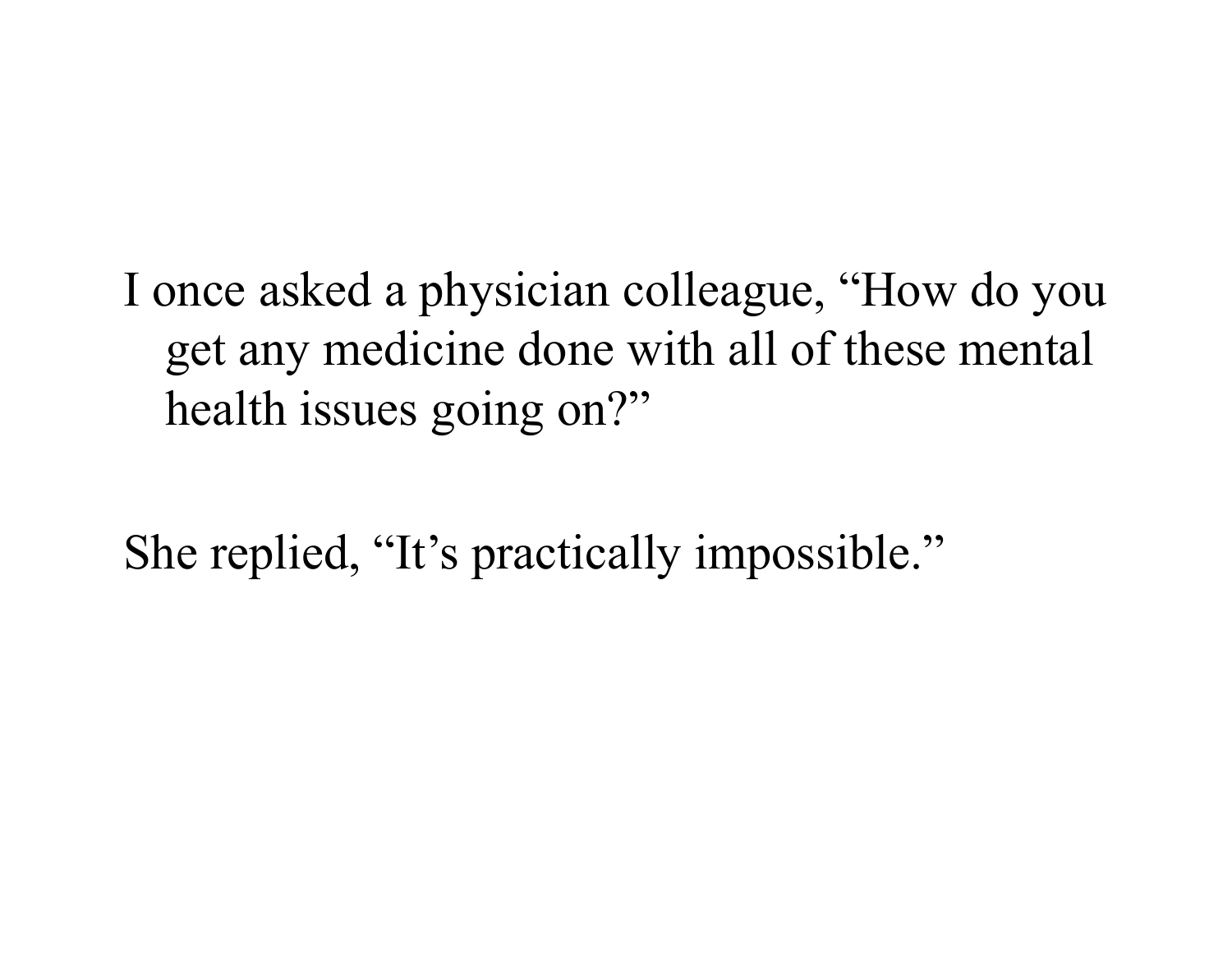# Never mind the fact that…

You are not trained as psychologists. We have a "Culture of Contempt", where we cannot tolerate disagreements and are willing to break off relationships because of it. We have a "Culture of Narcissism". It's all about me.me.me.me.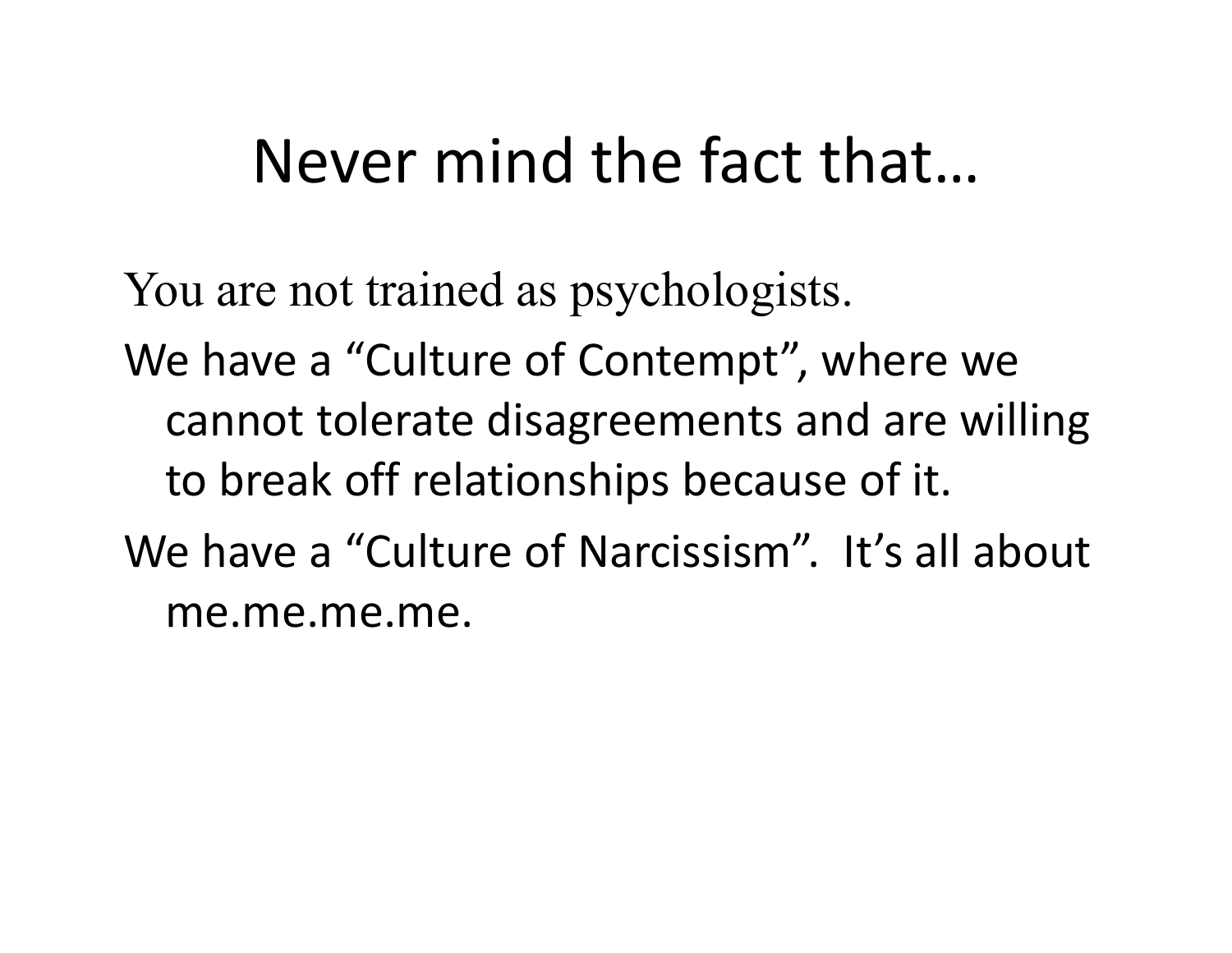Combined with we have no mental health infrastructure.

- Reduced benefits
- Difficulties with access
- Insurance preference for quick fixes
- Fractured relationships making it more difficult to use transference as a tool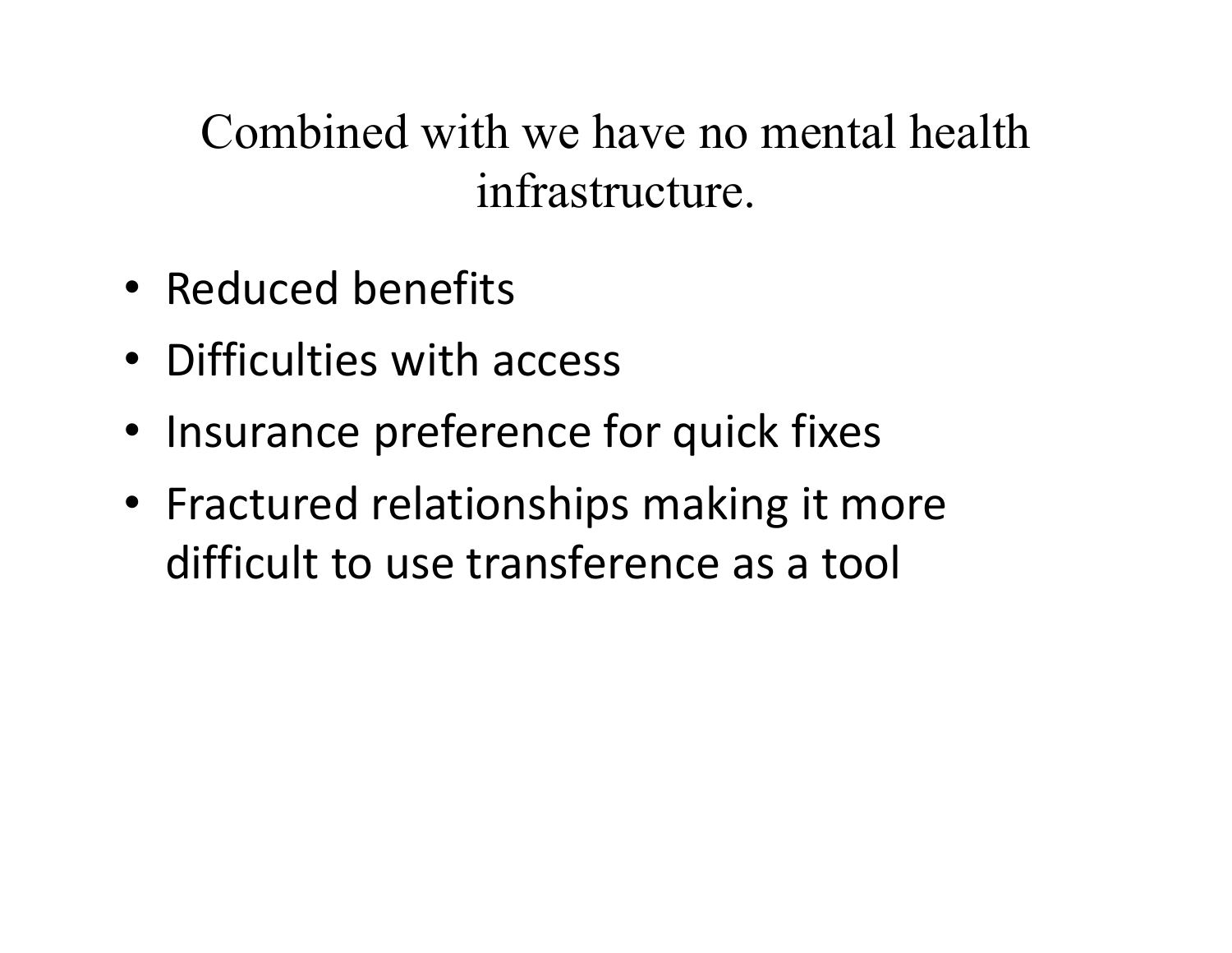In his thorough and disturbing book, The Death of Expertise, Tom Nichols talks about how we magically think that we are all experts. Training and experience don't matter because we are all "equal," which somehow makes us equally able to solve problems ranging from plumbing to medicine. Everyone is expendable or replaceable, including our doctors. Patients can just Google and self-diagnose. The sacrifice and dedication of professionals are minimized.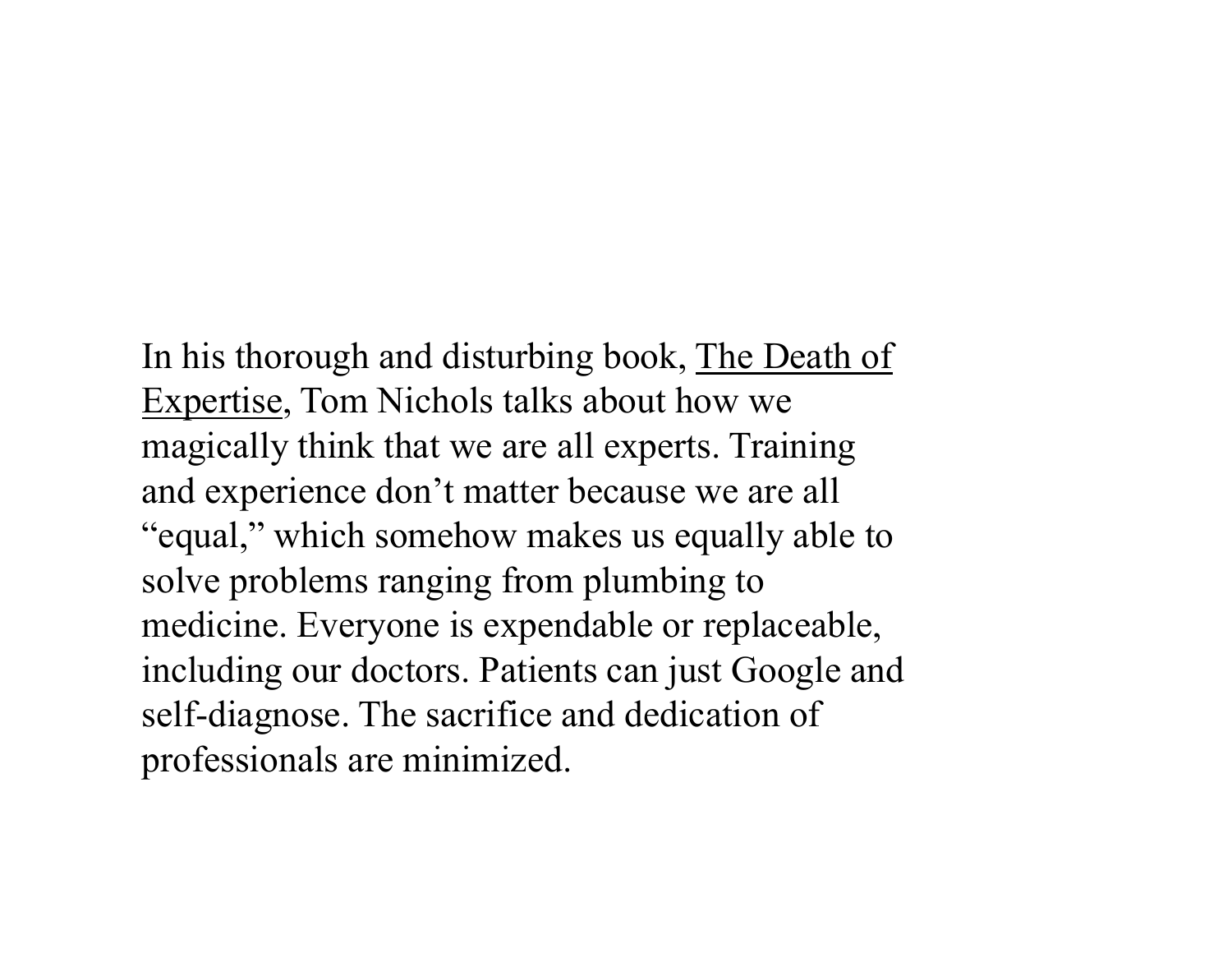## You are a "provider". (You aren't, and you know it.)

I am a "therapist". (I'm not. The training of a psychologist is very different in content, time length, and scope.)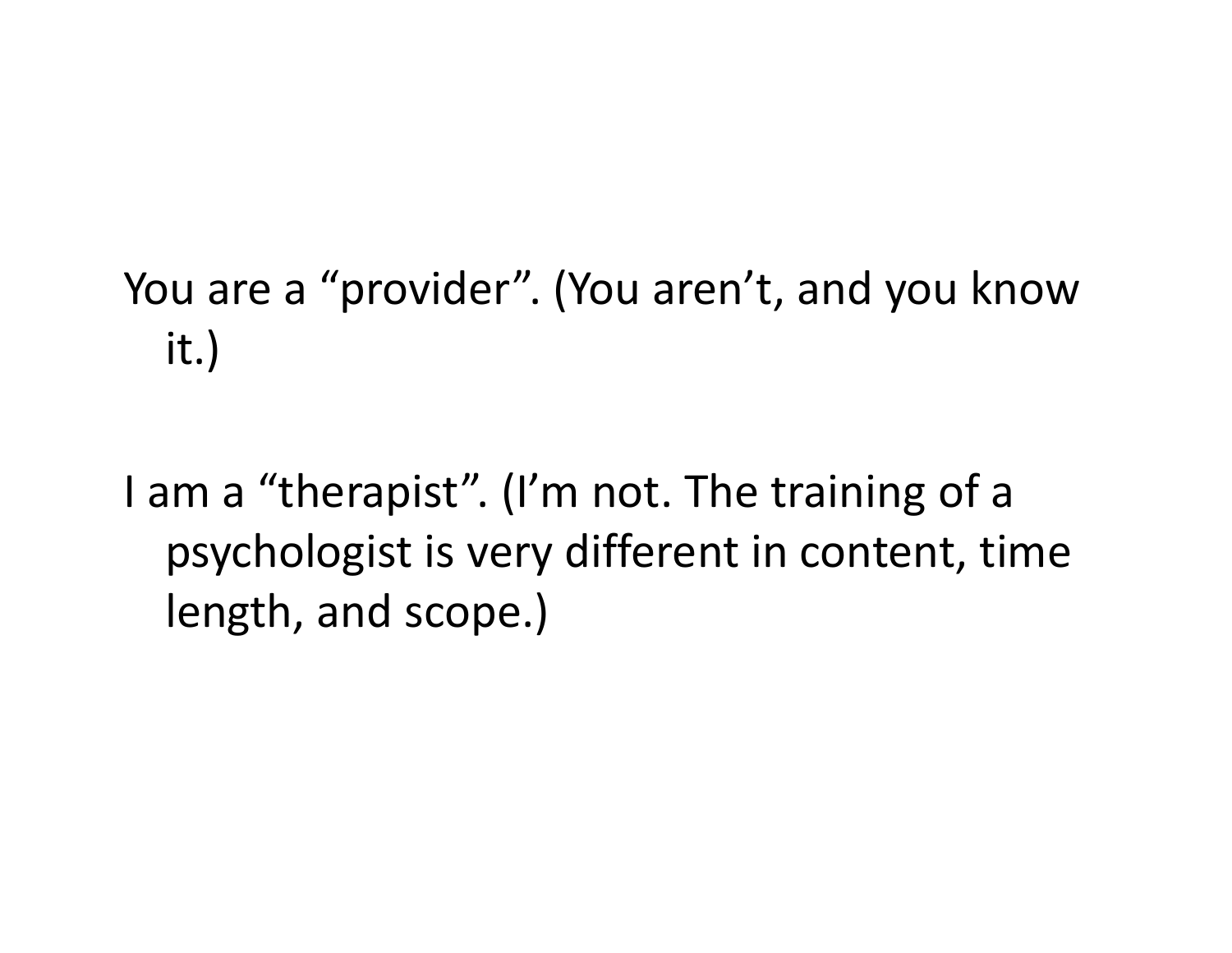We hear often, in relation to the pandemic and vaccines, "I did my research."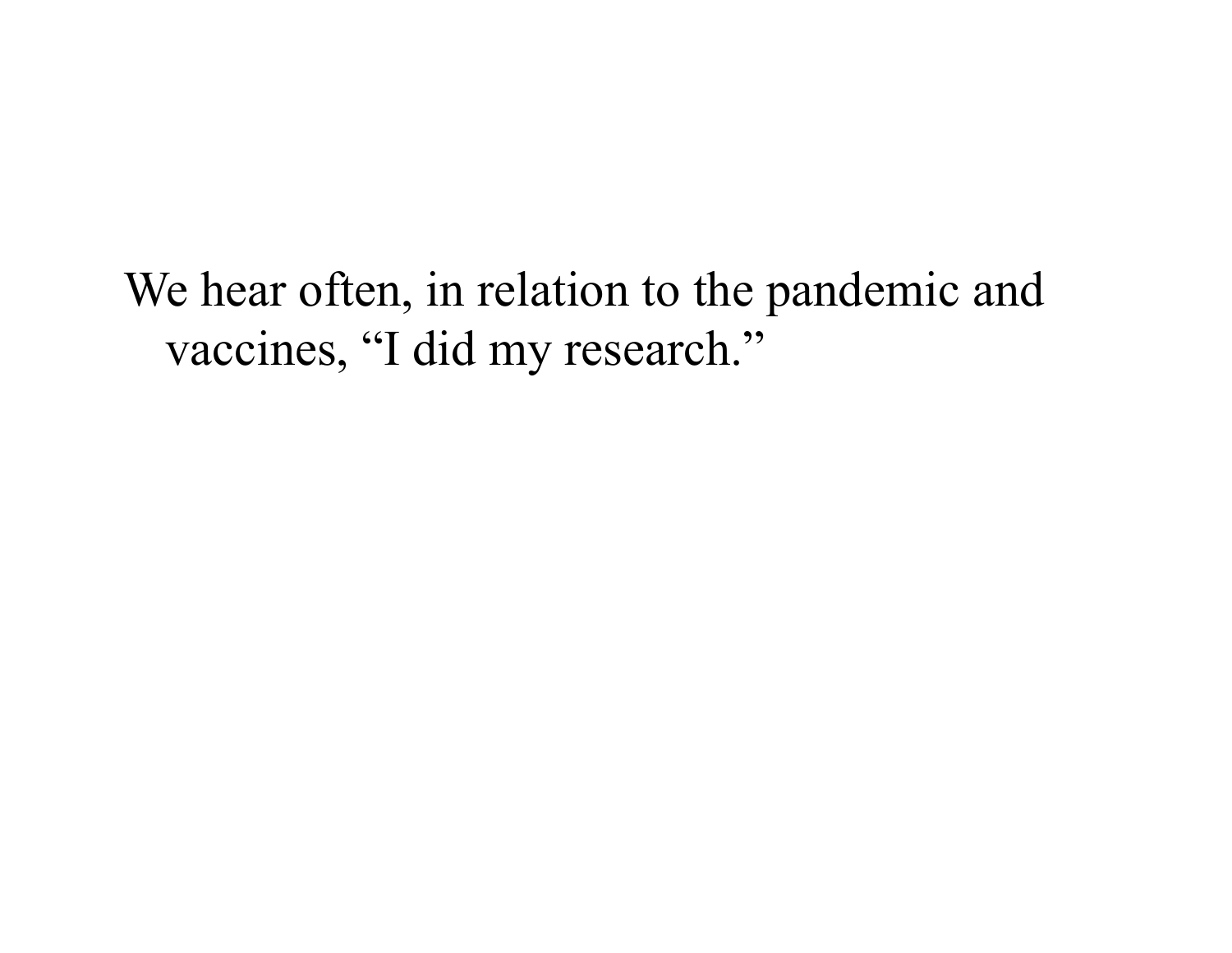We must advocate

We must advocate about the reality of healthcare to the public, legislators, the press.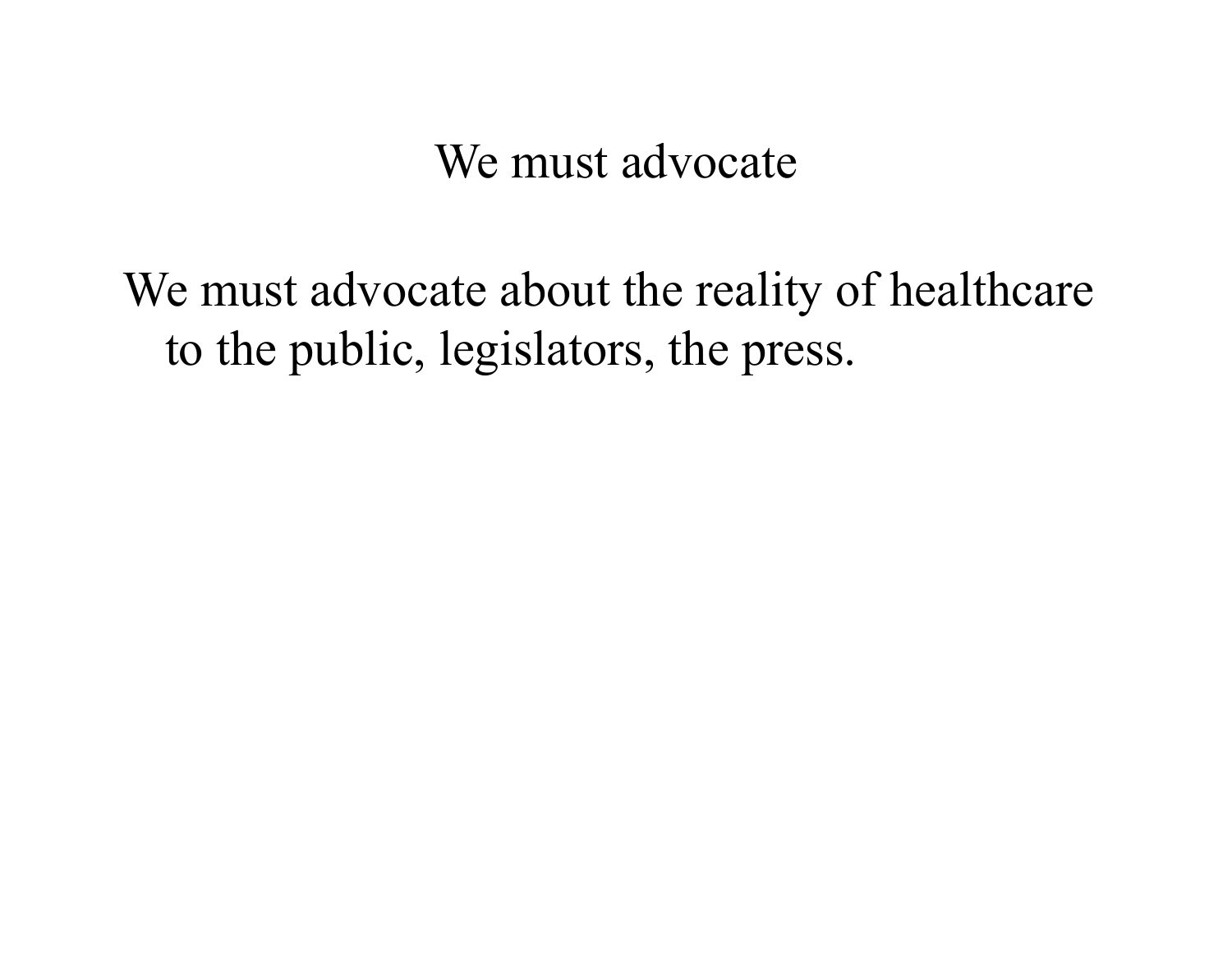## Definition of to advocate

to speak or write in favor of; support or urge by argument; recommend publicly.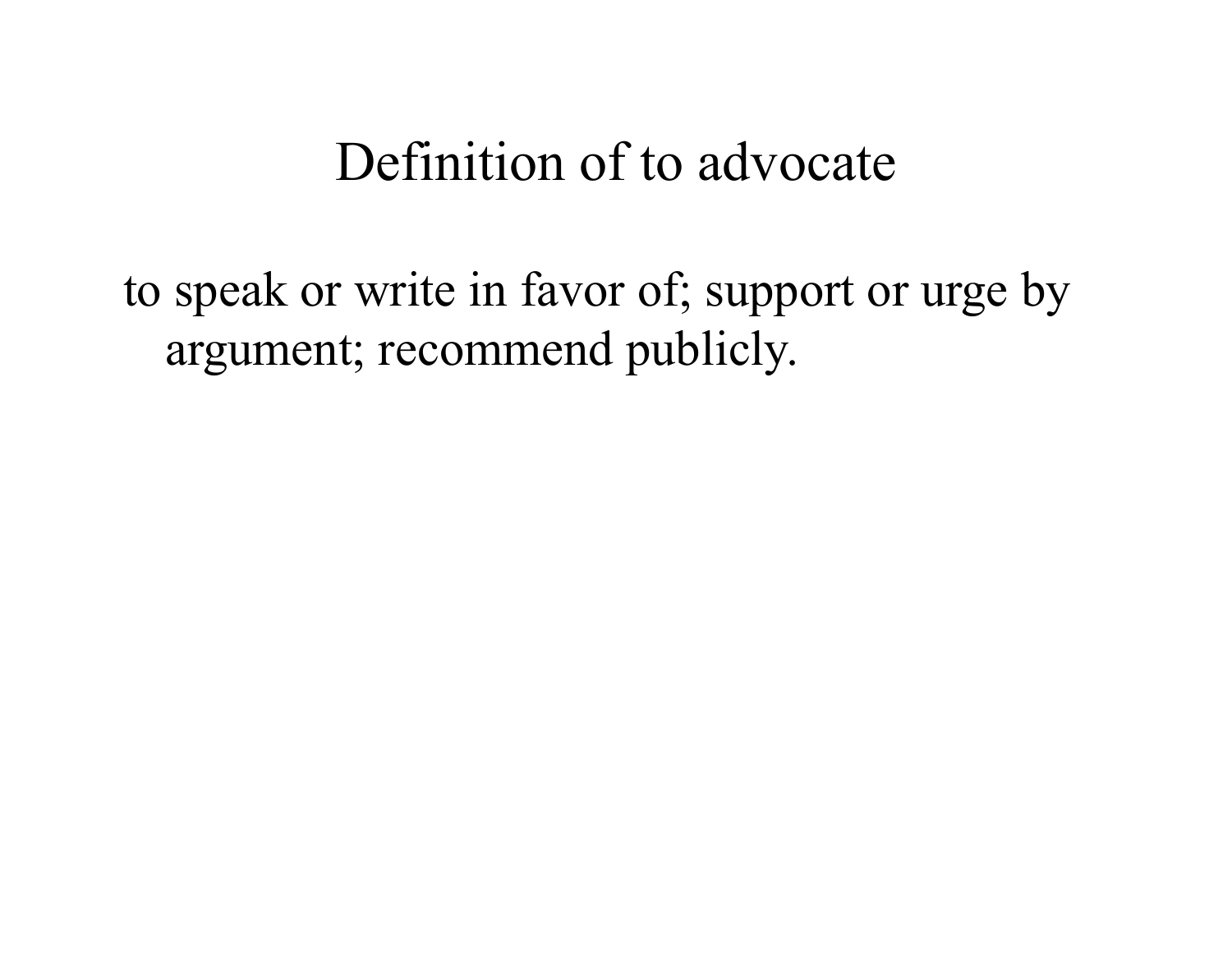We must educate the patients and the public about how to speak up.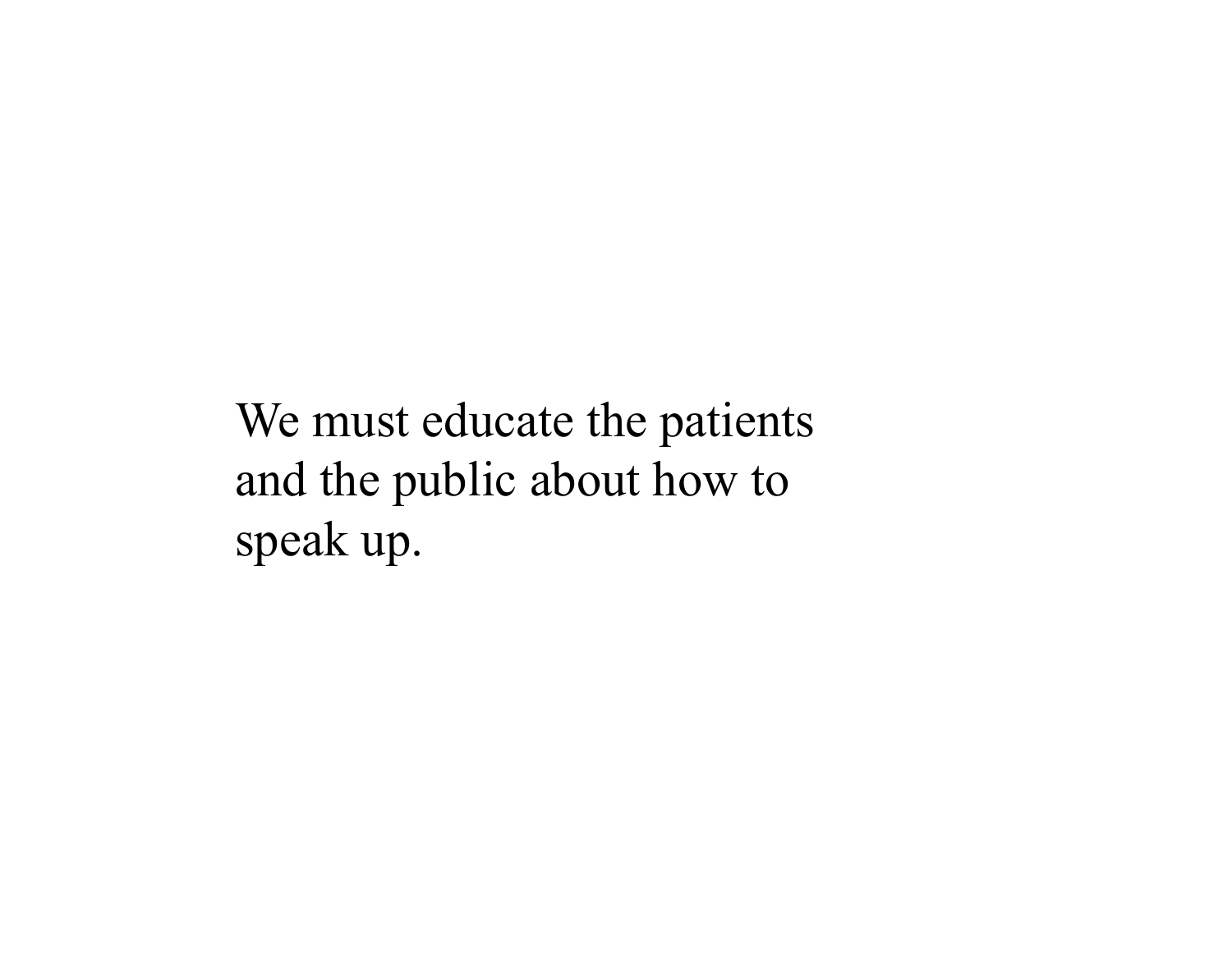My own recent experience

Recently, I suddenly had a new symptom. It was terrifying.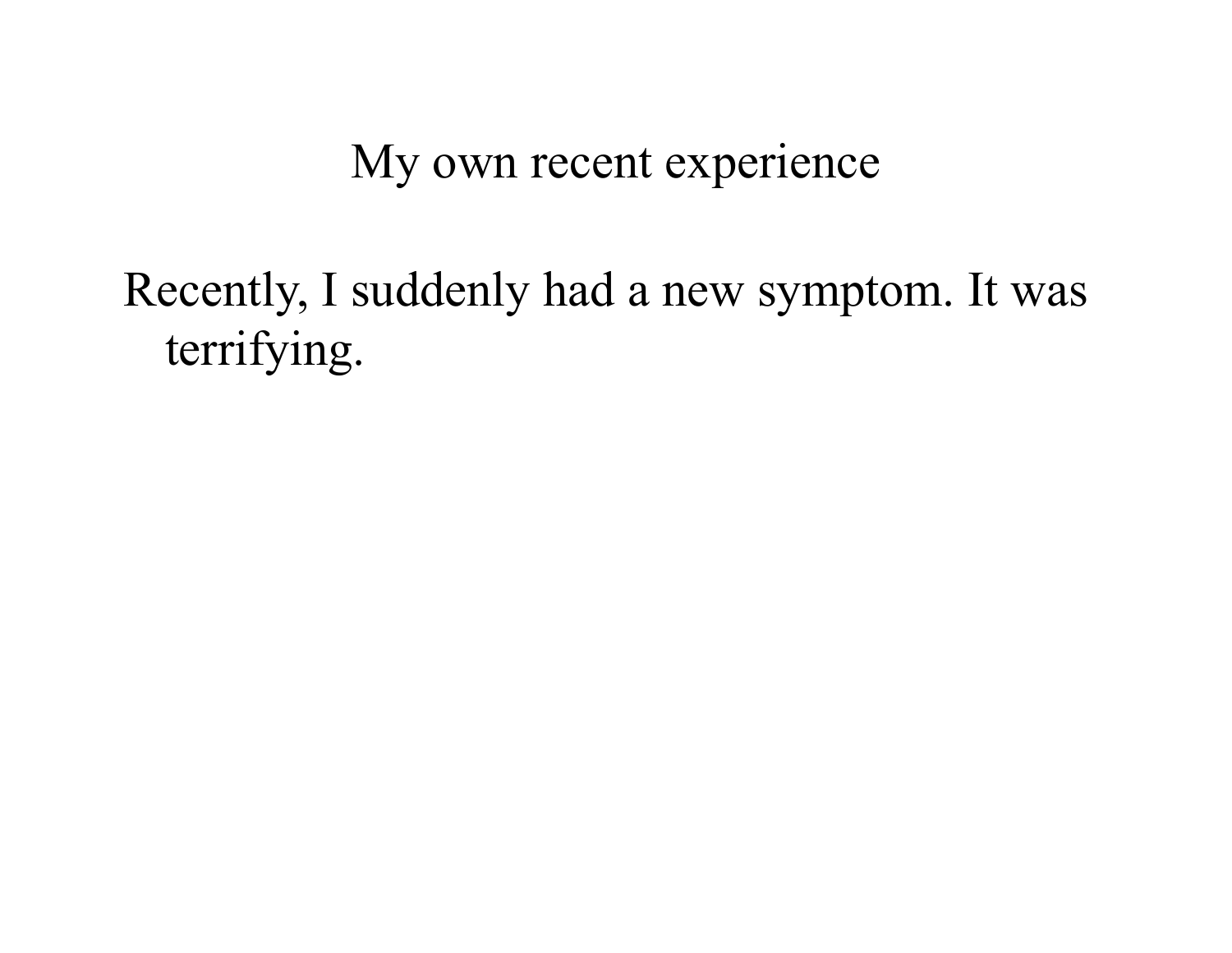My doctor of several decades, whom I would have previously wanted to see about this particular new symptom, had recently sold the practice. I was uncomfortable the last time that I was there. Something didn't feel right. So I had already planned to leave the practice, although without the drama of an emergency.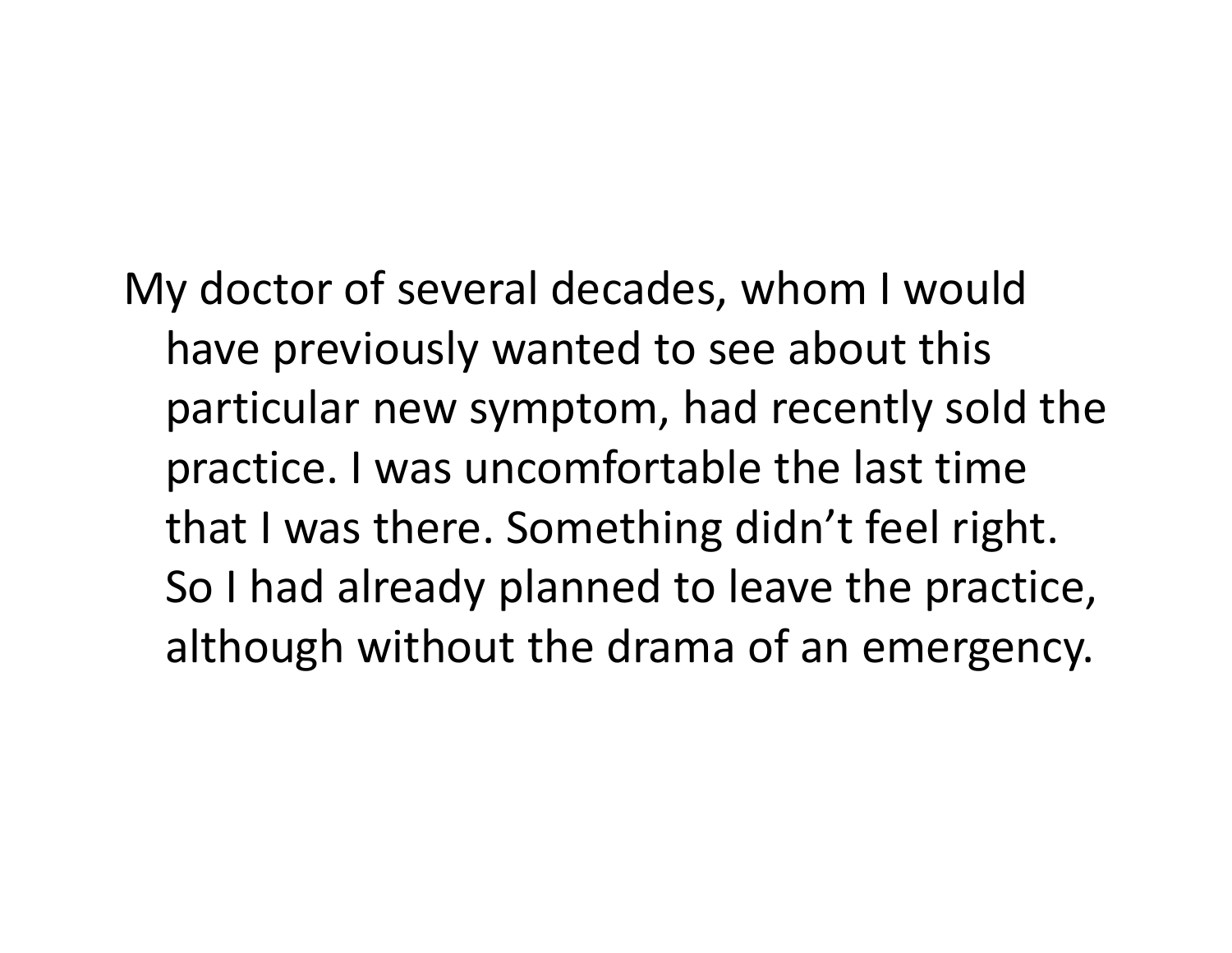I was able to get an appointment with my new doctor the next day. It turned out that my new symptom, which was acknowledged as definitely terrifying, is a very common one that will resolve itself in 4-6 weeks. If it does not resolve itself, the worst possible scenario (I asked) is an outpatient procedure from which I would drive myself home. I got a clear explanation, realistic reassurances, was told what to watch out for and was given a follow-up appointment for 4 weeks.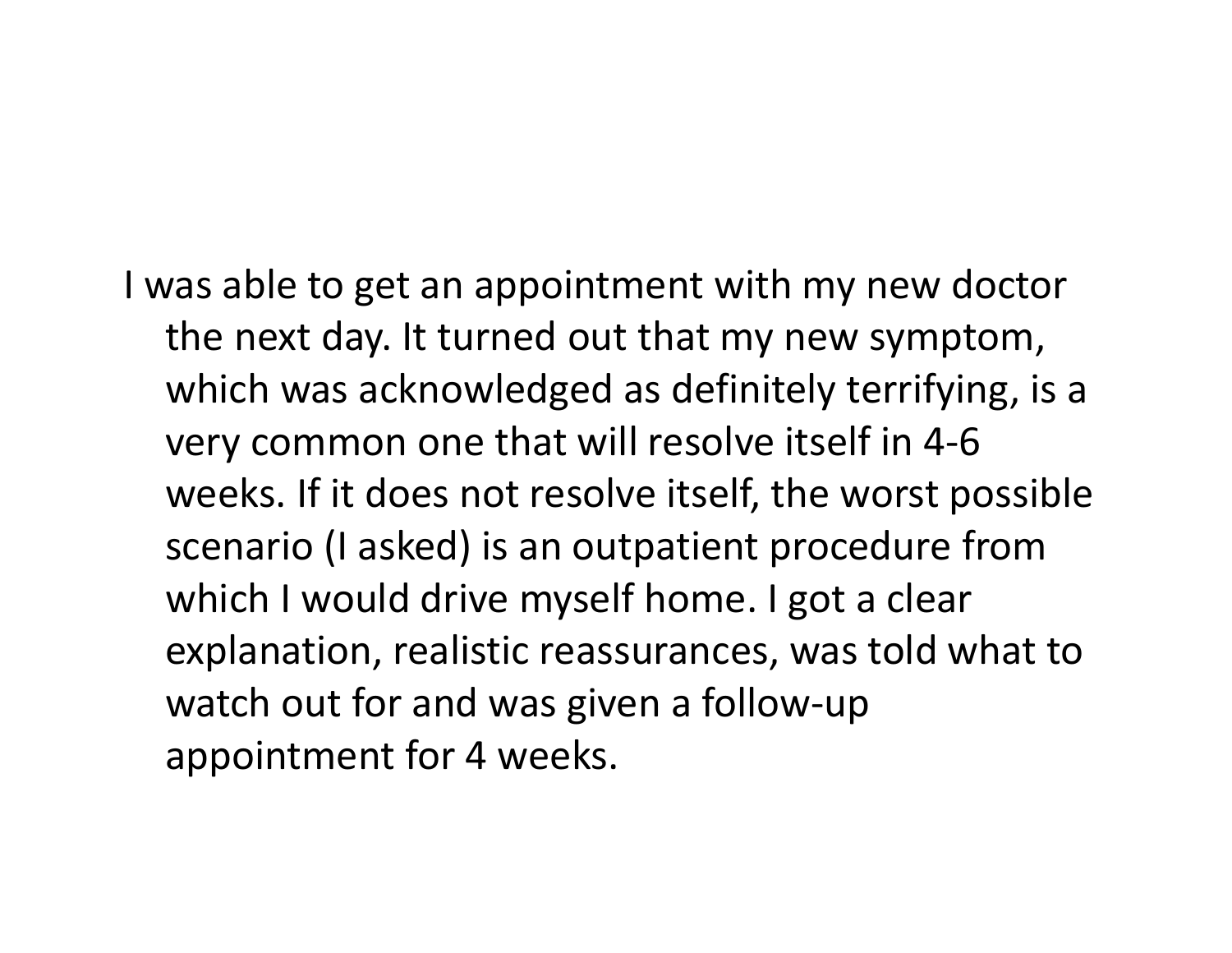When I returned home, I had a FaceTime appointment with my college friend. I explained what had just happened and how my former doctor had sold the practice; to a private equity firm. I explained what that means. She said, "This is terrifying. How would someone like me know?"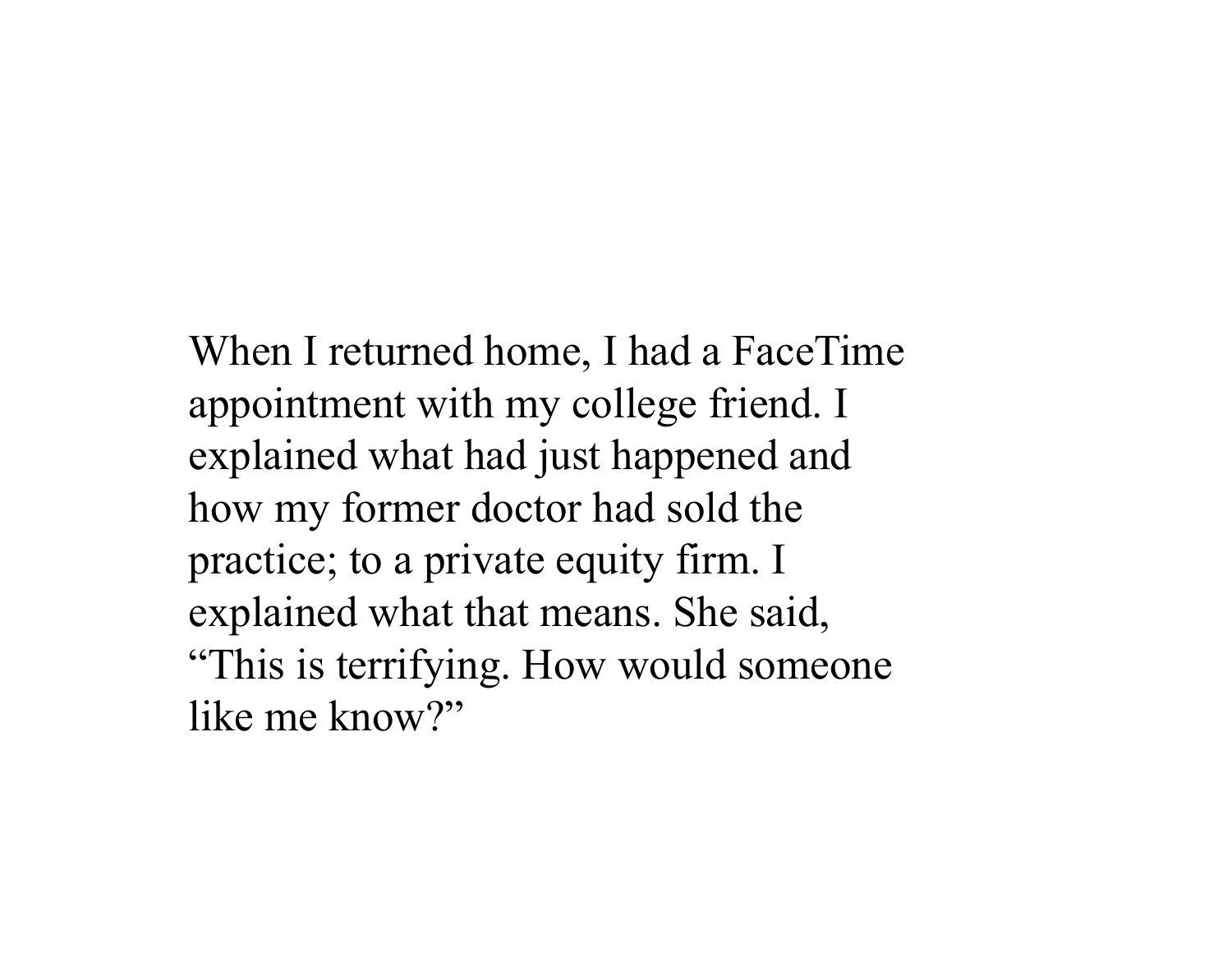## Exactly.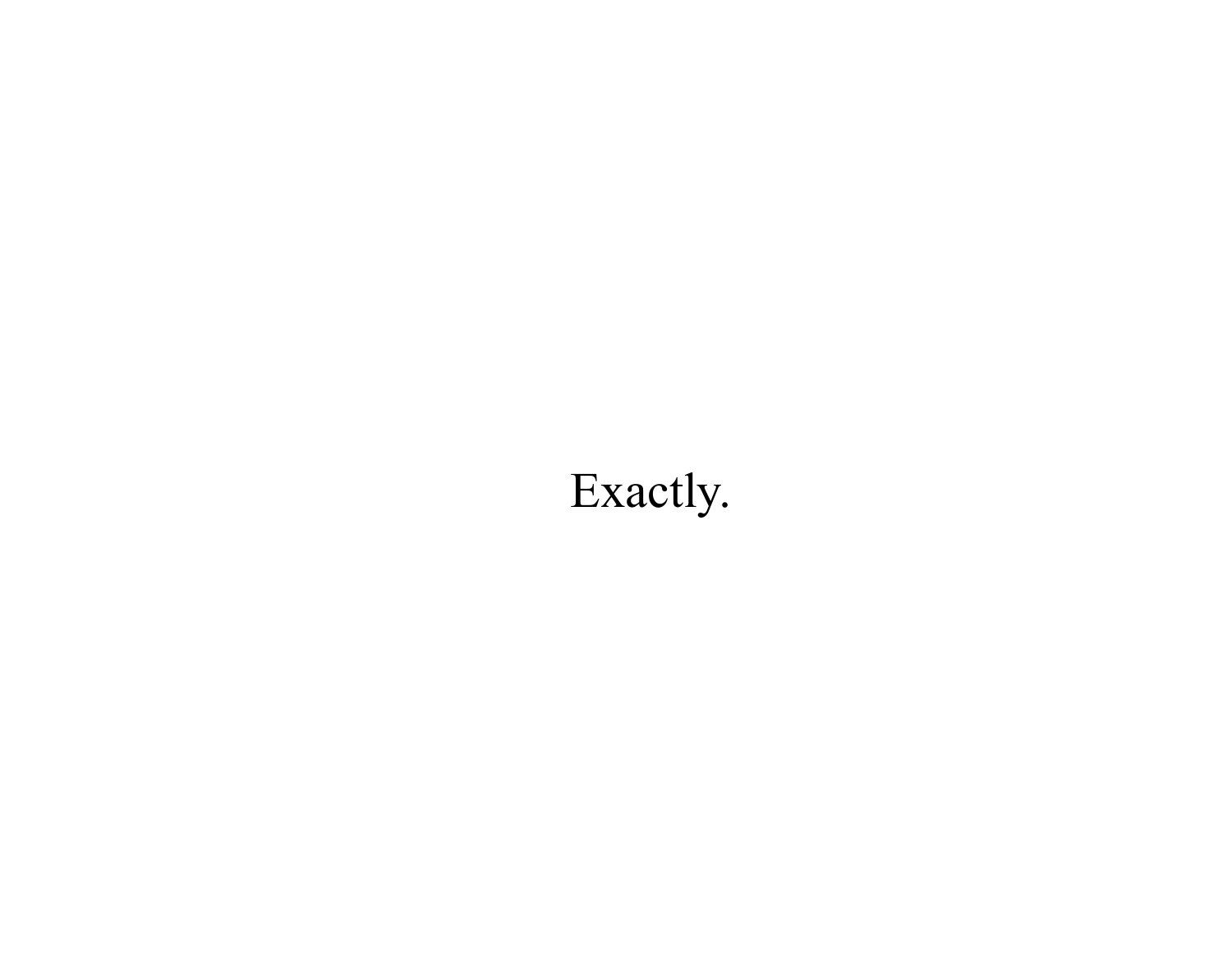## Me and my internist

I have always like my internist. He's smart. He's an astute diagnostician. He's a nice guy. Several years ago I had a terrifying slip and fall accident. I am lucky that I am not dead or worse. I don't know where I would be now without him and his nurse.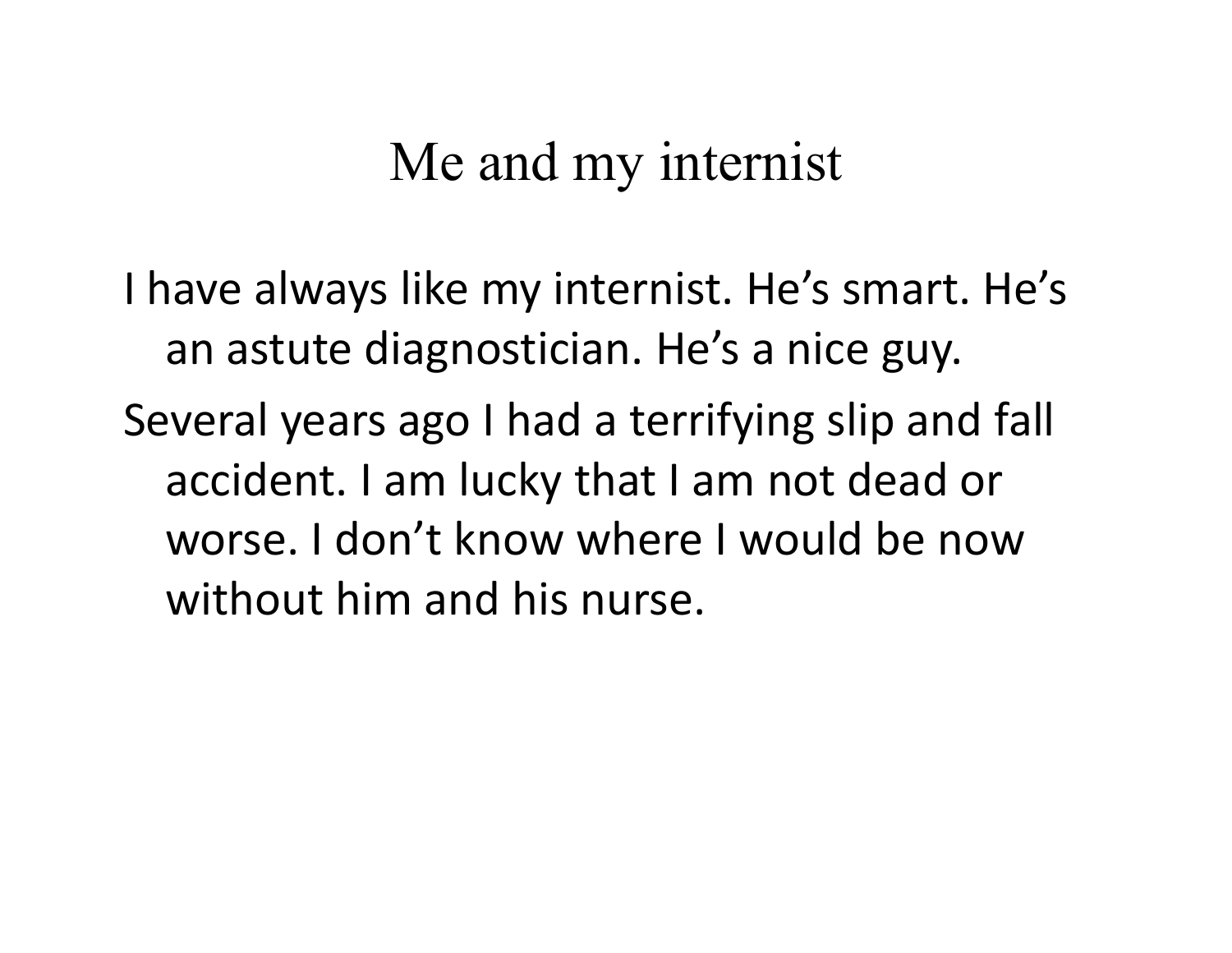So when it came to my attention that he was being treated badly by a couple of middle level management people, I was not going to stand for it.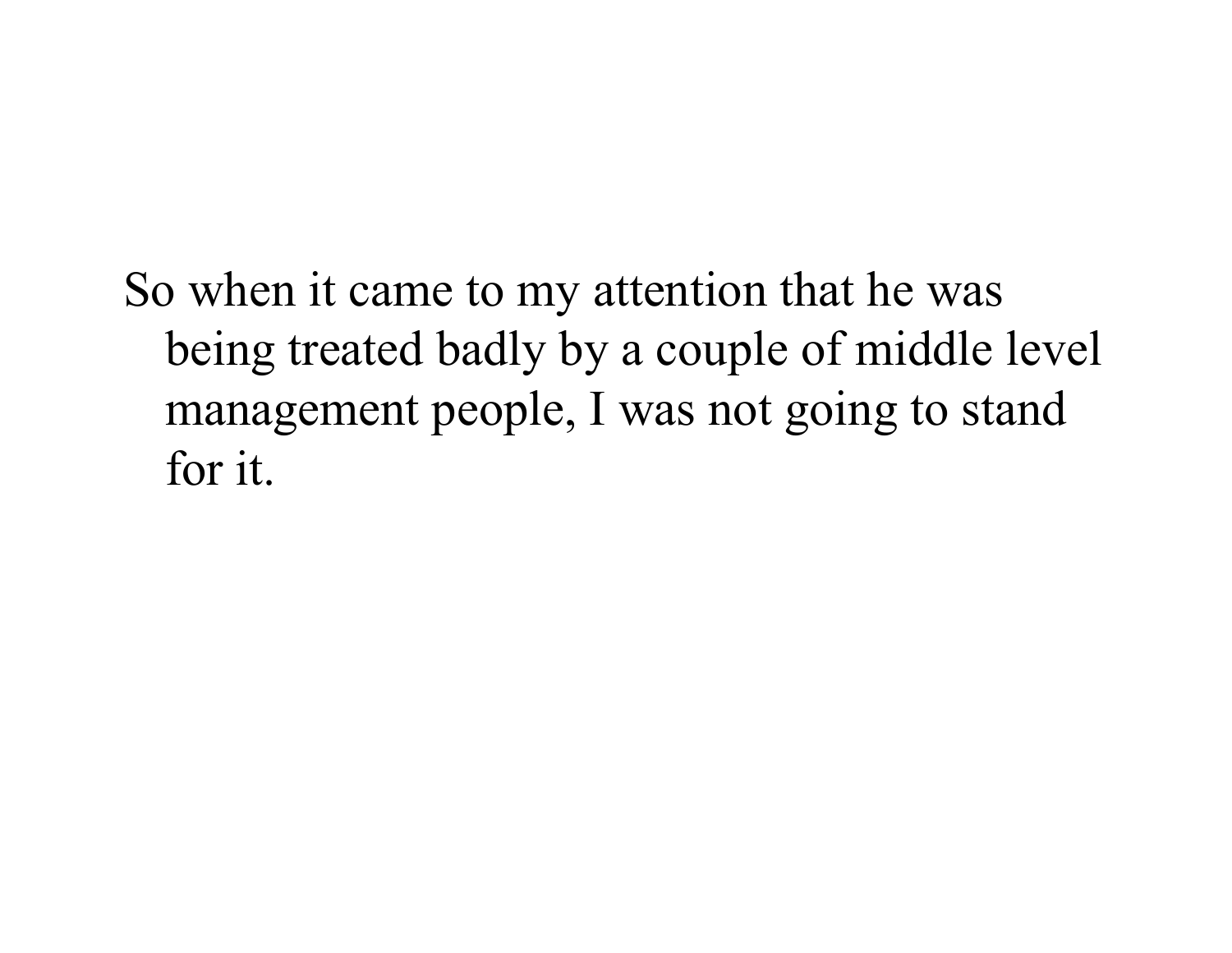I blew through layers of noise and resistance until I got a phone call from the admin of the CEO of my doctor's hospital system. The CEO wanted to talk with me. We set up a phone appointment.

**PROBLEM SOLVED.**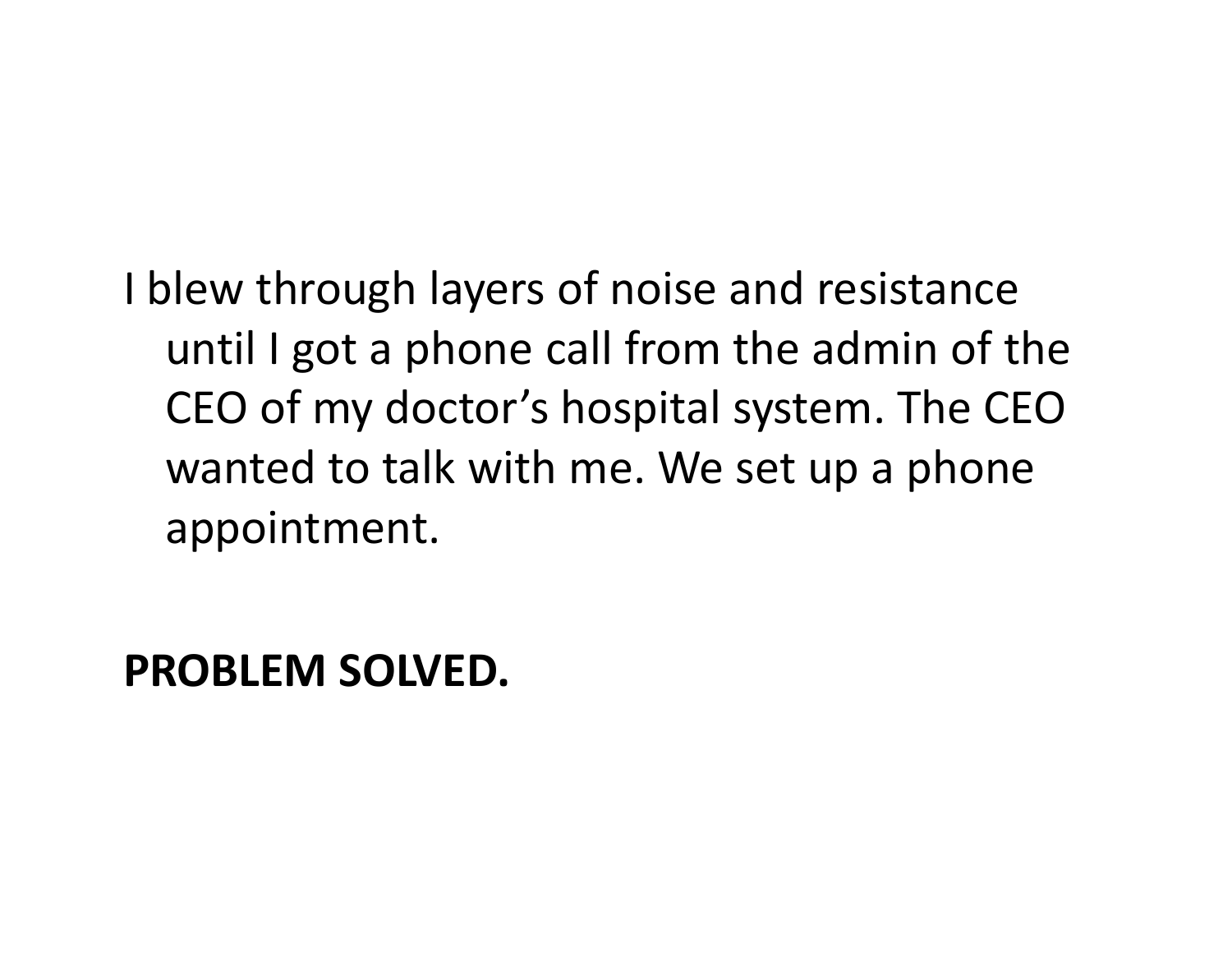How should we advocate?

Writing, speaking, tv, radio, newspapers, online platforms, forums, podcasts, civic clubs, billboards, flyers, mailings…

(I don't like it either.)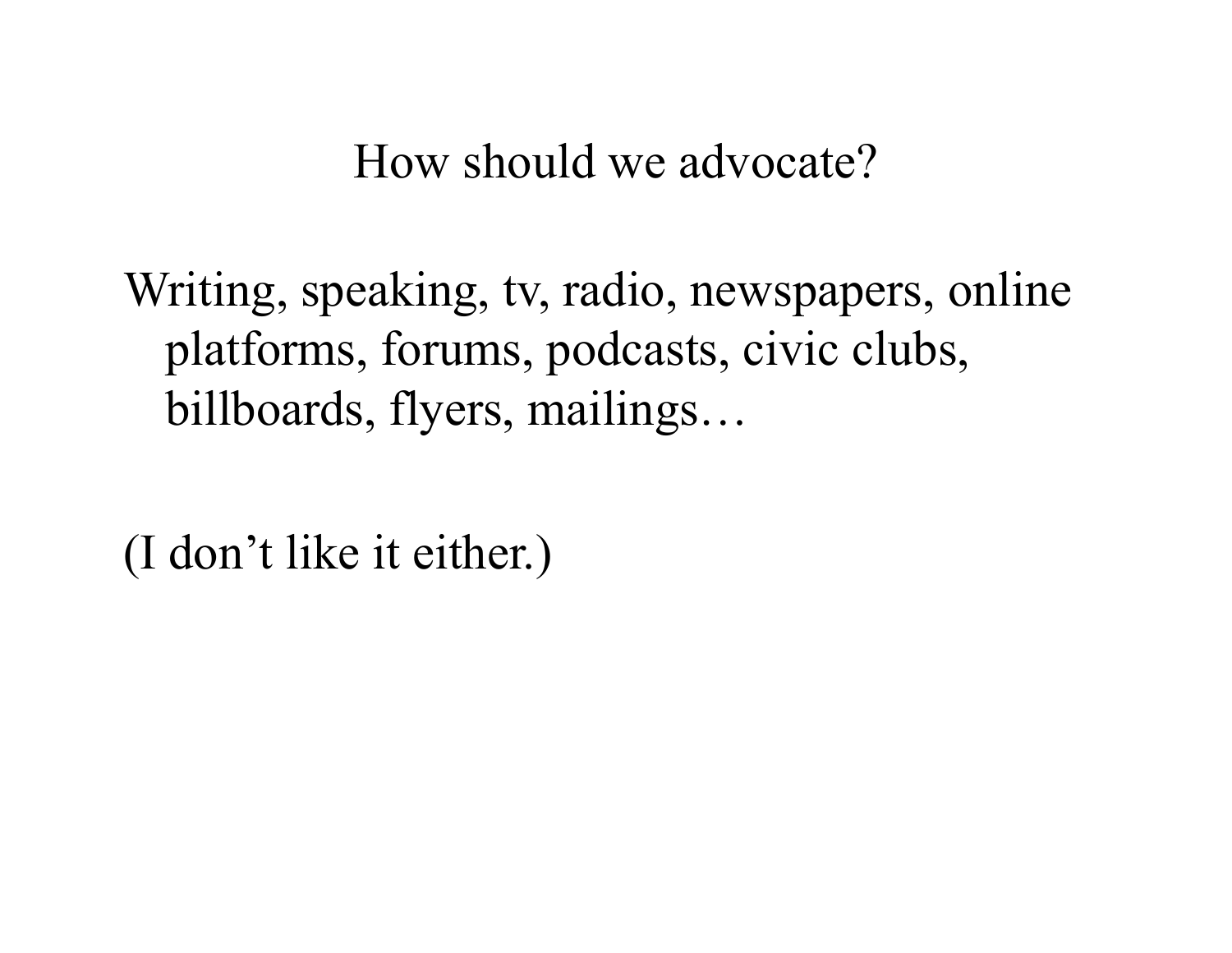The book <u>Our Towns</u> presents a model, which can be widely applied, including to health care. People successfully came together, with a minimum of "posturing," for their own benefit, as well as the greater good.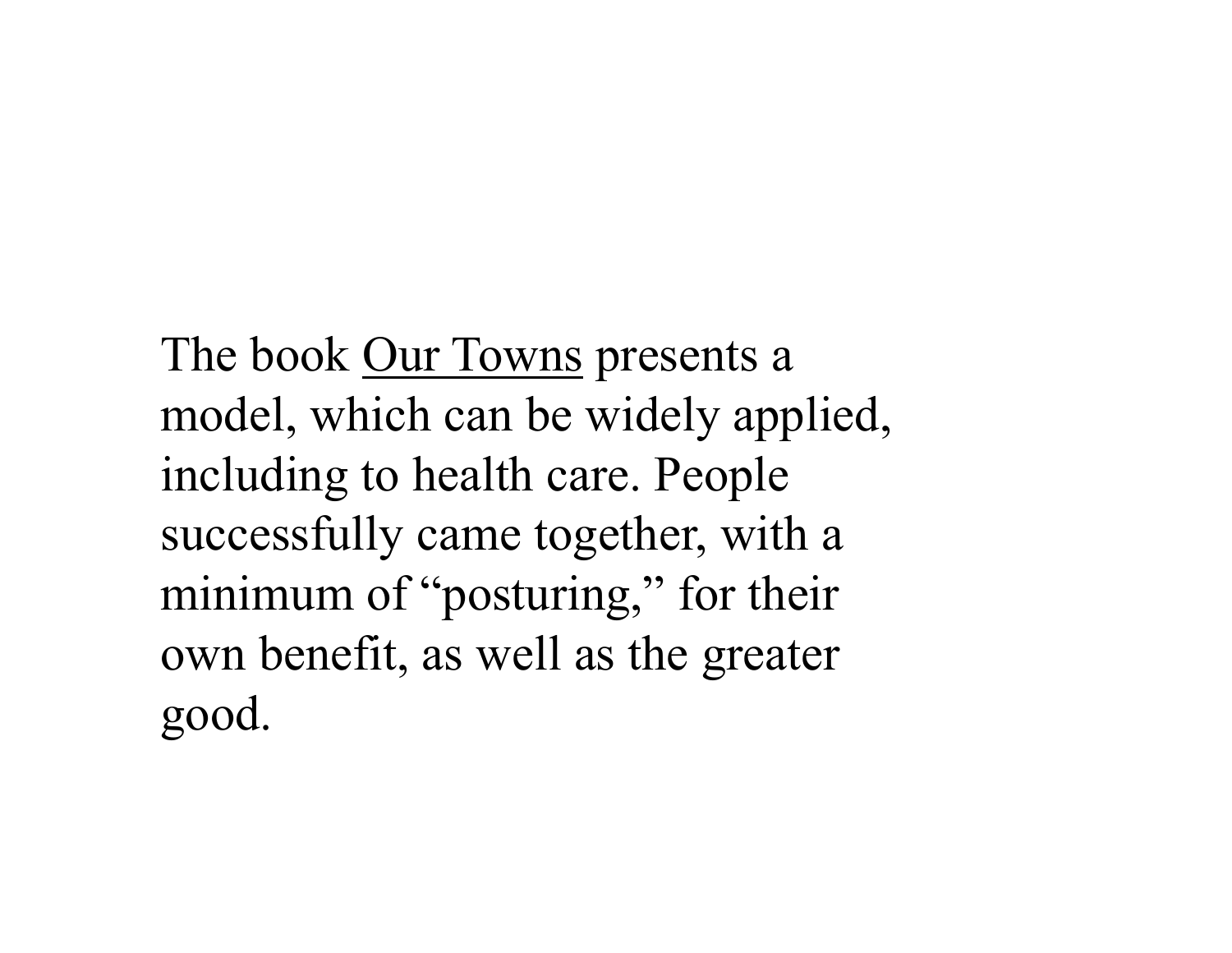Robert Putnam points out that our country has a track record of working together, albeit not achieving perfection, towards the common good and we need to revitalize that belief and those goals.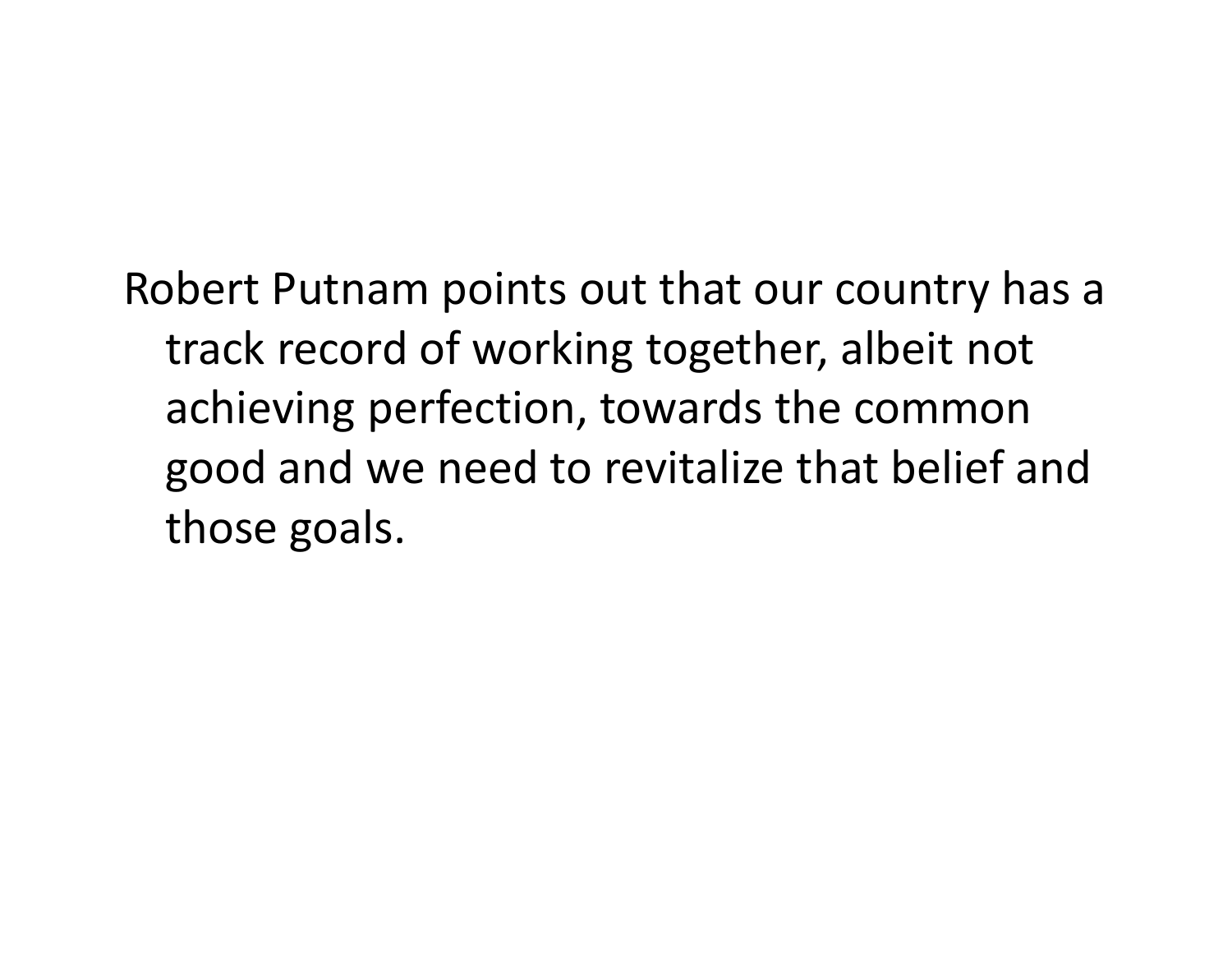We are not all the same. There are different ways to be successful and people have different strengths. But we all deserve the opportunity to make the best of our lives and have our basic needs met. If we focus on the common good, as well as on our differences, we can strive to overcome the populism and polarization which challenges us now (Dunkelman; Sandel).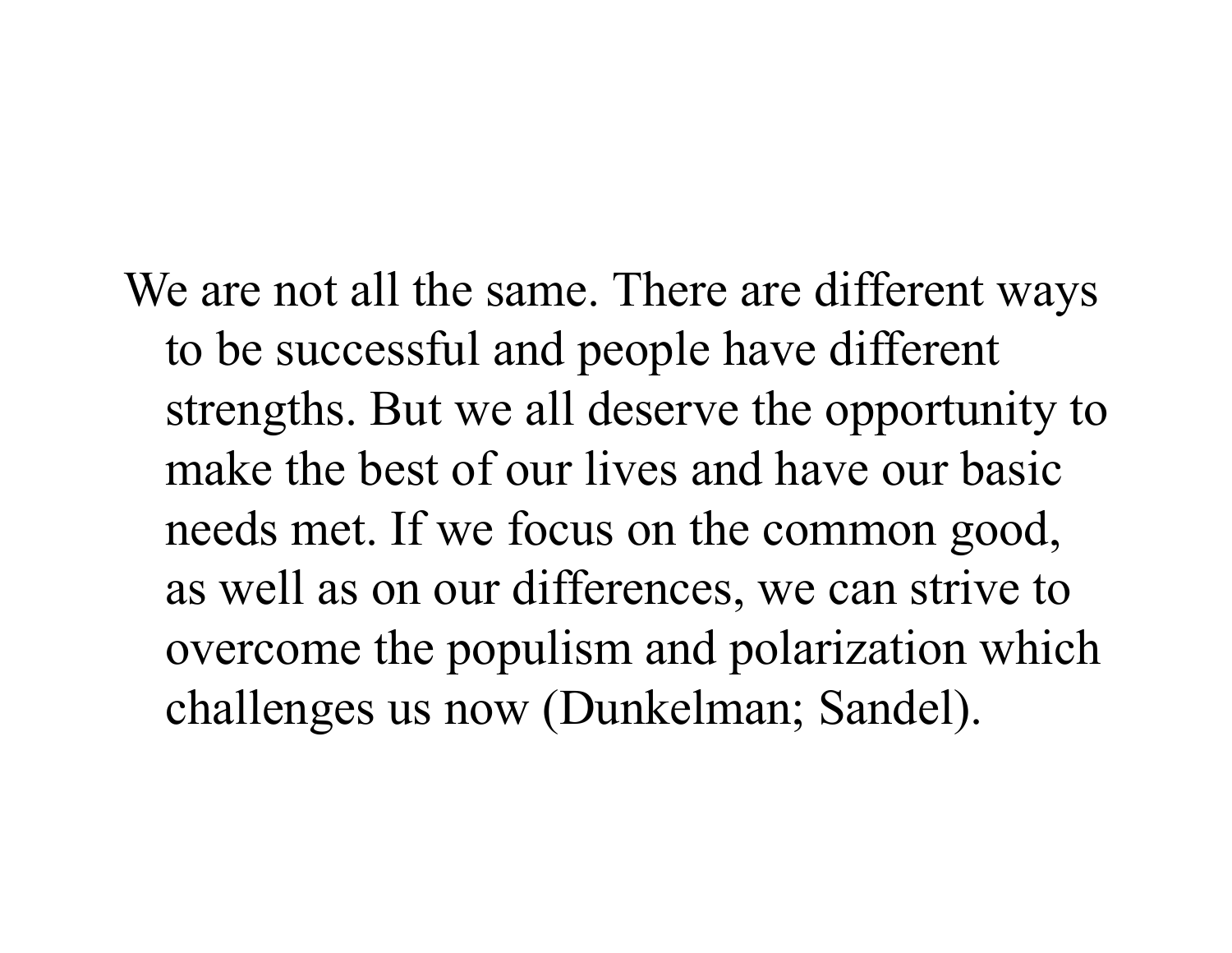### It works.

I have been impressed by the power of grassroots organizations. They educate and they create change. Some of the most powerful changes in our nation's history have started with grass roots. We must continue this tradition and educate ourselves and our legislators about the inner workings of our crippled health care system and how to right the system so that it best serves patients.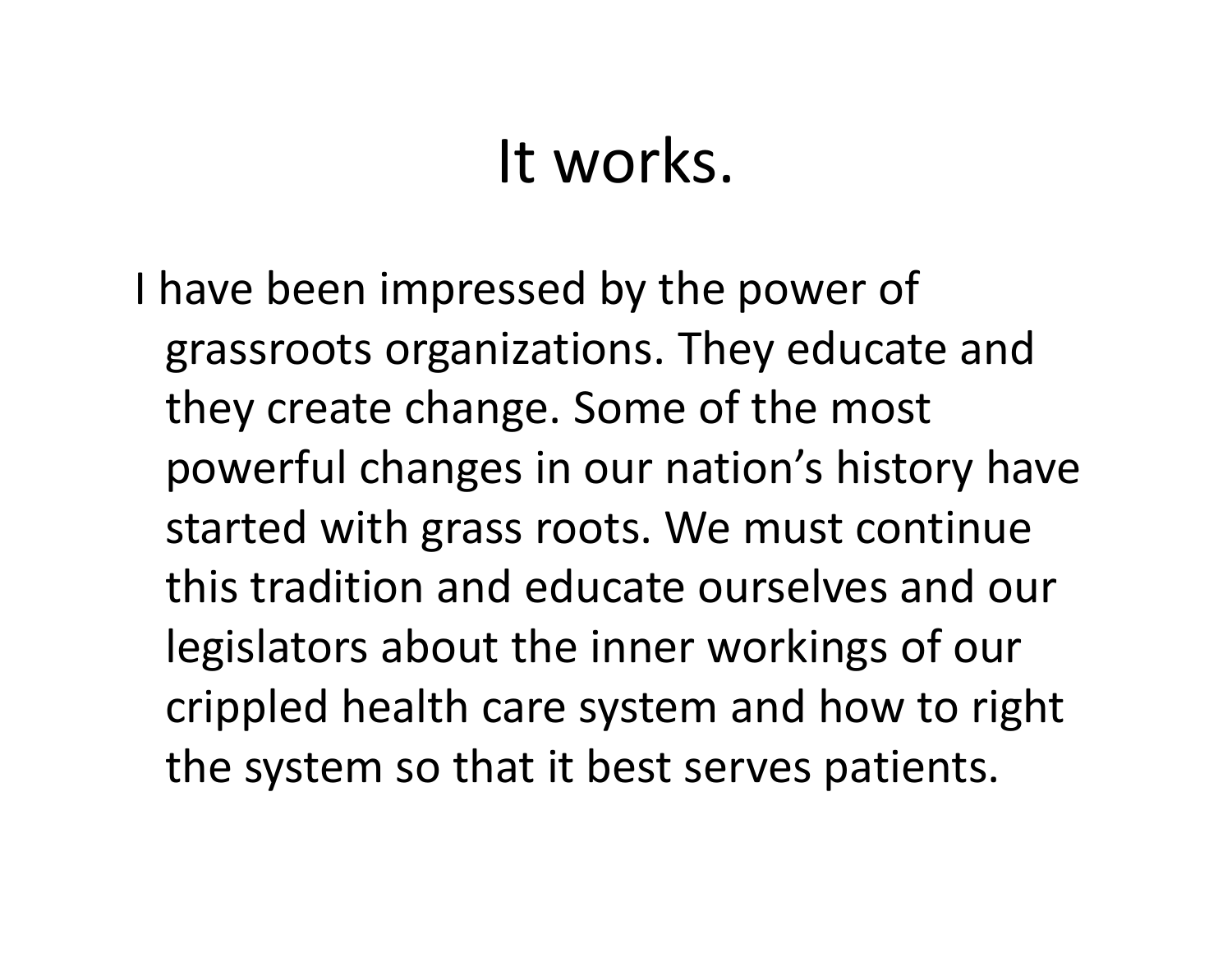My own successful experiences include the local grassroots political organizations that have flipped elections and educated the public in impressive ways — including health care. I joined the Chamber of Commerce, something that I previously could not have imagined doing, and it is beneficial to my practice and to my writing.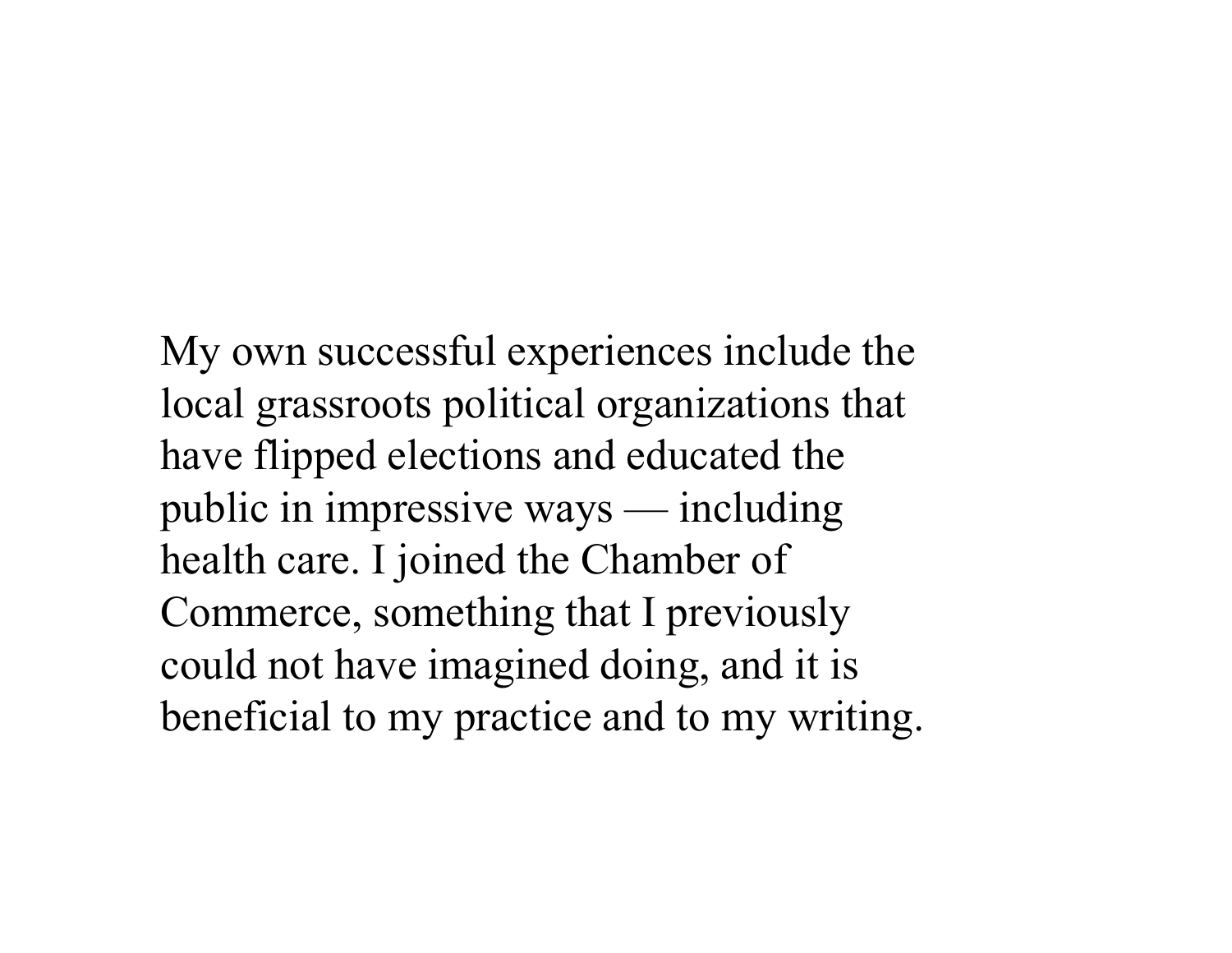We need leaders in our grassroots efforts, as do all social movements. Leaders help to disseminate information and serve as role models. Legislation helps to make societal changes and produce changes in organizational structure.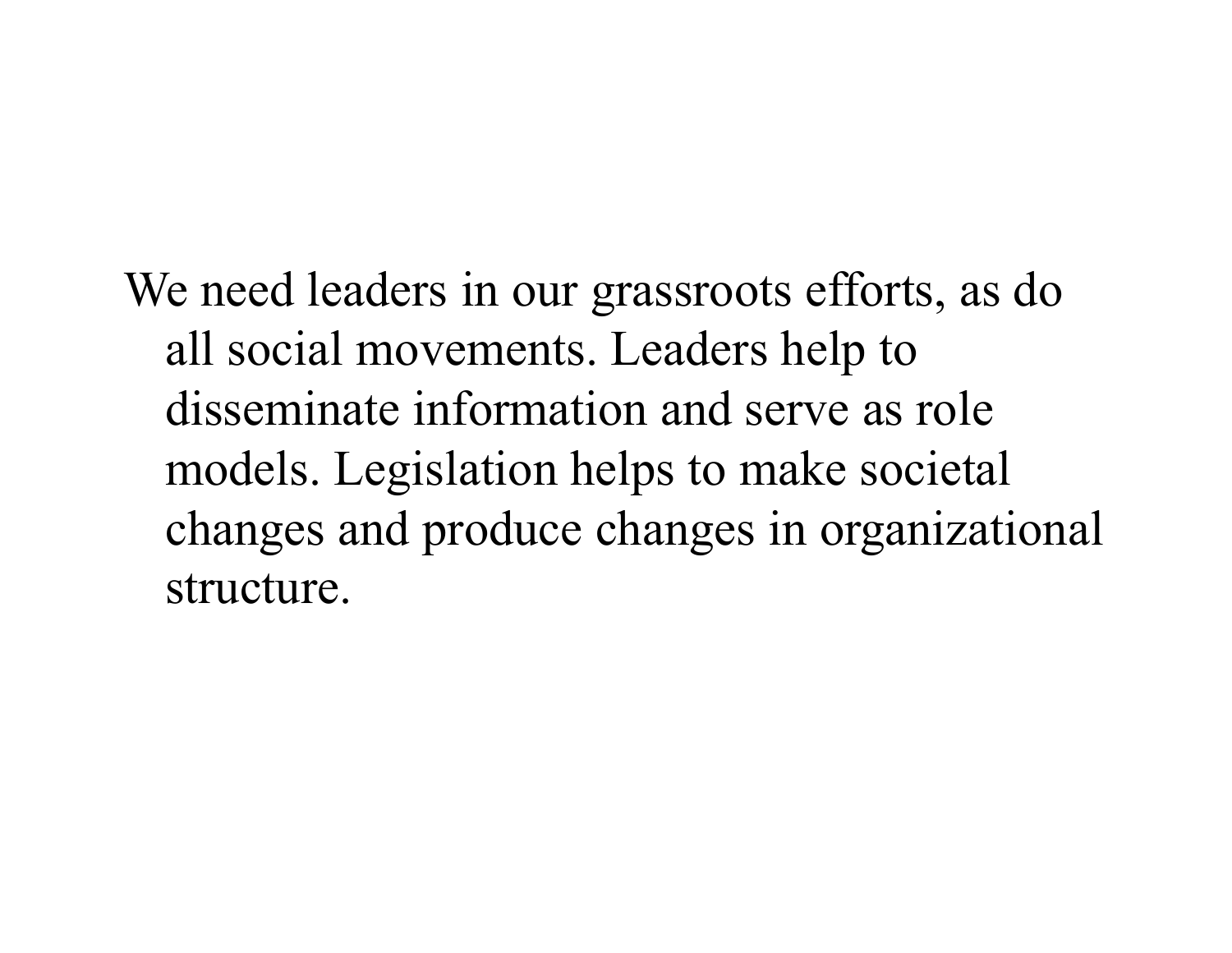We need to use direct influences such as speaking, and indirect influences such as art, music, inventions, scientific theories, all of which help to disseminate ideas. The media helps by capturing stories and telling them to wide audiences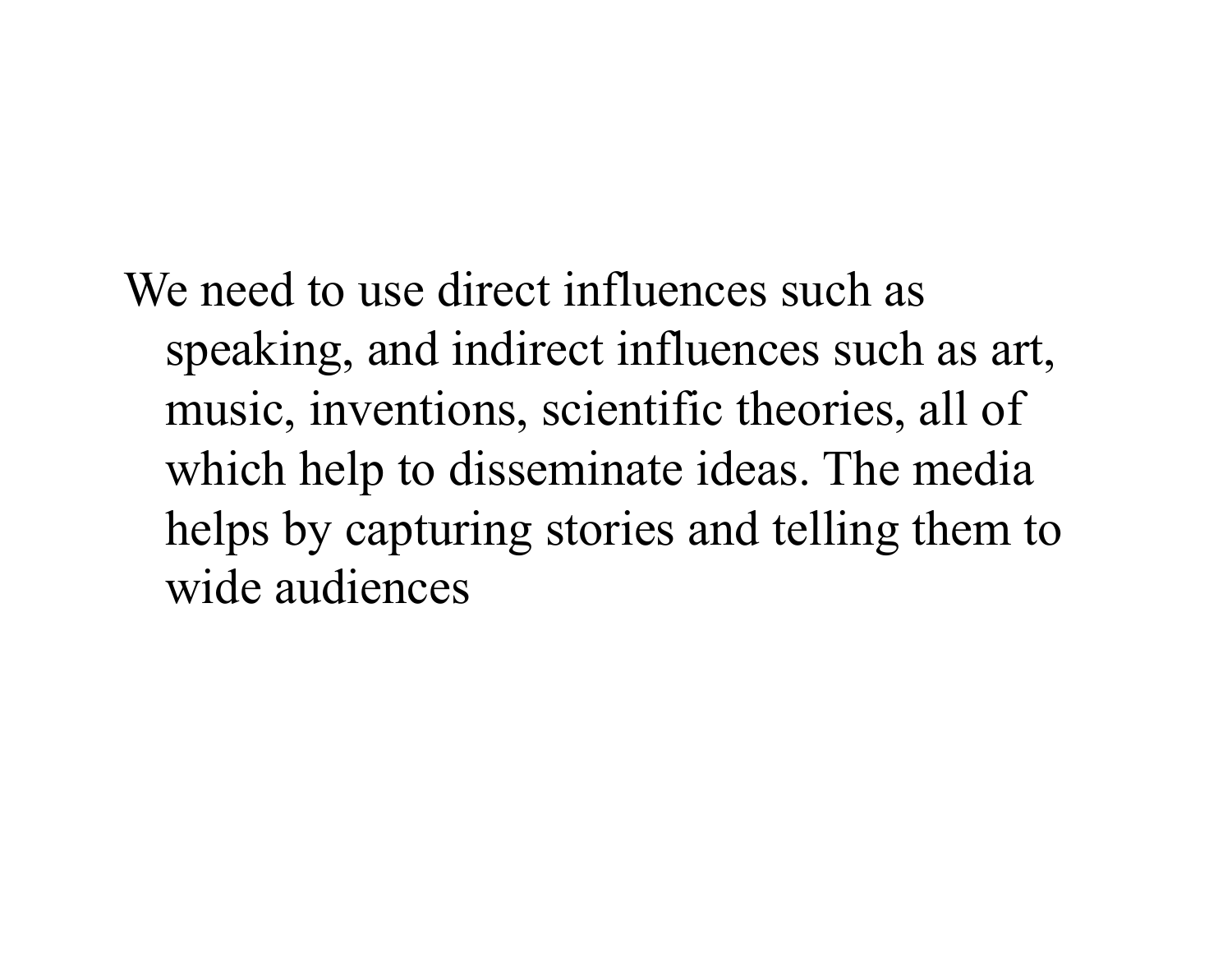Many significant changes in our country have begun with grass roots efforts. MADD, anti-bullying, Amber Alert (missing children), Megan's Law (sexual predators), ADA, suffrage, anti smoking, curbing and cleaning up after dogs, the Civil Rights Act of 1964, marriage equality, criminalizing domestic violence and child abuse, environmental protections, all have a significant grassroots component.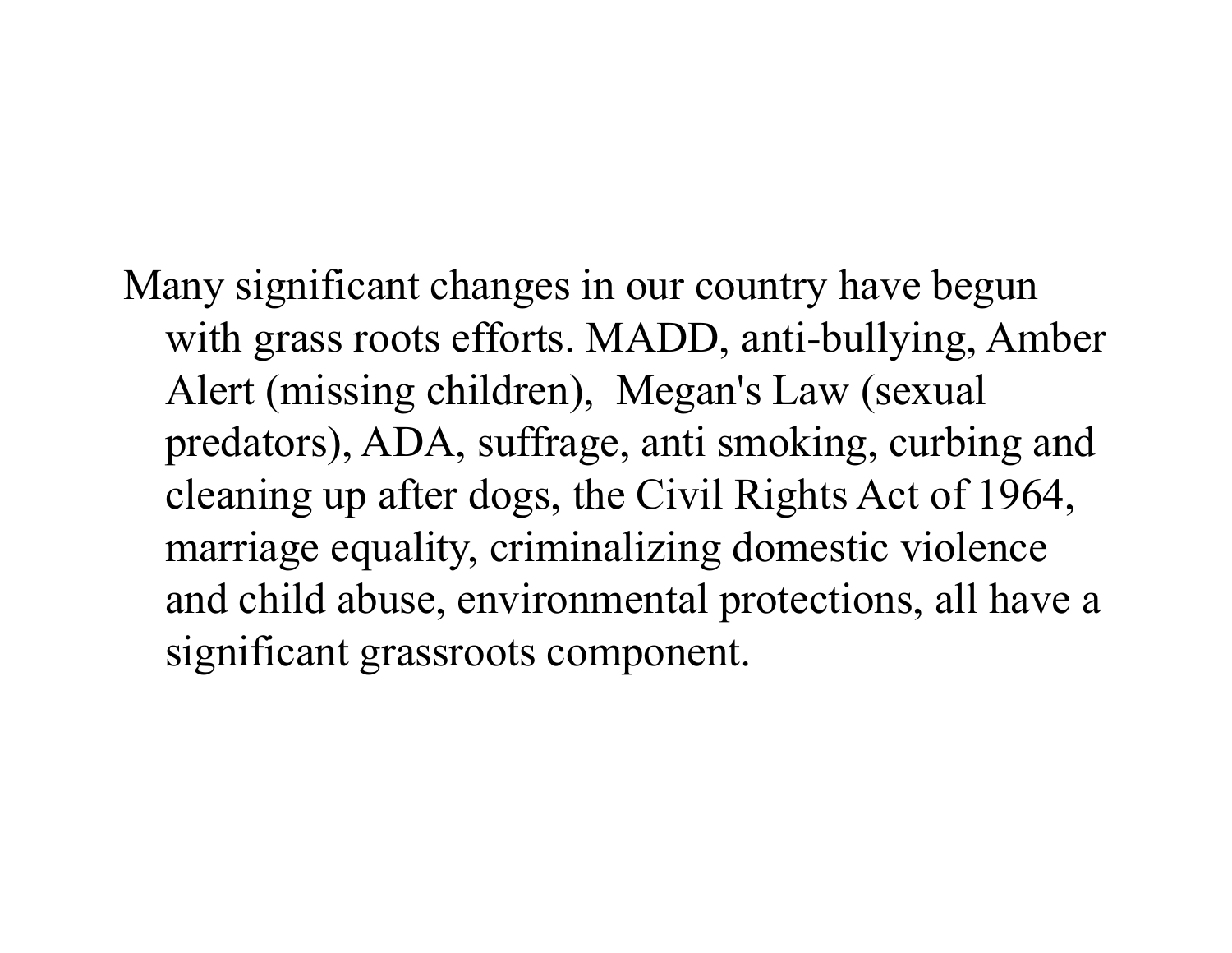They all involved, grass roots efforts, powerful leaders, legislation, publicity, coalitions, community and teamwork, compelling personal stories, and appeal to people of many different walks of life and political viewpoints.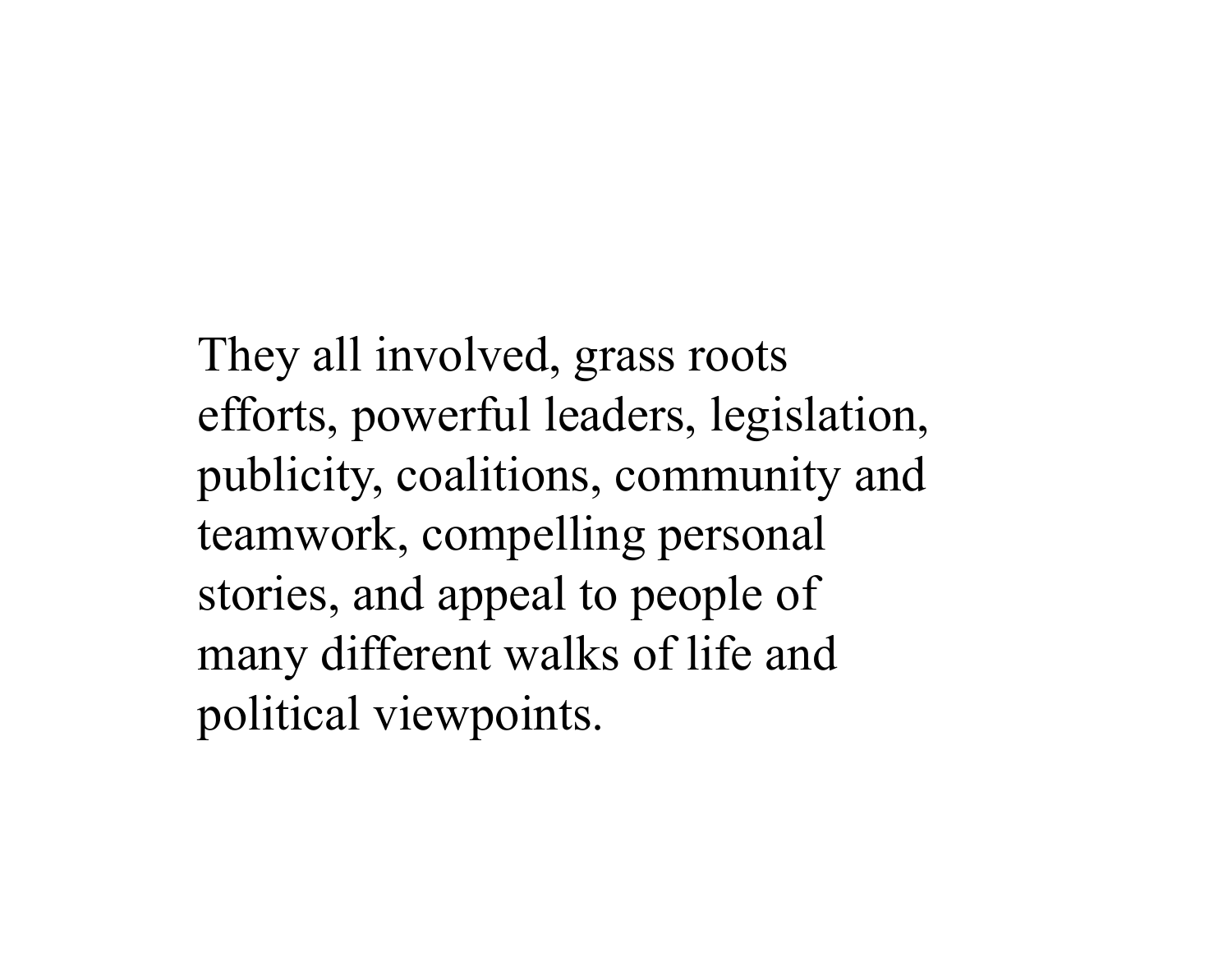One hope that motivated me to write my book was to produce accurate information directly from our doctors, who live it every day, and to find and energize enough people who care and are willing to speak up and take action, so we can salvage and rebuild our healthcare system before it is too late.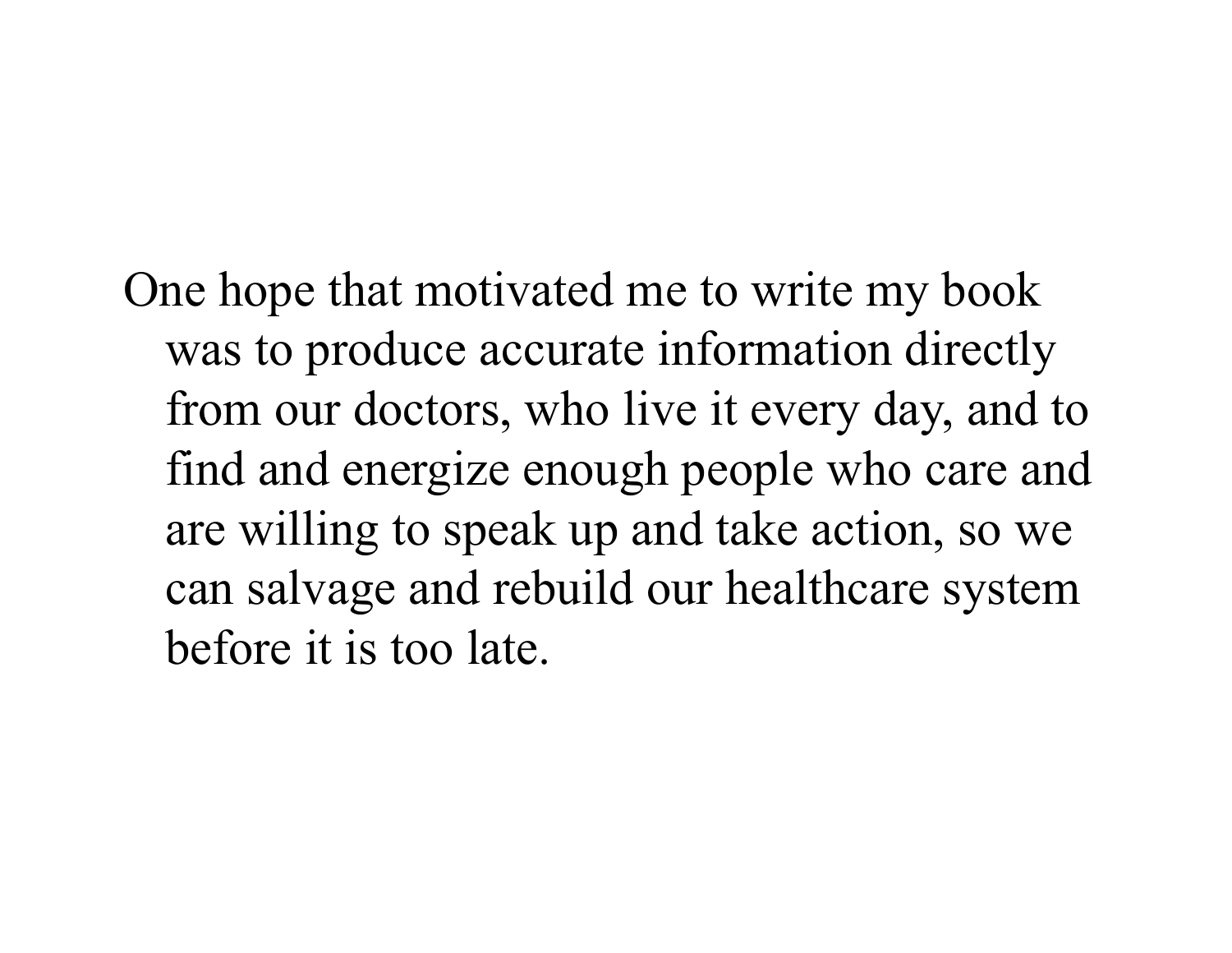As I say in my book, " If I have done my job properly, my book should make you feel sick. I hope that you have a good doctor."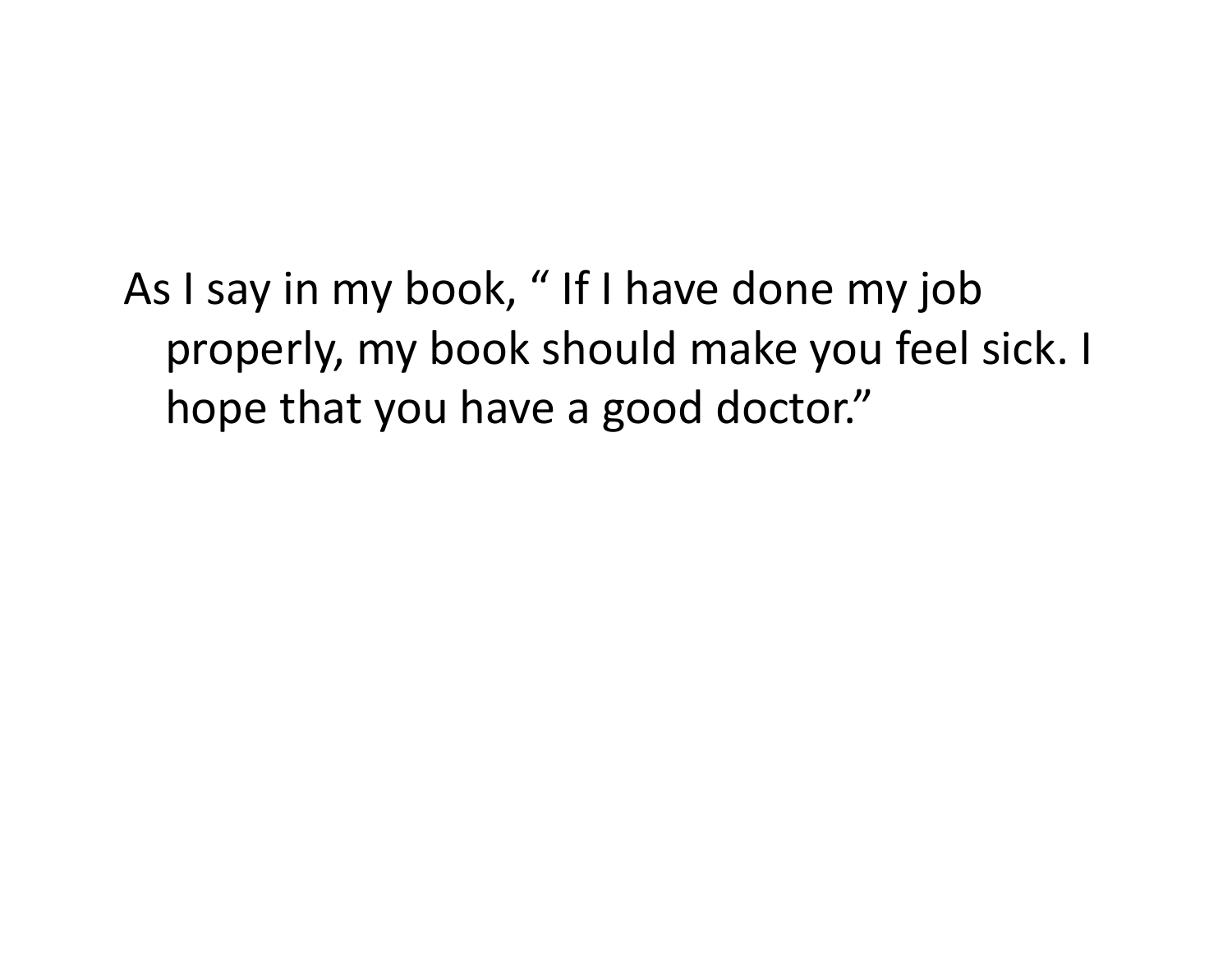Margaret Mead said:

"Never doubt that a small group of thoughtful, committed citizens can change the world; indeed, it's the only thing that ever has."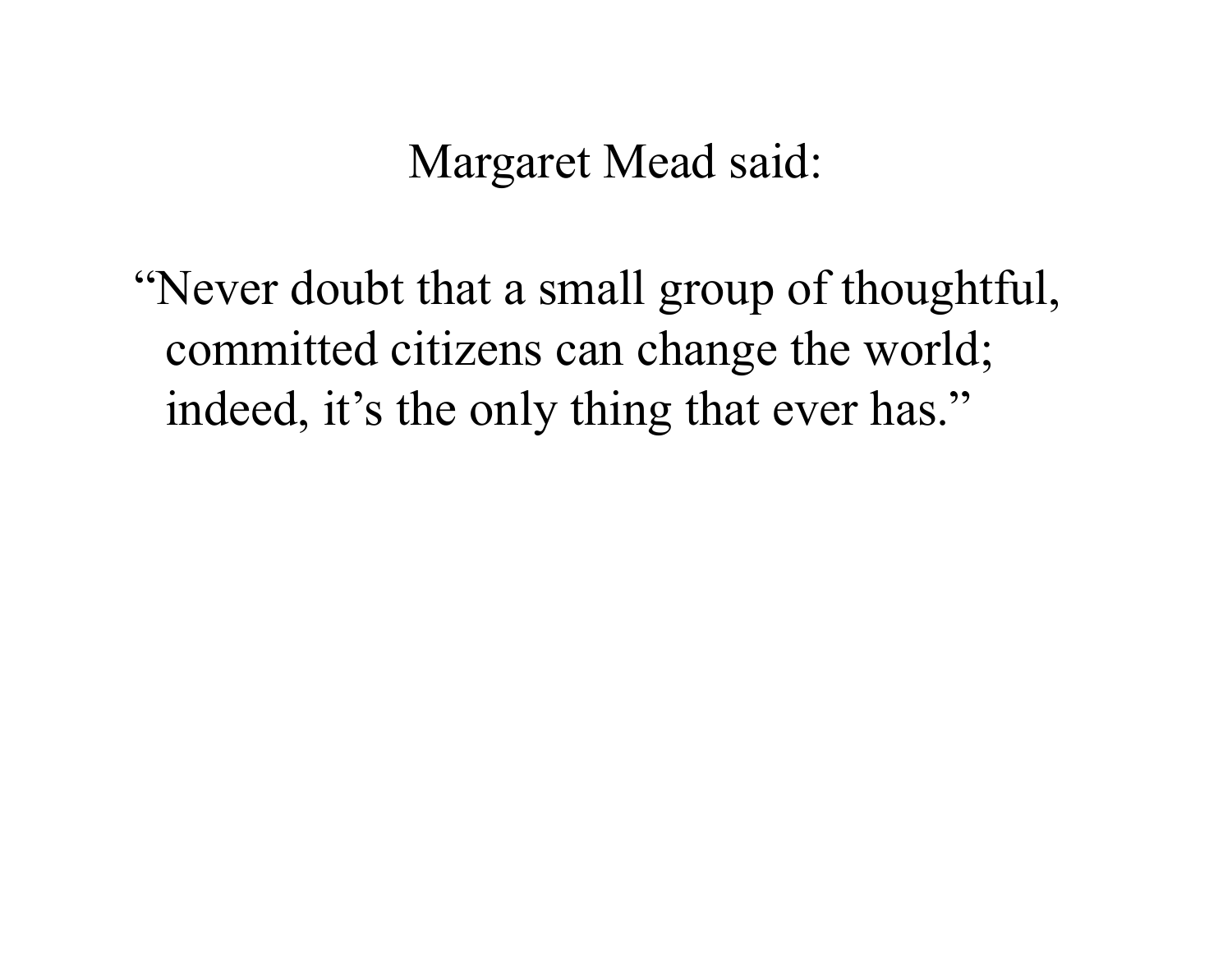We — me and you — are that small group. We have to create a change in how our doctors are viewed and treated. We need to reach out to the public and call them to action, as partners in making this change.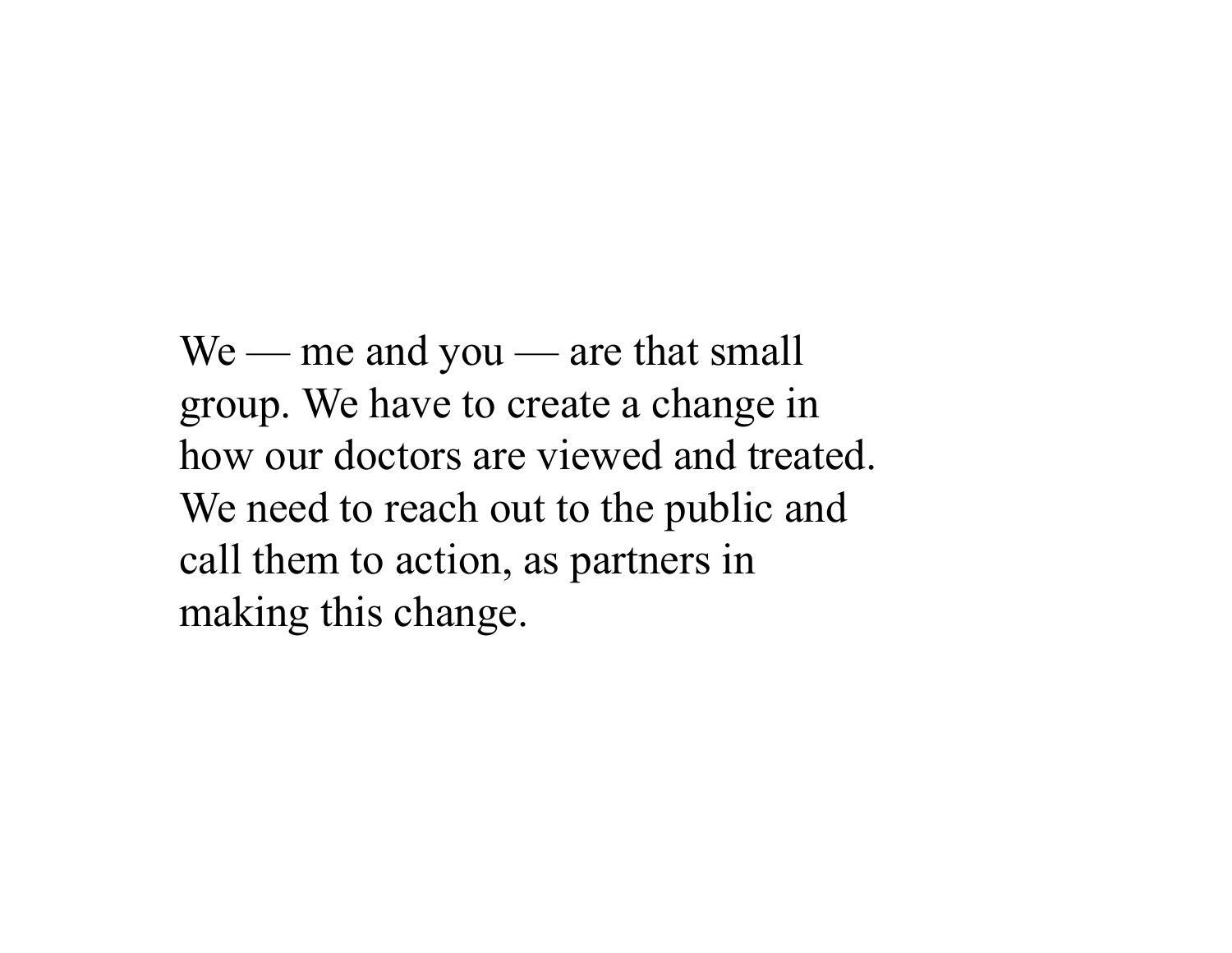# We experts have to create a change in how experts are viewed. We have to do things that

we did not sign up for, that we really don't have time to do, or perhaps that we don't even want to do. We have to communicate in layman's terms and reach out to the general public about how expertise can be helpful to them. This is a tall order, but I just don't see another way around it.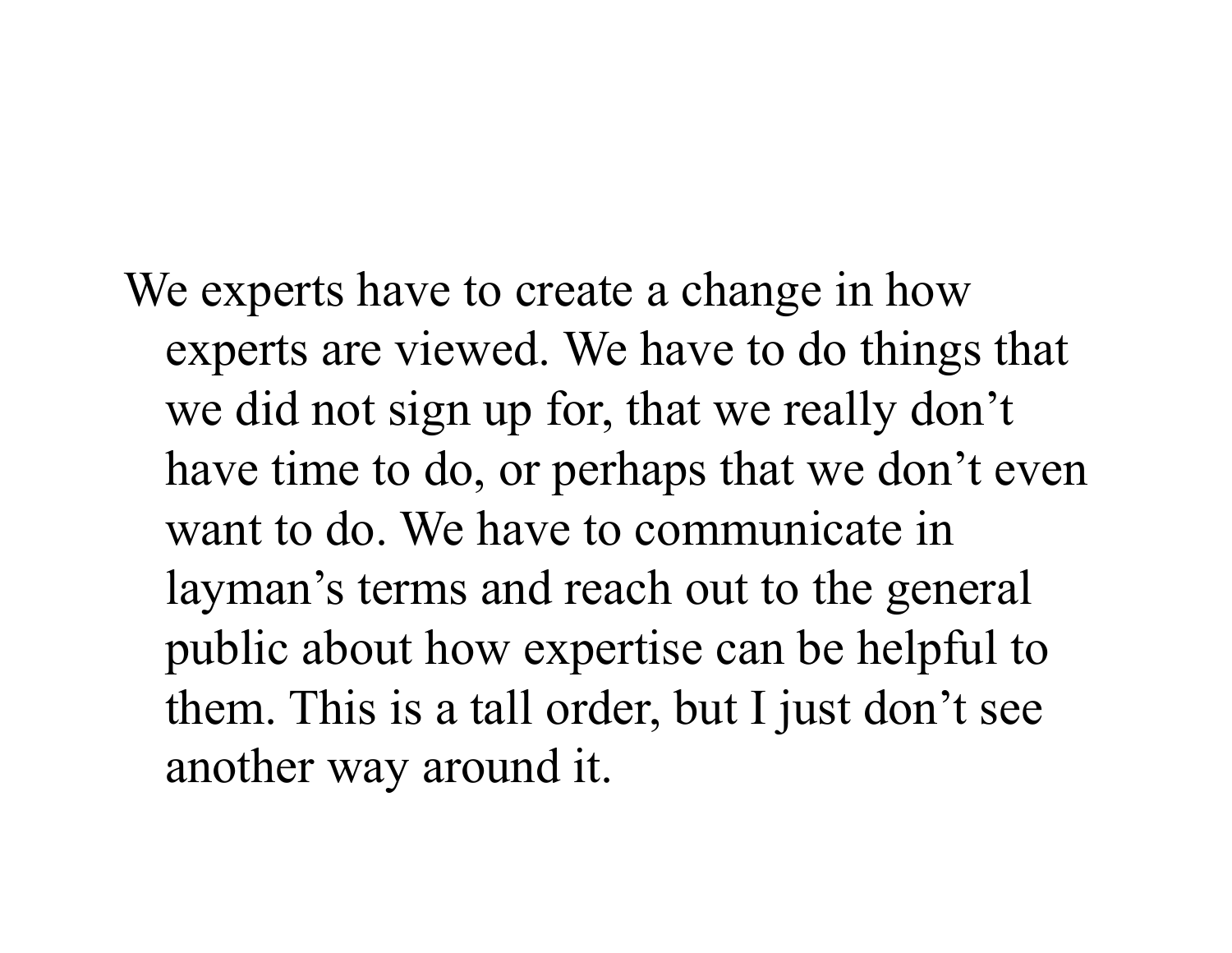#### Representative John Lewis

"Do not get lost in a sea of despair. Be hopeful, be optimistic. Our struggle is not the struggle of a day, a week, a month, or a year, it is the struggle of a lifetime. Never, ever be afraid to make some noise and get in good trouble, necessary trouble."

 *A tweet from June 2018*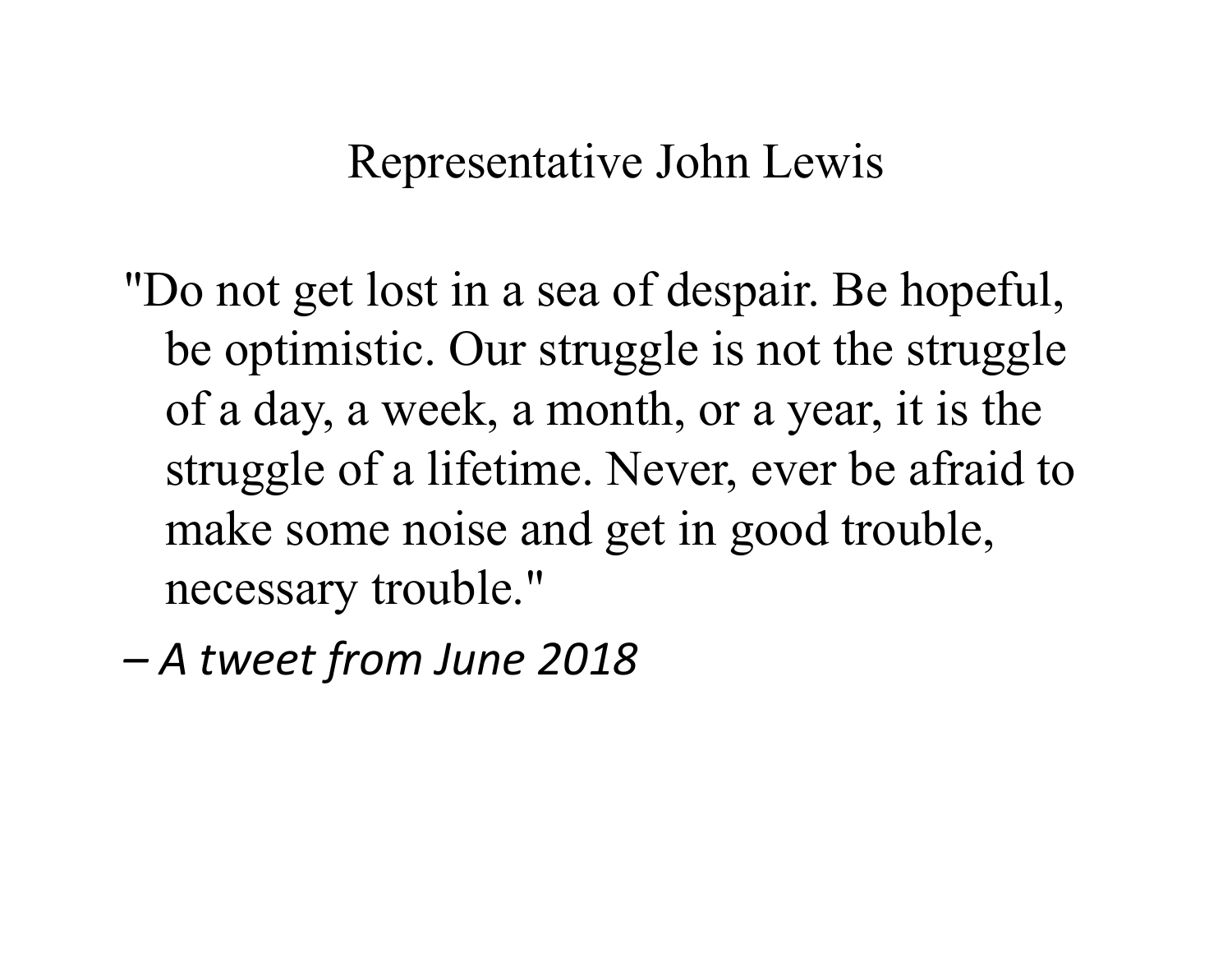## Organic chemistry

Some time ago, I was sitting across the dining room table from a physician friend. We met as colleagues and were fast becoming friends.

- I'm sort of smart. I earned a PhD, an EdM in statistics and measurement, and I completed a 2 year NIMH post doctoral fellowship in mental health research.
- I said, "Okay, I want to get something straight right from the beginning."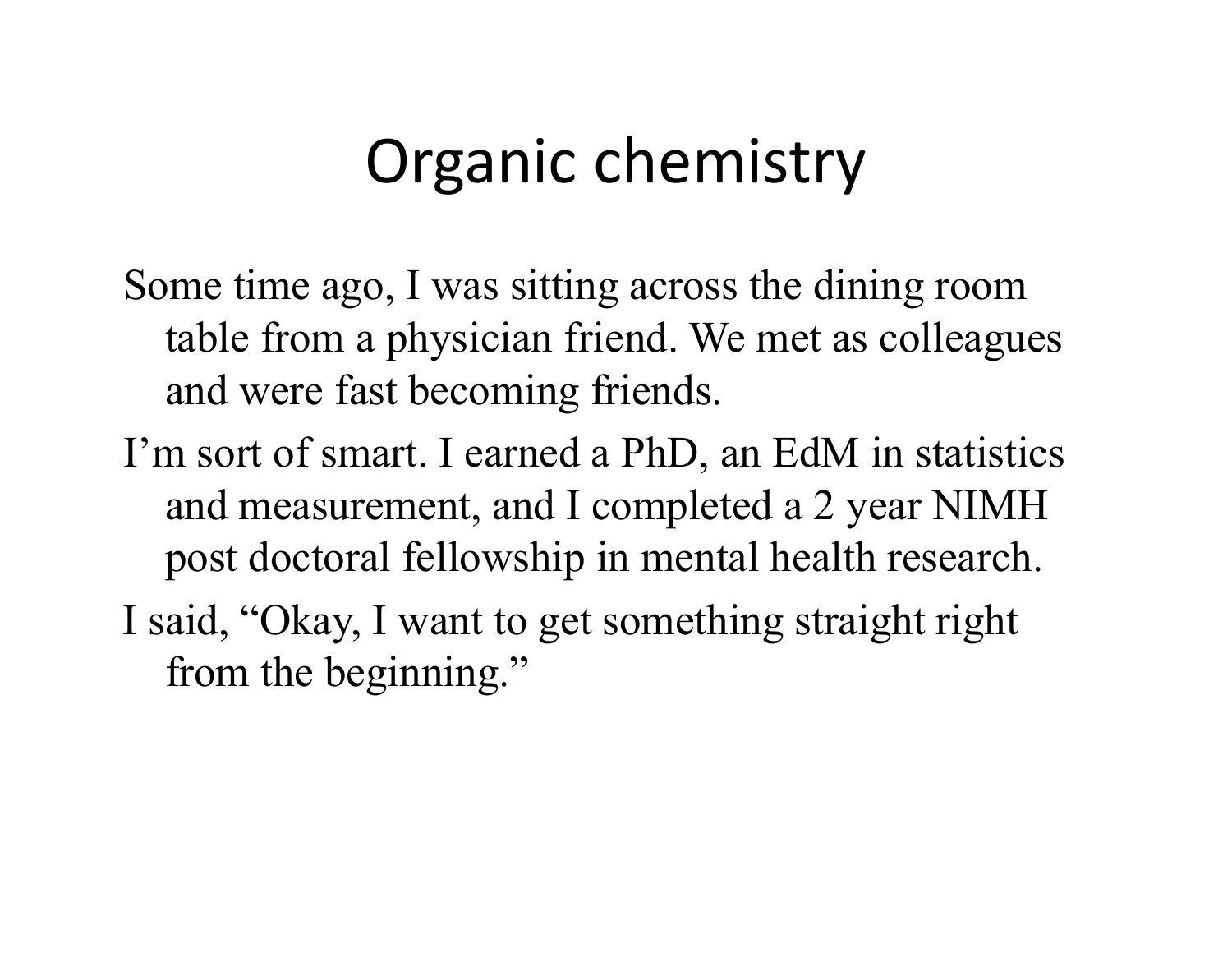"You are smarter than me."

She looked at me closely to make sure that I was okay.

I said, "You passed organic chemistry. That is harder than any course I ever took."

She paused and said, "You are right."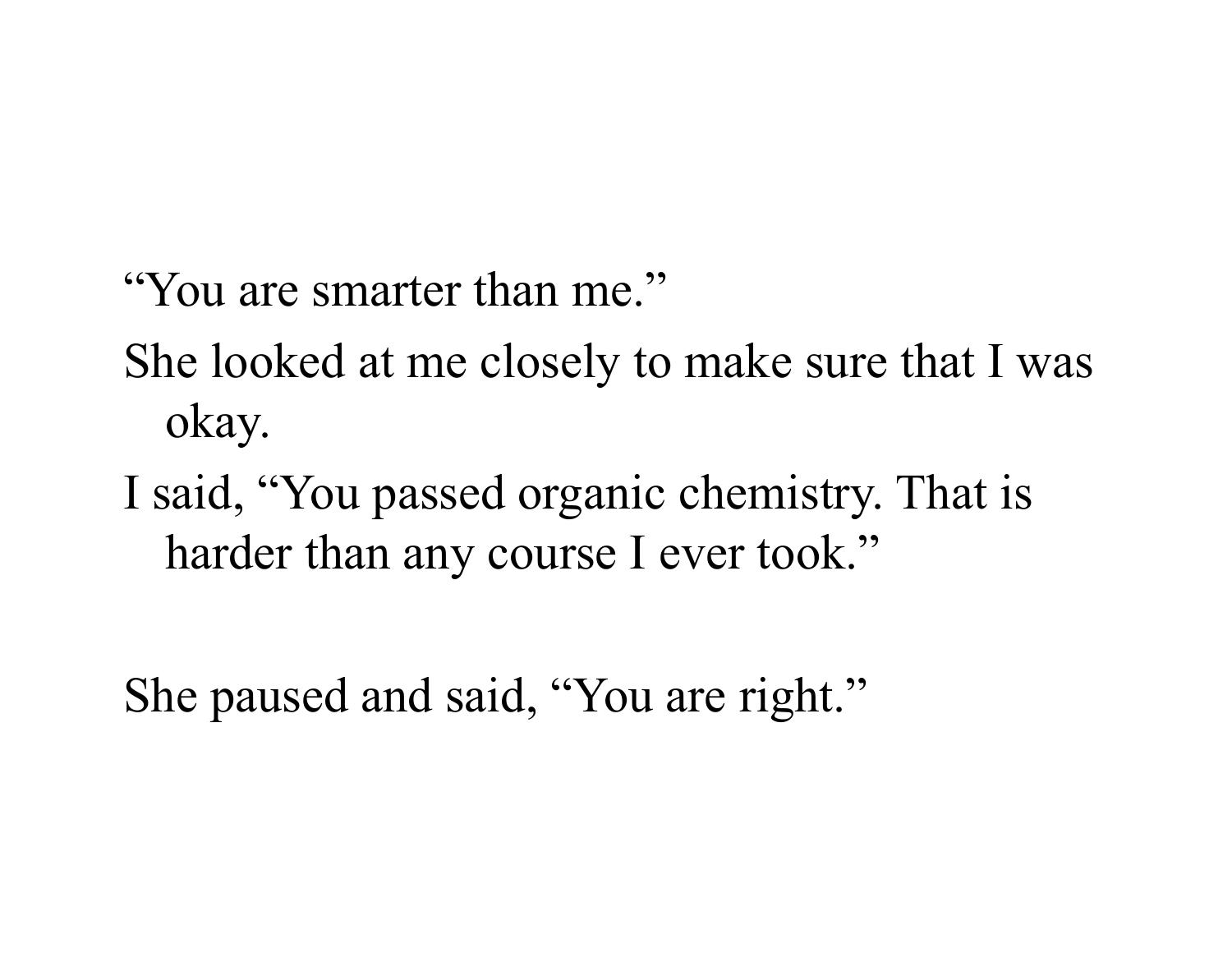#### COME ON PEOPLE.

You all passed organic chemistry.

YOU CAN DO THIS.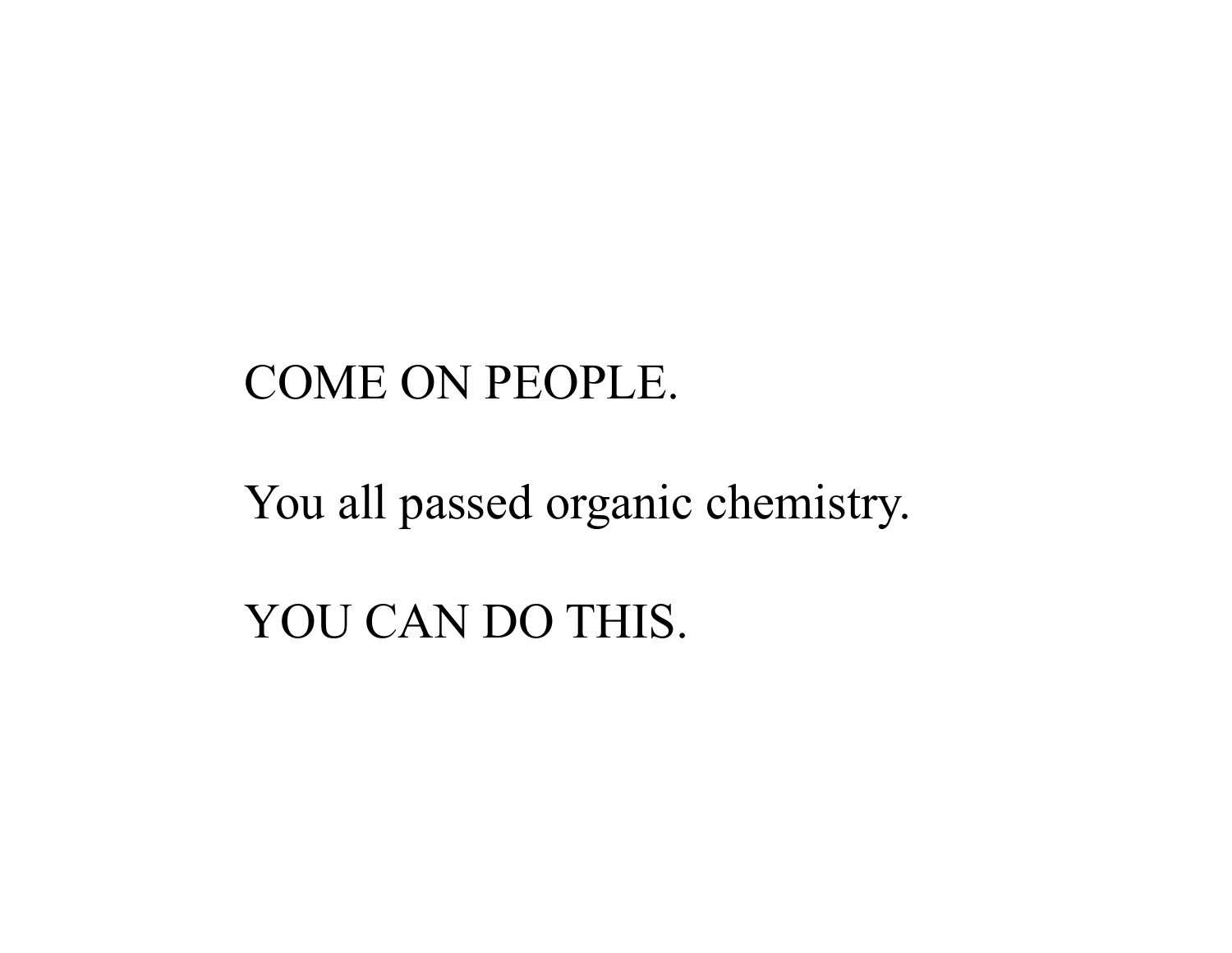Go now and make some good trouble.

- Make people feel sick about the current state of our healthcare system.
- Explain the benefits of the doctor-patient relationship.
- Expose and heal the discrepancies. As one of my interviewees said, "Most doctors do care."
- Talk about how we can work together to make it better.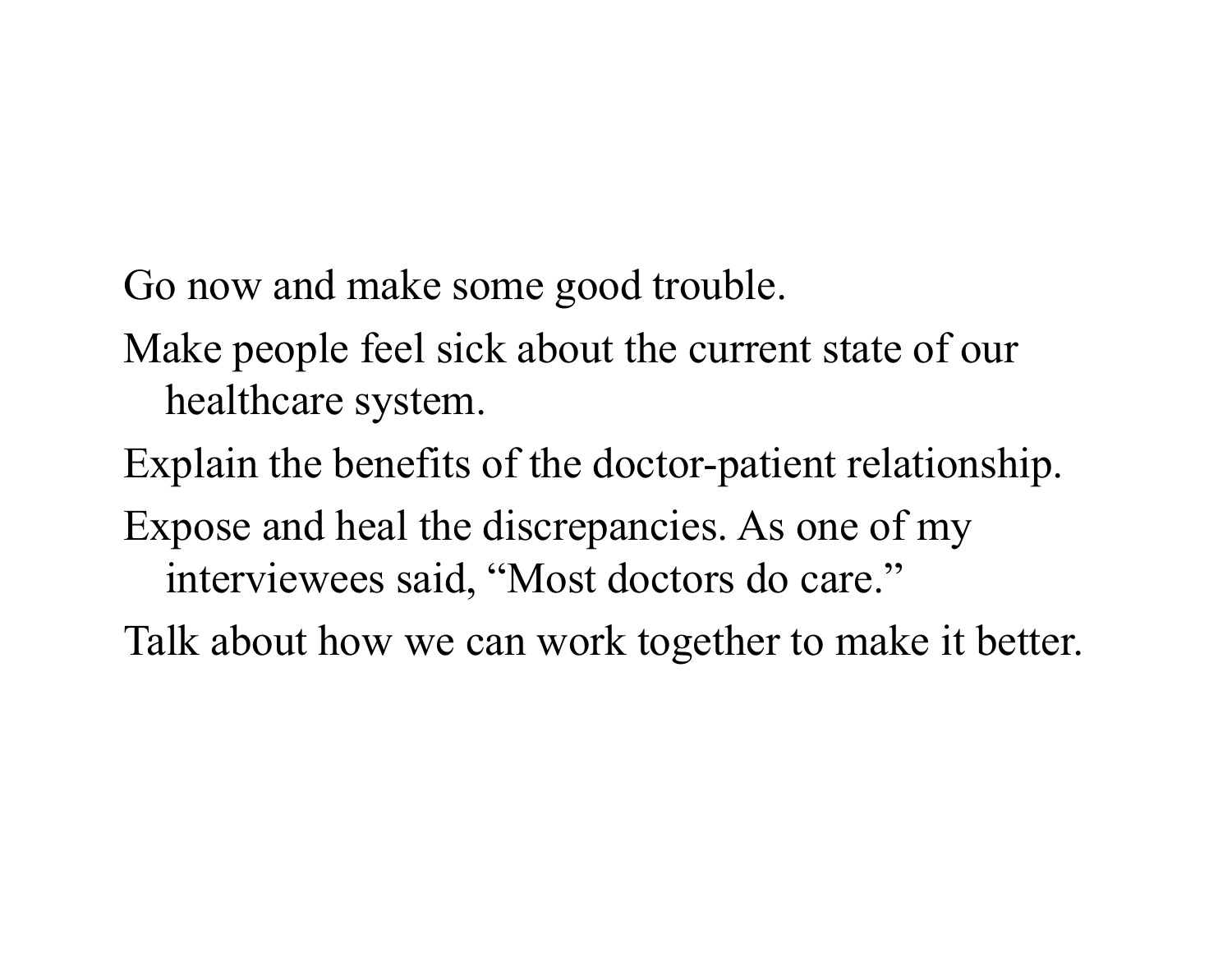We all need to work together to get our healthcare system back.

Our lives depend on it.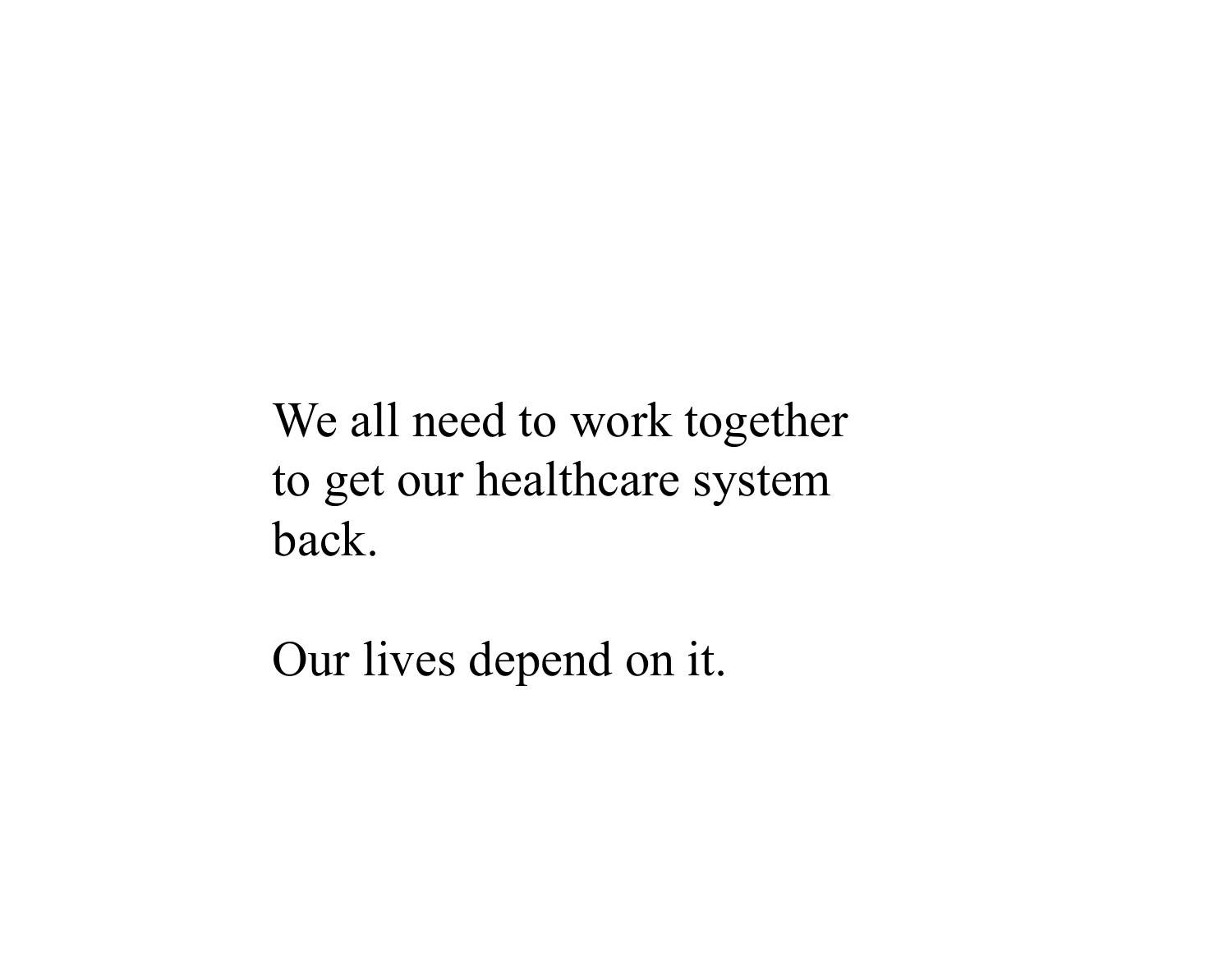## ONWARD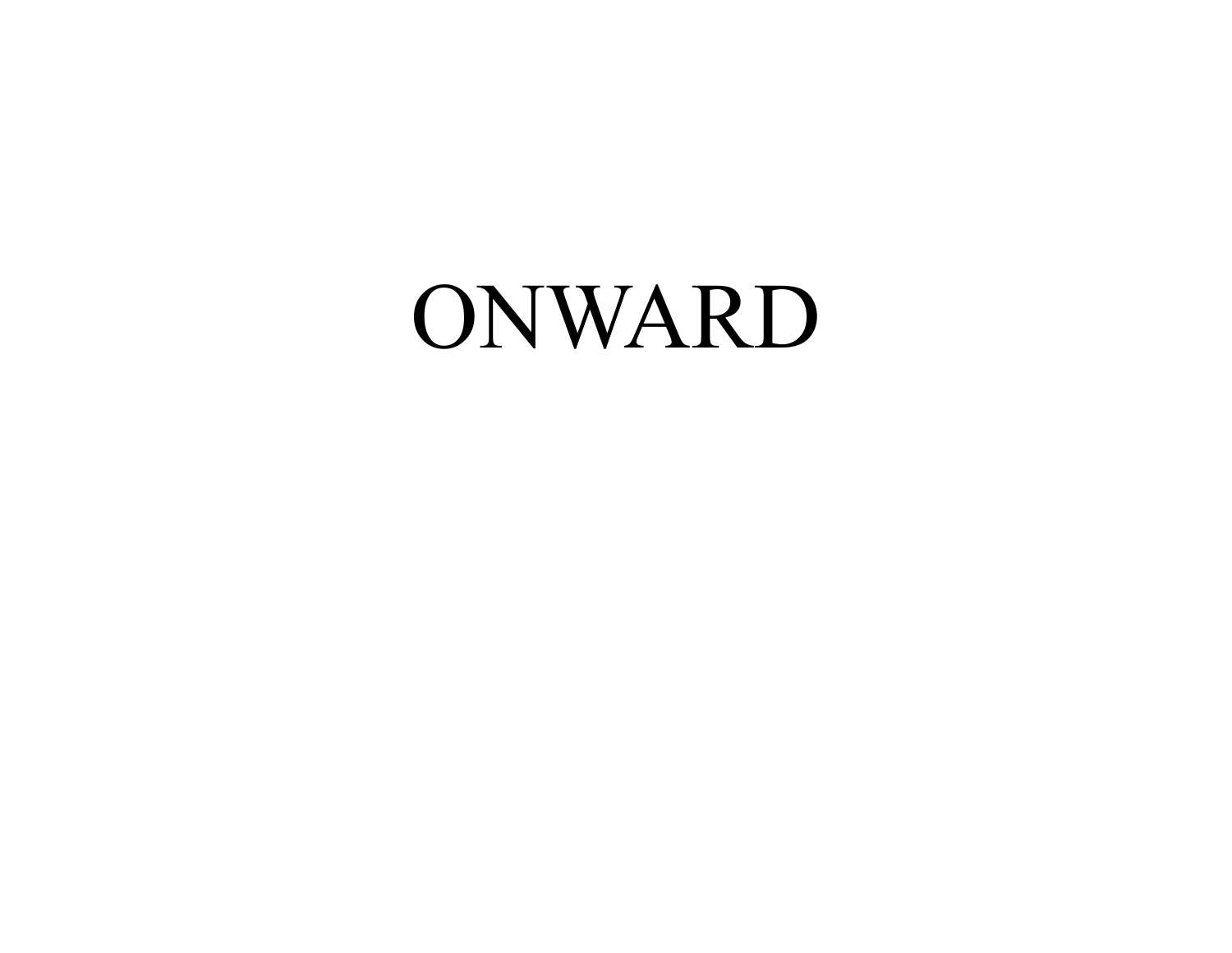### References

Brooks, A.C. (2019). Love Your Enemies: How decent people can save America from the culture of contempt. New York: Brookside Books.

Bultman, D.C. and Svarstad, B.L. (2000). Patient Education and Counseling, May, 40(2):173-85.Effects of physician communication style on client medication beliefs and adherence with antidepressant treatment.

www.http://www.ncbi.nlm.nih.gov/pubmed/107713 71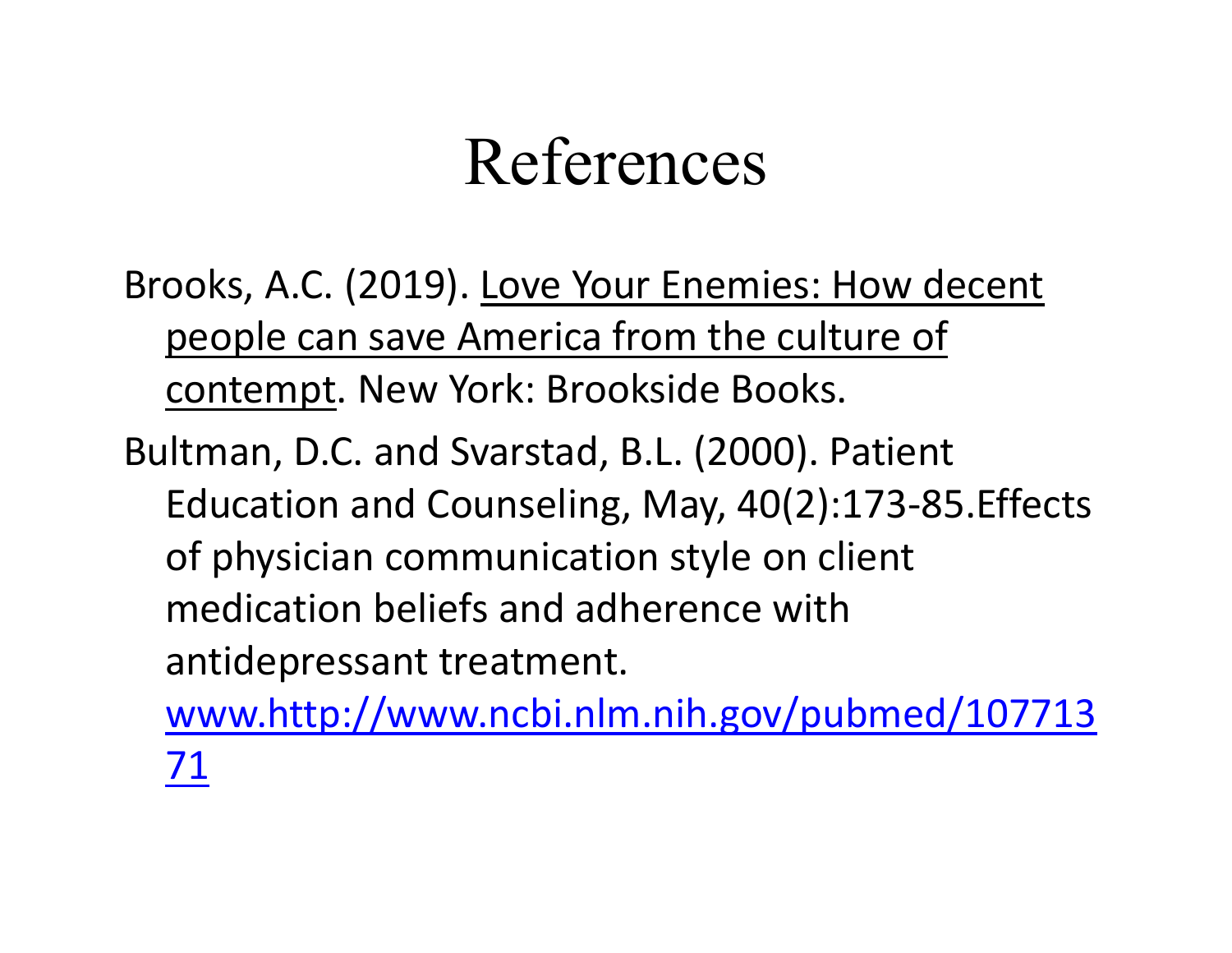drpeggyrothbaum.com (under "Writer")

Dunkelman, M.C. (2014). The Vanishing Neighbor: The transformation of American community. New York: W.W. Norton and Company.

Lasch, C. (1979). The Culture of Narcissism. New York: W.W. Norton and Company.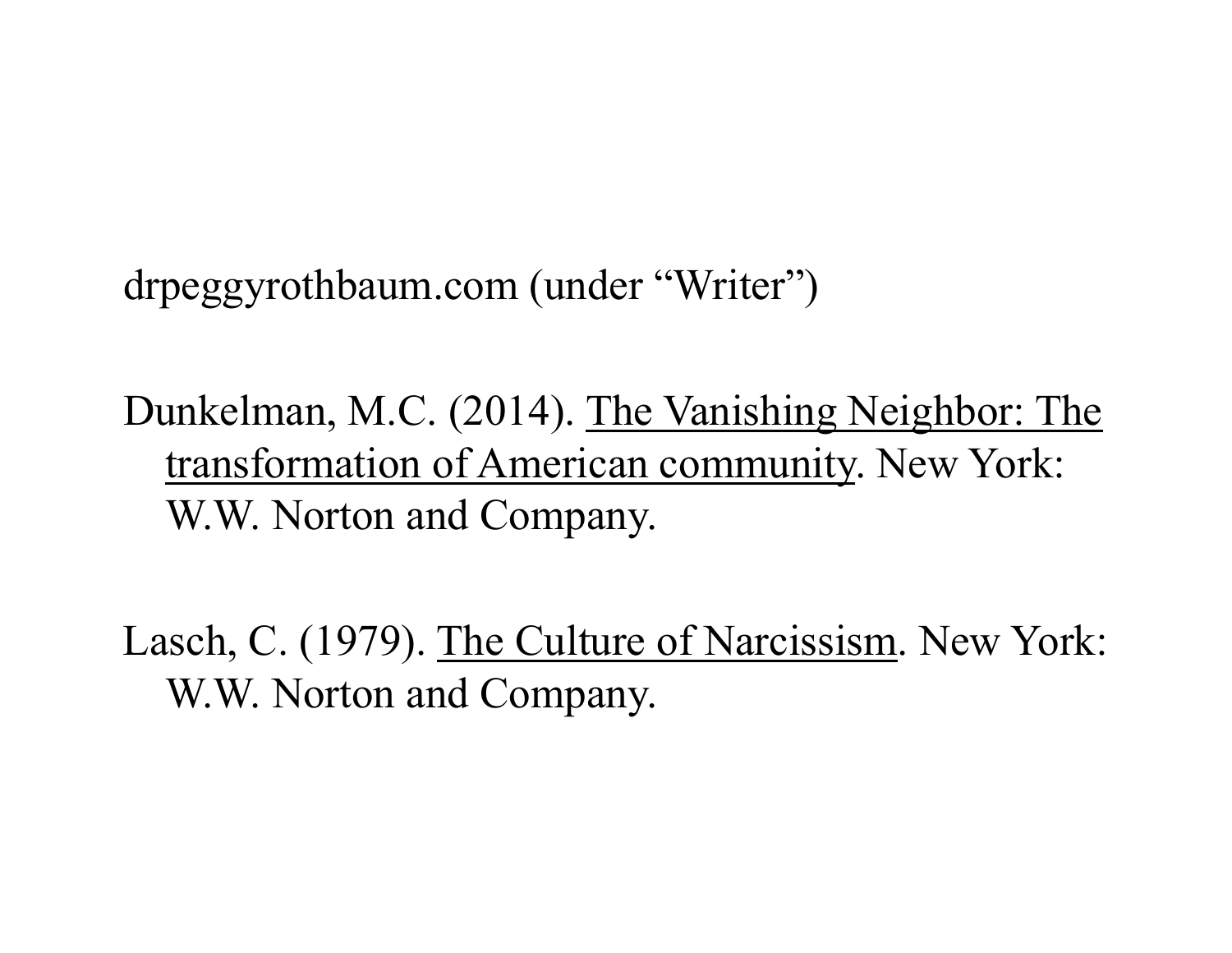Nichols, T. (2017). The Death of Expertise: The campaign against established knowledge and why it matters. New York: Oxford University Press.

Roberts, P. (2014). The Impulse Society. New York: Bloomsbury Publishing USA.